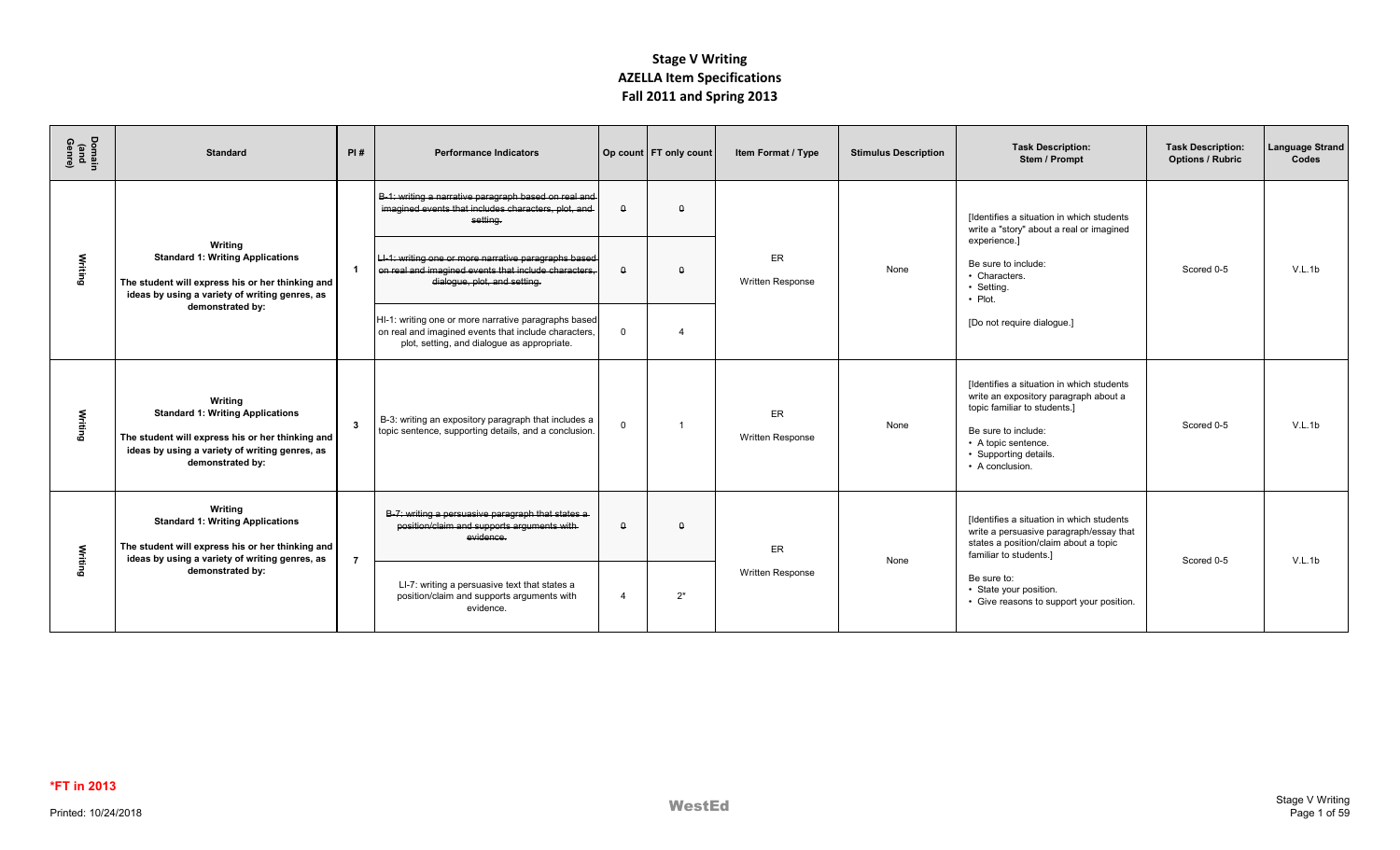| Domain<br>(and<br>Genre) | <b>Standard</b>                                                                                                                                                                  | PI# | <b>Performance Indicators</b>                                                                                                                                                                     |                | Op count   FT only count | Item Format / Type                  | <b>Stimulus Description</b> | <b>Task Description:</b><br>Stem / Prompt                                    | <b>Task Description:</b><br><b>Options / Rubric</b>                                                                                                                    | Language Strand<br>Codes |
|--------------------------|----------------------------------------------------------------------------------------------------------------------------------------------------------------------------------|-----|---------------------------------------------------------------------------------------------------------------------------------------------------------------------------------------------------|----------------|--------------------------|-------------------------------------|-----------------------------|------------------------------------------------------------------------------|------------------------------------------------------------------------------------------------------------------------------------------------------------------------|--------------------------|
| Writing                  | Writina<br><b>Standard 2: Standard English Conventions</b><br>The student will identify and apply conventions<br>of standard English in his or her written<br>communications by: | 3   | E-3: using capitalization at the beginning of<br>sentences, proper nouns, the pronoun "I," and proper<br>adjectives.                                                                              | $\overline{0}$ | $\mathcal{R}$            | <b>MC</b><br>Multiple Choice        | None                        | Which sentence uses capitalization<br>correctly?                             | Scored 1<br>4 OPTIONS<br>One sentence with correct<br>capitalization (proper noun<br>or adjective).<br>Three sentences with<br>incorrect or missing<br>capitalization. | None                     |
|                          |                                                                                                                                                                                  |     | B-3: using capitalization at the beginning of<br>sentences, proper nouns, the pronoun "I," proper-<br>adjectives, titles, and abbreviations.                                                      | $\theta$       | $\Omega$                 |                                     |                             |                                                                              | Scored 1<br>4 OPTIONS<br>One sentence with correct                                                                                                                     |                          |
| Writing                  | Writing<br><b>Standard 2: Standard English Conventions</b><br>The student will identify and apply conventions<br>of standard English in his or her written<br>communications by: | 3   | LI-3: using capitalization at the beginning of<br>sentences, proper nouns, the pronoun "I," proper-<br>adjectives, titles, and abbreviations.                                                     | $\theta$       | $\Omega$                 | <b>MC</b><br><b>Multiple Choice</b> | None                        | Which sentence uses capitalization<br>correctly?                             | capitalization (titles or<br>abbreviations).<br>Three same sentences<br>with incorrect or missing<br>capitalization.                                                   | None                     |
|                          |                                                                                                                                                                                  |     | HI-3: using capitalization at the beginning of<br>sentences, proper nouns, the pronoun "I," proper<br>adjectives, titles, and abbreviations.                                                      | $\overline{1}$ |                          |                                     |                             |                                                                              | Test the title of a<br>person/place, not a book<br>title.                                                                                                              |                          |
| Writing                  | Writing<br><b>Standard 2: Standard English Conventions</b><br>The student will identify and apply conventions                                                                    | 5   | LI-5: using commas to punctuate items in a series.<br>dates, greetings and closings of letters, direct-<br>address, introductory words, phrases, clauses,<br>compound sentences, and appositives. | $\theta$       | $\theta$                 | <b>MC</b>                           | None                        | Which sentence uses<br>punctuation/commas correctly?                         | Scored 1<br>4 OPTIONS<br>One sentence with correct<br>comma for items in a<br>series, direct address,<br>introductory words and                                        | None                     |
|                          | of standard English in his or her written<br>communications by:                                                                                                                  |     | HI-5: using commas to punctuate items in a series,<br>dates, greetings and closings of letters, direct<br>address, introductory words, phrases, clauses,<br>compound sentences, and appositives.  | $\overline{2}$ | 2                        | <b>Multiple Choice</b>              |                             | [Use "punctuation" when one answer<br>choice is missing necessary comma(s).] | clauses, compound<br>sentence).<br>Three same sentences<br>with incorrect or missing<br>comma.                                                                         |                          |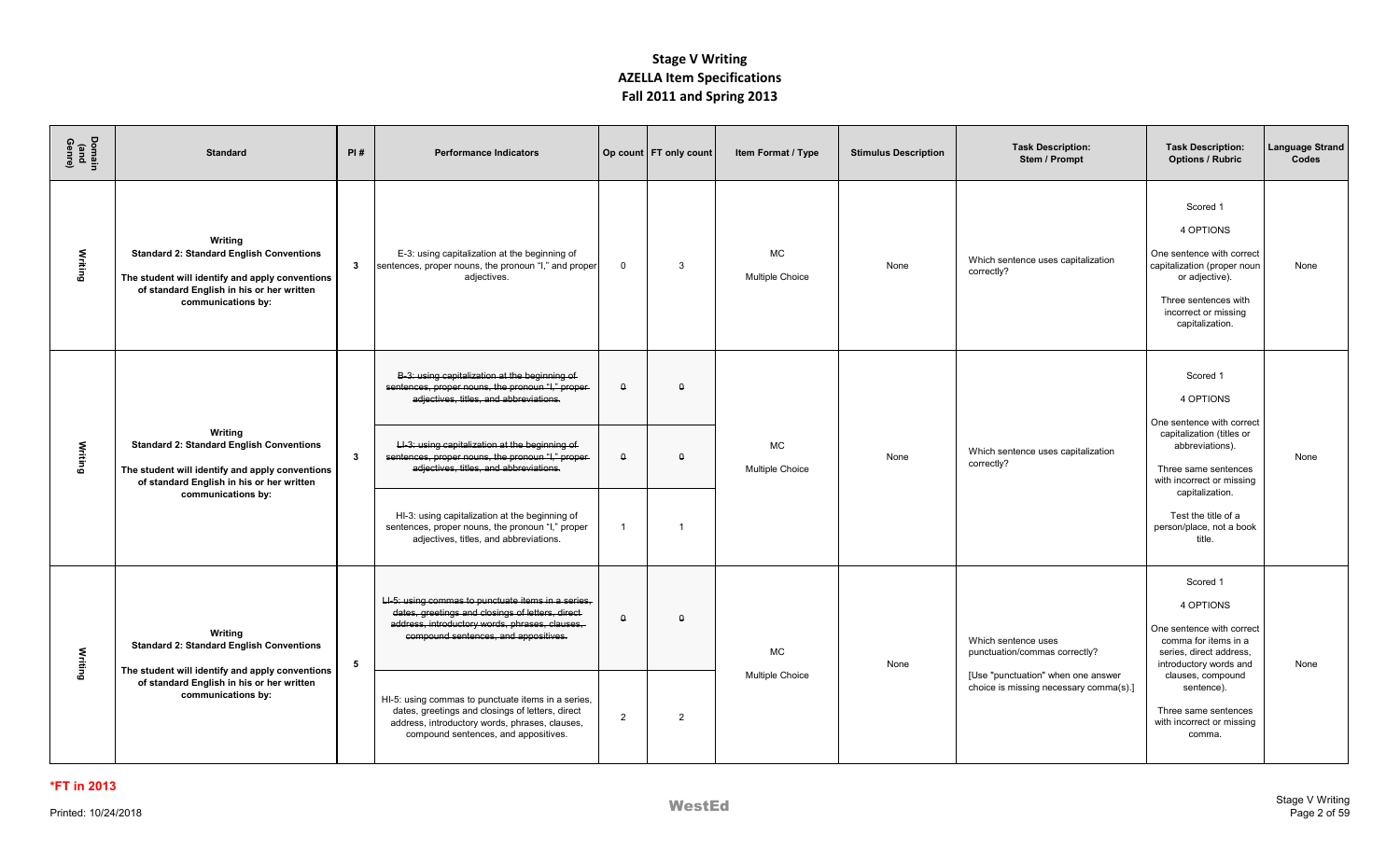| Domain<br>(and<br>ဝ့ရ | <b>Standard</b>                                                                                                    | PI#            | <b>Performance Indicators</b>                                                               |                | Op count   FT only count | Item Format / Type     | <b>Stimulus Description</b> | <b>Task Description:</b><br>Stem / Prompt                                              | <b>Task Description:</b><br><b>Options / Rubric</b>                                                              | <b>Language Strand</b><br>Codes |
|-----------------------|--------------------------------------------------------------------------------------------------------------------|----------------|---------------------------------------------------------------------------------------------|----------------|--------------------------|------------------------|-----------------------------|----------------------------------------------------------------------------------------|------------------------------------------------------------------------------------------------------------------|---------------------------------|
| Writing               | Writing<br><b>Standard 2: Standard English Conventions</b>                                                         | -6             | LI-6: using quotation marks to punctuate dialogue,<br>titles, and exact words from sources. | $\theta$       | $\theta$                 | <b>MC</b>              | None                        | Which sentence uses<br>punctuation/quotation marks correctly?                          | Scored 1<br>4 OPTIONS<br>One sentence with correct<br>quotation marks.                                           | None                            |
|                       | The student will identify and apply conventions<br>of standard English in his or her written<br>communications by: |                | HI-6: using quotation marks to punctuate dialogue,<br>titles, and exact words from sources. | $\overline{2}$ |                          | <b>Multiple Choice</b> |                             | [Use "punctuation" when one answer<br>choice is missing necessary quotation<br>marks.1 | Three same sentences<br>with incorrect or missing<br>quotation marks.<br>(Dialogue, quotes from a<br>source.)    |                                 |
|                       | Writing<br><b>Standard 2: Standard English Conventions</b>                                                         |                | LI-7: using colons to punctuate time, salutations, and<br>sentences introducing lists.      | $\theta$       | $\Omega$                 | <b>MC</b>              |                             | Which sentence/greeting uses<br>punctuation/colons correctly?                          | Scored 1<br>4 OPTIONS<br>One sentence with correct                                                               |                                 |
| Writing               | The student will identify and apply conventions<br>of standard English in his or her written<br>communications by: | $\overline{7}$ | HI-7: using colons to punctuate time, salutations, and<br>sentences introducing lists.      | $\overline{2}$ | $\Omega$                 | <b>Multiple Choice</b> | None                        | [Use "punctuation" when one answer<br>choice is missing necessary colons.]             | use of colons.<br>Three same sentences<br>with incorrect or missing<br>colons.<br>(Time, introduction of lists.) | None                            |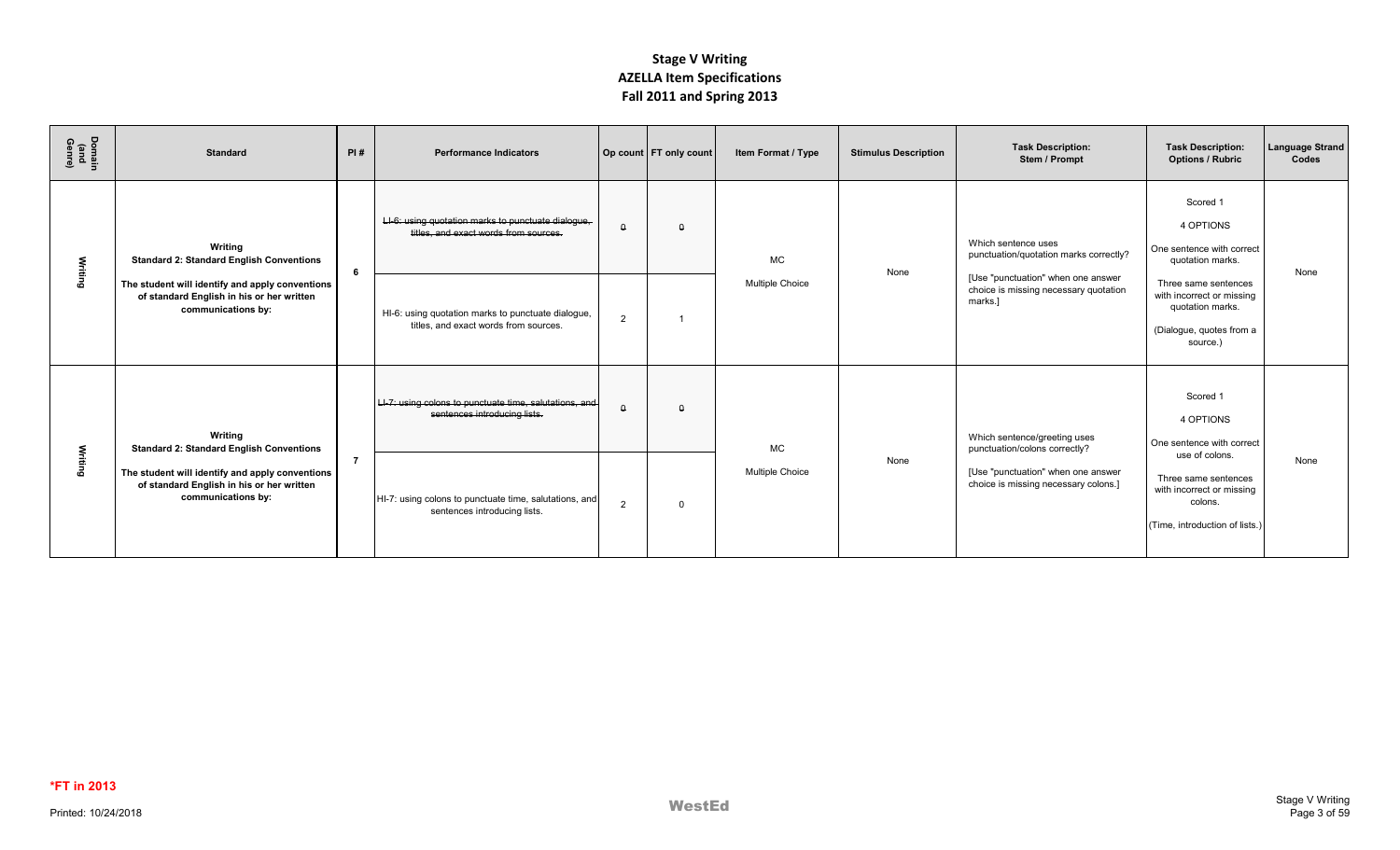| Domain<br>(and<br>Genre) | <b>Standard</b>                                                                                                                                                                  | PI# | <b>Performance Indicators</b>                                                                       |          | Op count   FT only count | Item Format / Type           | <b>Stimulus Description</b>         | <b>Task Description:</b><br>Stem / Prompt                                                                                                         | <b>Task Description:</b><br><b>Options / Rubric</b>                                                                                                                                      | Language Strand<br>Codes |
|--------------------------|----------------------------------------------------------------------------------------------------------------------------------------------------------------------------------|-----|-----------------------------------------------------------------------------------------------------|----------|--------------------------|------------------------------|-------------------------------------|---------------------------------------------------------------------------------------------------------------------------------------------------|------------------------------------------------------------------------------------------------------------------------------------------------------------------------------------------|--------------------------|
| Writing                  | Writing<br><b>Standard 2: Standard English Conventions</b><br>The student will identify and apply conventions<br>of standard English in his or her written<br>communications by: | 9   | E-9: using apostrophes to punctuate contractions<br>and singular possessives.                       | $\Omega$ | $\overline{2}$           | <b>MC</b><br>Multiple Choice | Sentence with underlined<br>portion | Read the sentence.<br>[One sentence with [in]correct contraction<br>underlined.]<br>Which word belongs in the underlined part<br>of the sentence? | Scored 1<br>4 OPTIONS<br>Two to three answer<br>choices with incorrect use<br>of apostrophe, and "correct<br>as is" as one answer<br>choice.<br>(Contractions, singular<br>possessives.) | V.L.2                    |
|                          |                                                                                                                                                                                  |     | B-9: using apostrophes to punctuate contractions,<br>singular possessives, and plural possessives.  | $\theta$ | $\Omega$                 |                              |                                     | Read the sentence.                                                                                                                                | Scored 1<br>4 OPTIONS                                                                                                                                                                    |                          |
| Writing                  | Writing<br><b>Standard 2: Standard English Conventions</b><br>The student will identify and apply conventions<br>of standard English in his or her written<br>communications by: | 9   | LI-9: using apostrophes to punctuate contractions,<br>singular possessives, and plural possessives. | $\Omega$ | $\Omega$                 | <b>MC</b><br>Multiple Choice | Sentence with underlined<br>portion | [One sentence with [in]correct single/plural<br>possessive underlined.]<br>Which word belongs in the underlined part<br>of the sentence?          | Two to three answer<br>choices with incorrect use<br>of apostrophe, and "correct<br>as is" as one answer<br>choice.                                                                      | V.L.1a                   |
|                          |                                                                                                                                                                                  |     | HI-9: using apostrophes to punctuate contractions,<br>singular possessives, and plural possessives. | 2        |                          |                              |                                     |                                                                                                                                                   | (Plural possessives.)                                                                                                                                                                    |                          |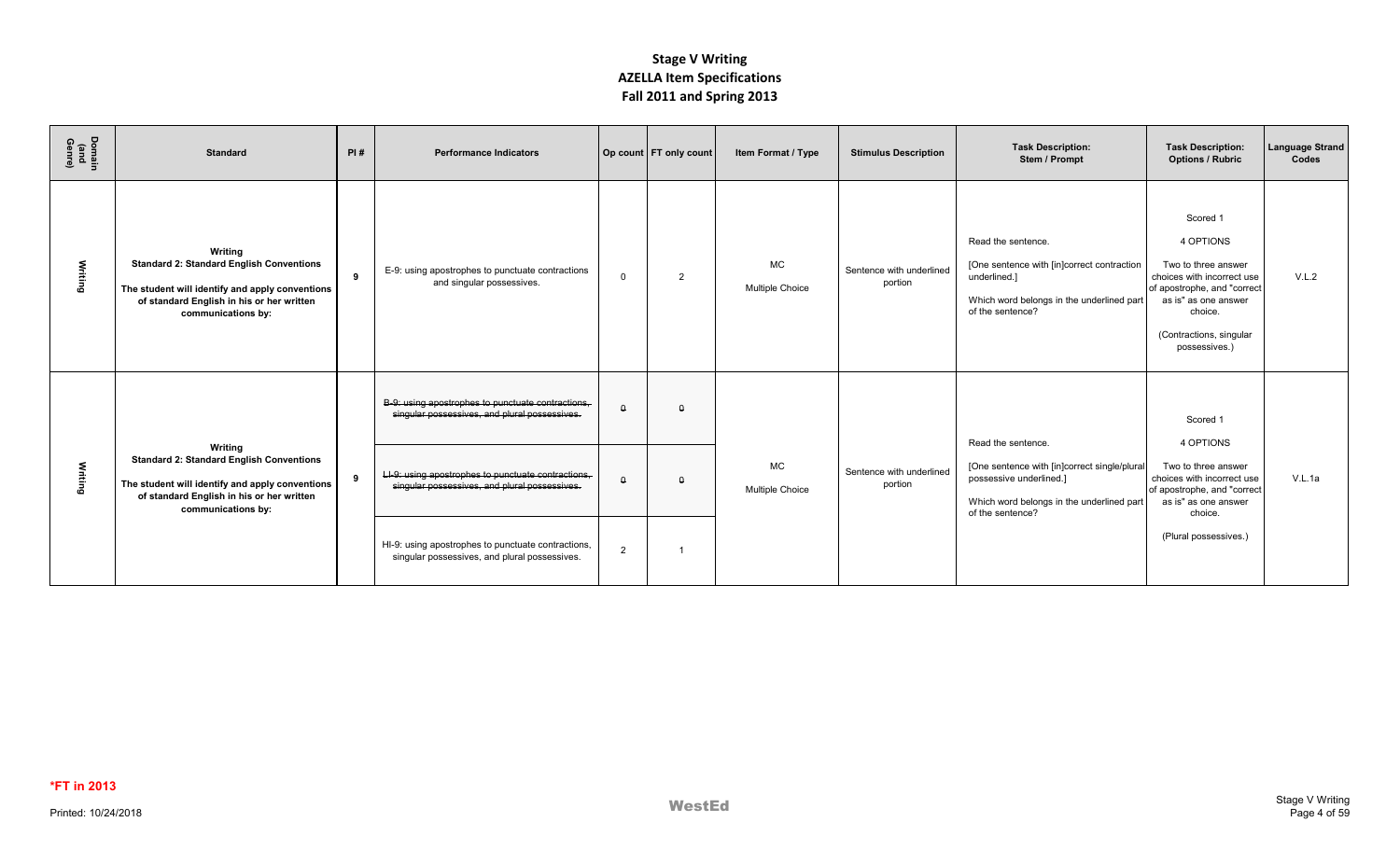| Domain<br>(and<br>Genre) | <b>Standard</b>                                                                                                                                                       | PI#            | <b>Performance Indicators</b>                                                                                                            |                | Op count FT only count | Item Format / Type                  | <b>Stimulus Description</b> | <b>Task Description:</b><br>Stem / Prompt                       | <b>Task Description:</b><br><b>Options / Rubric</b>                                                       | <b>Language Strand</b><br>Codes |
|--------------------------|-----------------------------------------------------------------------------------------------------------------------------------------------------------------------|----------------|------------------------------------------------------------------------------------------------------------------------------------------|----------------|------------------------|-------------------------------------|-----------------------------|-----------------------------------------------------------------|-----------------------------------------------------------------------------------------------------------|---------------------------------|
|                          |                                                                                                                                                                       |                | E-2: spelling words correctly.                                                                                                           | $\theta$       | $\theta$               |                                     |                             |                                                                 | Scored 1                                                                                                  |                                 |
|                          | Writing<br><b>Standard 2: Standard English Conventions</b>                                                                                                            | $\overline{2}$ | B-2: spelling words correctly.                                                                                                           | $\Omega$       | 2                      | <b>MC</b>                           | None                        | Which word is spelled correctly?                                | 4 OPTIONS<br>Correctly spelled word.<br>Three misspellings of the<br>same word.                           | None                            |
| Writing                  | The student will identify and apply conventions<br>of standard English in his or her written<br>communications by:                                                    |                | LI-2: spelling words correctly.                                                                                                          | $\theta$       | $\Omega$               | <b>Multiple Choice</b>              |                             |                                                                 | Four different words; only<br>one is spelled correctly.                                                   |                                 |
|                          |                                                                                                                                                                       |                | HI-2: spelling words correctly.                                                                                                          | $\overline{2}$ | 2                      |                                     |                             |                                                                 | (Commonly misspelled<br>words.)                                                                           |                                 |
|                          |                                                                                                                                                                       |                | E-13: using verb tenses (simple present, simple past,<br>simple future and present progressive) in a variety of<br>writing applications. | $\mathbf 0$    | $\mathbf{B}$           |                                     | None                        | Which sentence is correct?                                      | Scored 1<br>4 OPTIONS<br>Four same sentences; only<br>one sentence uses the                               |                                 |
|                          | Writing                                                                                                                                                               |                | B-13: using verb tenses (simple and progressive) in<br>a variety of writing applications.                                                | $\mathbf 0$    |                        |                                     |                             |                                                                 | correct verb tense.<br>(Simple present, simple<br>past, simple future, present<br>progressive.)           |                                 |
| Writing                  | <b>Standard 2: Standard English Conventions</b><br>The student will identify and apply conventions<br>of standard English in his or her written<br>communications by: | 13             | E-13: using verb tenses (simple present, simple past,<br>simple future and present progressive) in a variety of<br>writing applications. | $\overline{0}$ |                        | <b>MC</b><br><b>Multiple Choice</b> | Sentence with underlined    | Read the sentence.<br>[One sentence with [in]correct verb tense | Scored 1<br>4 OPTIONS<br>Two to three answer<br>choices with incorrect use<br>of verb tense, and "correct | V.L.1a<br>V.L.1b                |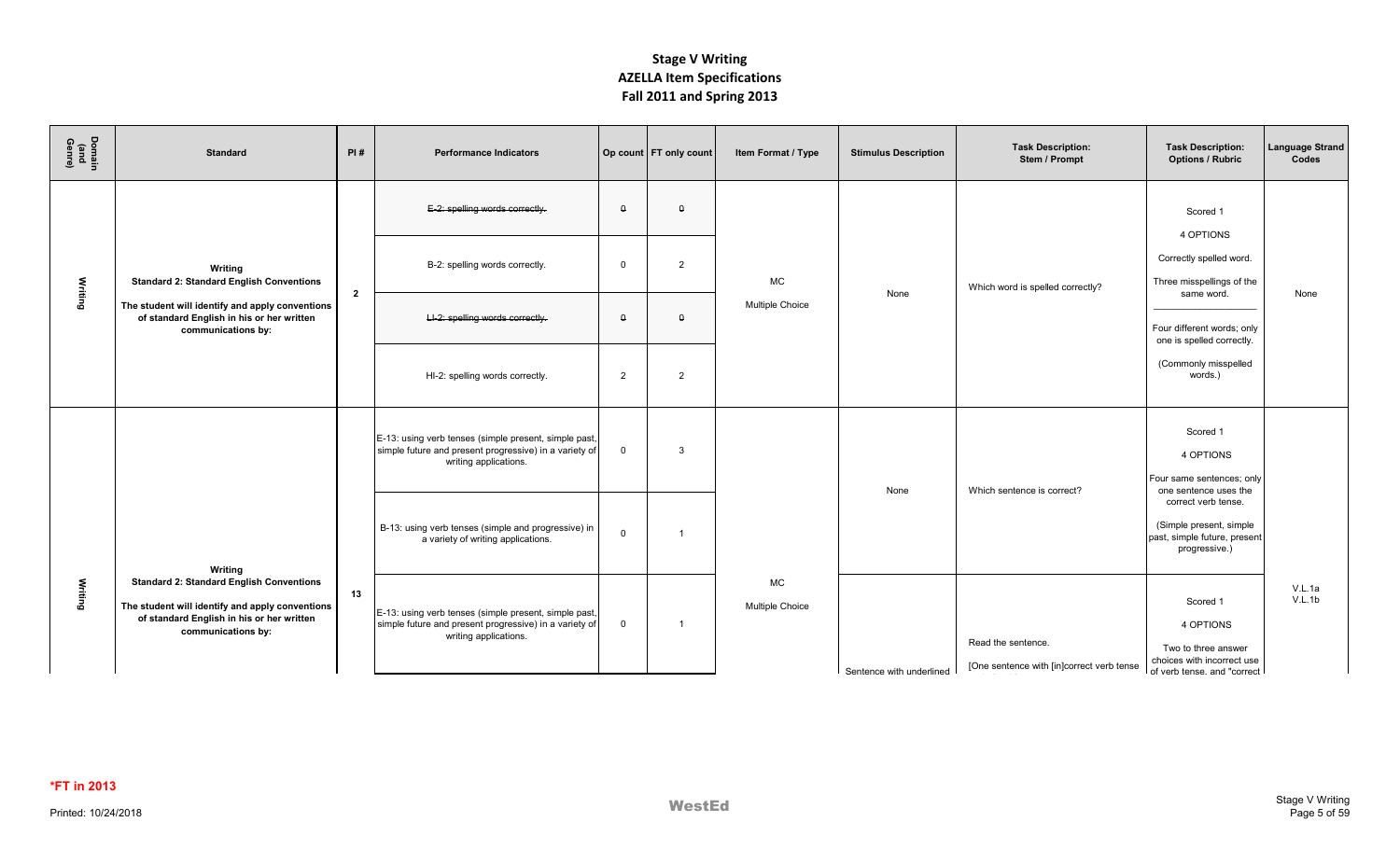| Domain<br>(and<br>Genre) | <b>Standard</b> | PI# | <b>Performance Indicators</b>                                                               | Op count FT only count | Item Format / Type | <b>Stimulus Description</b> | <b>Task Description:</b><br>Stem / Prompt                                          | <b>Task Description:</b><br><b>Options / Rubric</b>                                                                             | <b>Language Strand</b><br>Codes |
|--------------------------|-----------------|-----|---------------------------------------------------------------------------------------------|------------------------|--------------------|-----------------------------|------------------------------------------------------------------------------------|---------------------------------------------------------------------------------------------------------------------------------|---------------------------------|
|                          |                 |     | B-13: using verb tenses (simple and progressive) in  <br>a variety of writing applications. |                        |                    | portion (verbs)             | underlined.]<br>Which word[s] belong[s] in the underlined<br>part of the sentence? | as is" as one answer<br>choice.<br>(Simple present, simple<br>past, simple future, present<br>progressive--irregular<br>verbs.) |                                 |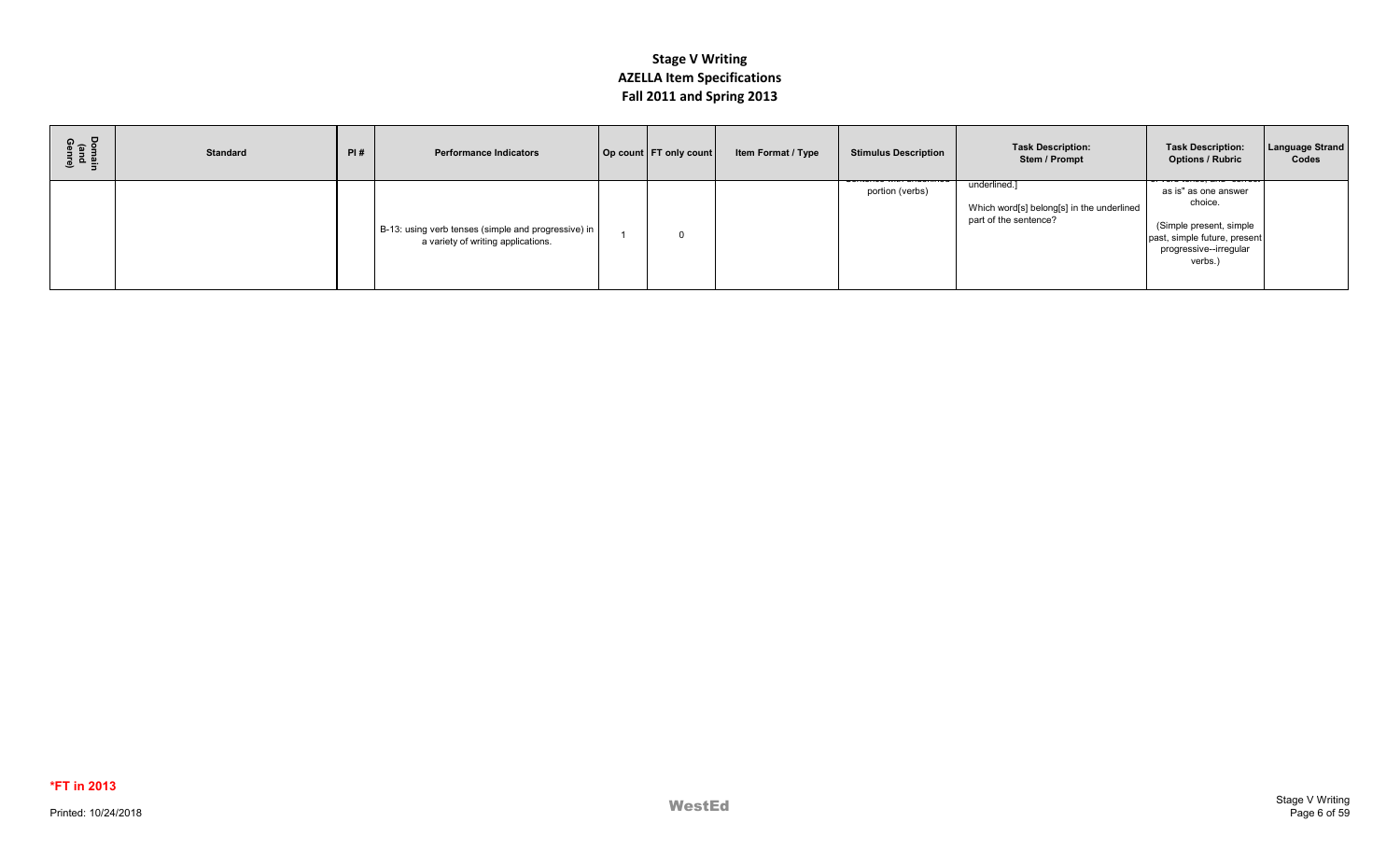| Domain<br>(and<br>Genre) | <b>Standard</b>                                                                                                                                                                             | PI# | <b>Performance Indicators</b>                                                                        |                      | Op count   FT only count | Item Format / Type           | <b>Stimulus Description</b> | <b>Task Description:</b><br>Stem / Prompt                                          | <b>Task Description:</b><br><b>Options / Rubric</b>                                                          | <b>Language Strand</b><br>Codes |
|--------------------------|---------------------------------------------------------------------------------------------------------------------------------------------------------------------------------------------|-----|------------------------------------------------------------------------------------------------------|----------------------|--------------------------|------------------------------|-----------------------------|------------------------------------------------------------------------------------|--------------------------------------------------------------------------------------------------------------|---------------------------------|
|                          |                                                                                                                                                                                             |     | LI-13: using verb tenses (simple, progressive, and<br>perfect) in a variety of writing applications. | $\hbox{\large\it q}$ | $\Omega$                 |                              | None                        | Which sentence is correct?                                                         | Scored 1<br>4 OPTIONS<br>Four same sentences; only                                                           |                                 |
|                          | Writing                                                                                                                                                                                     |     | HI-13: using verb tenses (simple, progressive, and<br>perfect) in a variety of writing applications. | $\mathbf{3}$         | $\Omega$                 |                              |                             |                                                                                    | one sentence uses the<br>correct verb tense.<br>(Perfect tense.)                                             |                                 |
| Writing                  | <b>Standard 2: Standard English Conventions</b><br>The student will identify and apply conventions<br>of standard English in his or her written<br>communications by:                       | 13  | LI-13: using verb tenses (simple, progressive, and<br>perfect) in a variety of writing applications. | $\mathbf 0$          |                          | MC<br><b>Multiple Choice</b> | Sentence with underlined    | Read the sentence.<br>[One sentence with [in]correct verb tense                    | Scored 1<br>4 OPTIONS<br>Two to three answer<br>choices with incorrect use                                   | V.L.1a                          |
|                          |                                                                                                                                                                                             |     | HI-13: using verb tenses (simple, progressive, and<br>perfect) in a variety of writing applications. | $\overline{1}$       | -1                       |                              | portion (verbs)             | underlined.]<br>Which word[s] belong[s] in the underlined<br>part of the sentence? | of verb/verb phrases, and<br>"correct as is" as one<br>answer choice.<br>(Perfect tense--irregular<br>verb.) |                                 |
|                          |                                                                                                                                                                                             |     | E-14: using subject-verb agreement in sentences in<br>a variety of writing applications.             | $\hbox{\large\it q}$ | $\Omega$                 |                              |                             |                                                                                    | Scored 1                                                                                                     |                                 |
|                          | Writing<br><b>Standard 2: Standard English Conventions</b><br>Writing<br>The student will identify and apply conventions<br>of standard English in his or her written<br>communications by: | 14  | B-14: using subject-verb agreement in sentences in-<br>a variety of writing applications.            | $\theta$             | $\Omega$                 | МC<br><b>Multiple Choice</b> | None                        | Which sentence is correct?                                                         | 4 OPTIONS<br>One sentence with correct                                                                       | V.L.1a                          |
|                          |                                                                                                                                                                                             |     | LI-14: using subject-verb agreement in sentences in<br>a variety of writing applications.            | $\theta$             | $\theta$                 |                              |                             |                                                                                    | subject-verb agreement.<br>Three same sentences<br>with incorrect subject-verb<br>agreement.                 |                                 |
|                          |                                                                                                                                                                                             |     | HI-14: using subject-verb agreement in sentences in<br>a variety of writing applications.            | $\overline{2}$       | 3                        |                              |                             |                                                                                    |                                                                                                              |                                 |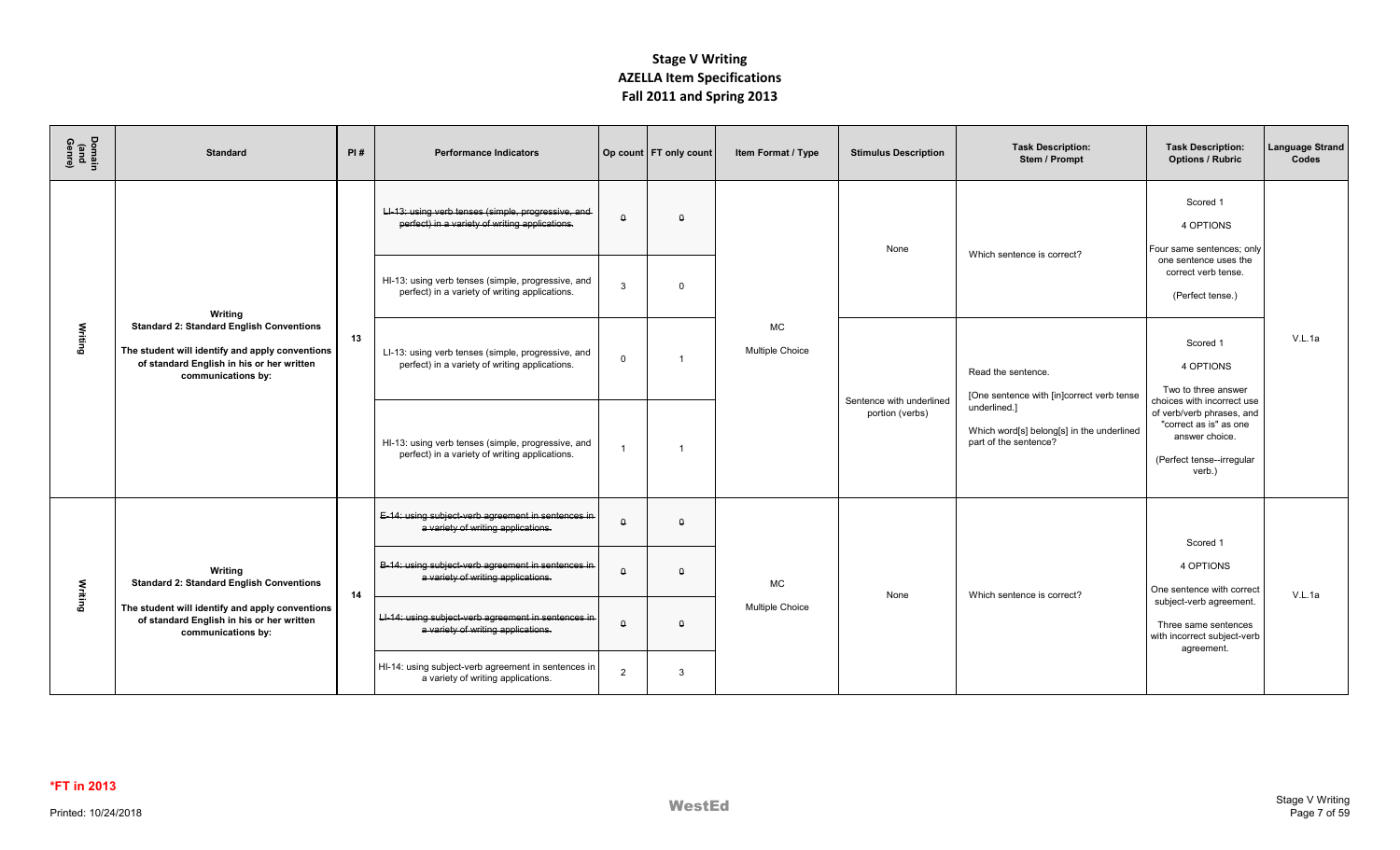| Domain<br>(and<br>Genre) | <b>Standard</b>                                                                                                                                                                  | PI# | <b>Performance Indicators</b>                                              |          | Op count   FT only count | Item Format / Type                  | <b>Stimulus Description</b>                                                | <b>Task Description:</b><br>Stem / Prompt                                                                                                           | <b>Task Description:</b><br><b>Options / Rubric</b>                                                                                           | <b>Language Strand</b><br>Codes |
|--------------------------|----------------------------------------------------------------------------------------------------------------------------------------------------------------------------------|-----|----------------------------------------------------------------------------|----------|--------------------------|-------------------------------------|----------------------------------------------------------------------------|-----------------------------------------------------------------------------------------------------------------------------------------------------|-----------------------------------------------------------------------------------------------------------------------------------------------|---------------------------------|
| Writing                  | Writing<br><b>Standard 2: Standard English Conventions</b><br>The student will identify and apply conventions<br>of standard English in his or her written<br>communications by: | 15  | E-15: using noun phrases in sentences.                                     |          | $\Omega$                 | <b>MC</b><br><b>Multiple Choice</b> | Sentence with underlined<br>portion (noun phrase)                          | Read the sentence.<br>[One sentence with [in]correct noun<br>phrase underlined.]<br>Which words belong in the underlined part<br>of the sentence?   | Scored 1<br>4 OPTIONS<br>Two to three answer<br>choices with incorrect use<br>of noun phrase, and<br>"correct as is" as one<br>answer choice. | V.L.1a                          |
|                          |                                                                                                                                                                                  |     | B-15: using noun, adverbial and/or prepositional<br>phrases in sentences.  | $\Omega$ | $\Omega$                 |                                     |                                                                            |                                                                                                                                                     | Scored 1                                                                                                                                      |                                 |
| Writing                  | Writing<br><b>Standard 2: Standard English Conventions</b><br>The student will identify and apply conventions<br>of standard English in his or her written<br>communications by: | 15  | LI-15: using noun, adverbial and/or prepositional<br>phrases in sentences. | $\Omega$ | $\Omega$                 | <b>MC</b><br><b>Multiple Choice</b> | Sentence with underlined<br>portion (adverbial or<br>prepositional phrase) | Read the sentence.<br>[One sentence with [in]correct adverbial or<br>prepositional phrase underlined.]<br>Which words belong in the underlined part | 4 OPTIONS<br>Two to three answer<br>choices with incorrect use<br>of adverbial or<br>prepositional phrase, and                                | V.L.1a<br>V.L.1b                |
|                          |                                                                                                                                                                                  |     | HI-15: using noun, adverbial and/or prepositional<br>phrases in sentences. |          | 3                        |                                     |                                                                            | of the sentence?                                                                                                                                    | "correct as is" as one<br>answer choice.                                                                                                      |                                 |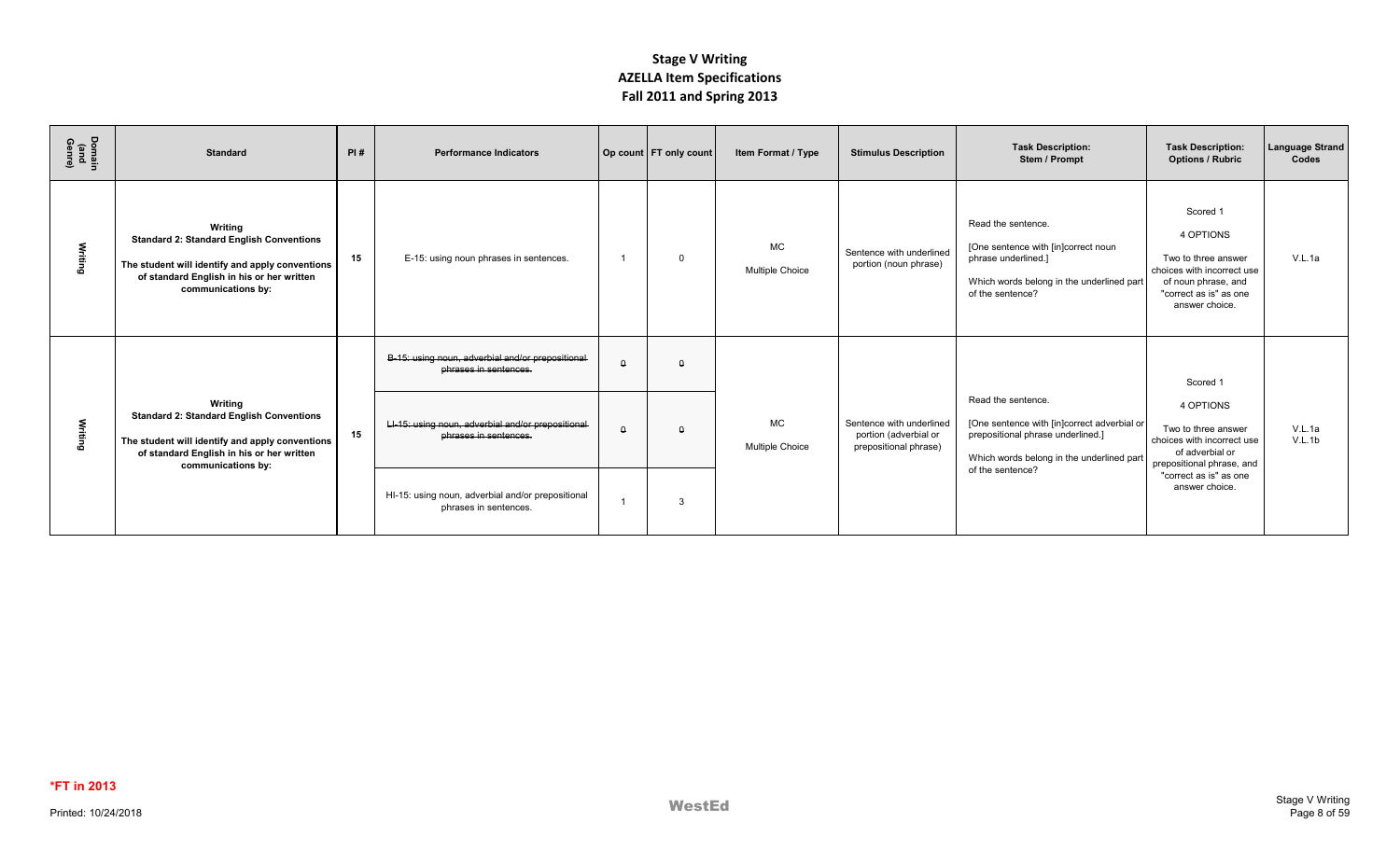| Domain<br>(and<br>Genre) | <b>Standard</b>                                                                                                                                 | PI#            | <b>Performance Indicators</b>                                                                                                                                                                |          | Op count   FT only count | Item Format / Type                  | <b>Stimulus Description</b>                                                                        | <b>Task Description:</b><br>Stem / Prompt                                                                    | <b>Task Description:</b><br><b>Options / Rubric</b> | <b>Language Strand</b><br>Codes |
|--------------------------|-------------------------------------------------------------------------------------------------------------------------------------------------|----------------|----------------------------------------------------------------------------------------------------------------------------------------------------------------------------------------------|----------|--------------------------|-------------------------------------|----------------------------------------------------------------------------------------------------|--------------------------------------------------------------------------------------------------------------|-----------------------------------------------------|---------------------------------|
|                          |                                                                                                                                                 |                | E-2: using a variety of organizational strategies<br>(e.g., outline, chart, table, graph, Venn diagram,<br>web, story map, plot line, thinking maps, etc.) to plan<br>writing, with support. | $\Omega$ | $\Omega$                 |                                     |                                                                                                    |                                                                                                              |                                                     |                                 |
| <b>Writing</b>           | Writing<br><b>Standard 3: Writing Process</b>                                                                                                   | $\overline{2}$ | B-2: using a variety of organizational strategies<br>(e.g., outline, chart, table, graph, Venn diagram,<br>web, story map, plot line, thinking maps, etc.) to plan<br>writing.               | $\Omega$ | $\Omega$                 | <b>MG</b>                           | <b>GRAPHIC</b><br>Chart, table, Venn                                                               | Look at the [graphic organizer].<br>[Graphic organizer.]                                                     | Scored 1                                            | <b>None</b>                     |
|                          | Students use the steps of the writing process as<br>a writing piece moves toward completion as<br>demonstrated by:                              |                | LI-2: using a variety of organizational strategies<br>(e.g., outline, chart, table, graph, Venn diagram,<br>web, story map, plot line, thinking maps, etc.) to plan<br>writing.              | $\Omega$ | $\Omega$                 | <b>Multiple Choice</b>              | diagram, web, story map,<br>plot line with missing<br>information                                  | Which idea belongs in the blank space of<br>the [graphic organizer]?                                         | 4 OPTIONS                                           |                                 |
|                          |                                                                                                                                                 |                | HI-2: using a variety of organizational strategies-<br>(e.g., outline, chart, table, graph, Venn diagram,<br>web, story map, plot line, thinking maps, etc.) to plan<br>writing.             | $\theta$ | $\theta$                 |                                     |                                                                                                    |                                                                                                              |                                                     |                                 |
|                          |                                                                                                                                                 |                | B-12: using resources and reference materials (e.g.,<br>thesaurus, dictionary) to select more effective and<br>precise language, with instructional support.                                 | $\theta$ | $\Omega$                 |                                     | <b>GRAPHIC</b>                                                                                     | Read the sentence.<br>[One sentence with word underlined.]                                                   |                                                     |                                 |
| Writing                  | Writing<br><b>Standard 3: Writing Process</b><br>Students use the steps of the writing process as<br>a writing piece moves toward completion as | 12             | LI-12: using resources and reference materials (e.g.,<br>thesaurus, dictionary) to select more effective and<br>precise language.                                                            | $\Omega$ | $\theta$                 | <b>MC</b><br><b>Multiple Choice</b> | Sentence with designated<br>word underlined<br>Thesaurus/dictionary entry<br>for a designated word | Look at the thesaurus/dictionary entry for<br>[underlined word].<br>[Graphic of thesaurus/dictionary entry.] | Scored 1<br>4 OPTIONS                               | V.L.2                           |
|                          | demonstrated by:                                                                                                                                |                | HI-12: using resources and reference materials<br>(e.g., thesaurus, dictionary) to select more effective<br>and precise language.                                                            | 2        | $\overline{2}$           |                                     |                                                                                                    | Which word best replaces [underlined<br>word] in the sentence?                                               |                                                     |                                 |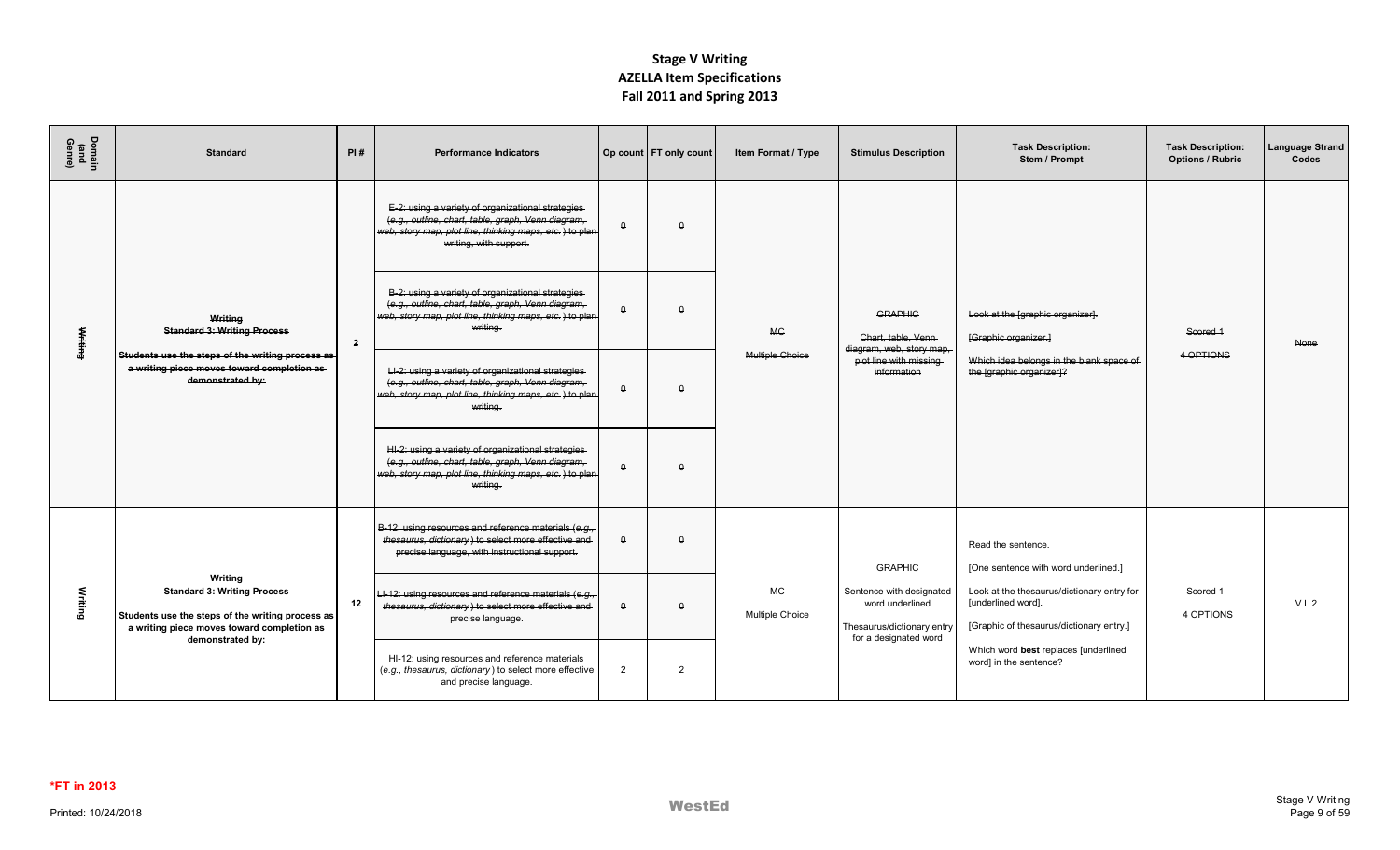| Domain<br>(and<br>Genre)  | <b>Standard</b>                                                                                                                            | PI# | <b>Performance Indicators</b>                                                              |          | Op count FT only count | Item Format / Type                  | <b>Stimulus Description</b>                                                         | <b>Task Description:</b><br>Stem / Prompt                                                                    | <b>Task Description:</b><br><b>Options / Rubric</b>                                    | <b>Language Strand</b><br>Codes |
|---------------------------|--------------------------------------------------------------------------------------------------------------------------------------------|-----|--------------------------------------------------------------------------------------------|----------|------------------------|-------------------------------------|-------------------------------------------------------------------------------------|--------------------------------------------------------------------------------------------------------------|----------------------------------------------------------------------------------------|---------------------------------|
| Writing                   | Writina<br><b>Standard 4: Writing Elements</b>                                                                                             |     | B-1; including an identifiable main idea/topic-<br>sentence.                               | $\Omega$ | $\Omega$               |                                     |                                                                                     | Read the paragraph from a student essay.                                                                     | Scored 1<br>4 OPTIONS                                                                  |                                 |
| P<br>aragraph             | The student will integrate elements of effective<br>writing to develop engaging and focused text as                                        |     | LI-1: including an identifiable main idea, topic-<br>sentence, and/or thesis statement.    | $\theta$ | $\Omega$               | <b>MC</b><br><b>Multiple Choice</b> | Paragraph (4 to 5<br>sentences: first sentence is<br>a blank line)                  | [Paragraph beginning with a blank line as<br>the first sentence.]<br>Which sentence belongs in the blank     | One-sentence answer<br>choices related to the<br>paragraph; only one is a              | None                            |
|                           | demonstrated by:                                                                                                                           |     | HI-1: including an identifiable main idea, topic<br>sentence, and/or thesis statement.     | 2        | 3                      |                                     |                                                                                     | space?                                                                                                       | topic sentence.                                                                        |                                 |
|                           | Writing<br><b>Standard 4: Writing Elements</b>                                                                                             |     | B-6: using details to support the main idea/topic-<br>sentence.                            | $\Omega$ | $\Omega$               |                                     |                                                                                     | Read the paragraph from a student essay.                                                                     | Scored 1                                                                               |                                 |
| Writing<br>Ъã<br>aragraph | The student will integrate elements of effective<br>writing to develop engaging and focused text as<br>demonstrated by:                    | 6   | LI-6: using details to support the main idea, topic-<br>sentence, and/or thesis statement. | $\theta$ | $\Omega$               | <b>MC</b><br><b>Multiple Choice</b> | Paragraph<br>(4 to 5 sentences:<br>second/third/fourth<br>sentence is a blank line) | [Paragraph with a blank line as the<br>second/third/fourth sentence.]<br>Which sentence belongs in the blank | 4 OPTIONS<br>One-sentence answer<br>choices related to the<br>paragraph; only one is a | None                            |
|                           |                                                                                                                                            |     | HI-6: using details to support the main idea, topic<br>sentence, and/or thesis statement.  | 2        | $\overline{2}$         |                                     |                                                                                     | space?                                                                                                       | detail supporting the main<br>idea/topic sentence.                                     |                                 |
| Writing                   | Writing                                                                                                                                    |     | B-7: using transitions among sentences, paragraphs,<br>and ideas.                          | $\Omega$ | $\Omega$               |                                     |                                                                                     | Read the paragraph from a student essay.                                                                     | Scored 1                                                                               |                                 |
| Paragraph                 | <b>Standard 4: Writing Elements</b><br>The student will integrate elements of effective<br>writing to develop engaging and focused text as |     | LI-7: using transitions among sentences,<br>paragraphs, and ideas.                         | $\theta$ | $\Omega$               | <b>MC</b><br><b>Multiple Choice</b> | Paragraph<br>(4 to 5 sentences; blank<br>line in one sentence)                      | [Paragraph with a blank line in one<br>sentence.]<br>Which word [or words] belong[s] in the                  | 4 OPTIONS<br>Transition-word[s]/phrase<br>answer choices; only one                     | V.L.1a                          |
|                           | demonstrated by:                                                                                                                           |     | HI-7: using transitions among sentences,<br>paragraphs, and ideas.                         | 2        | $\Delta$               |                                     |                                                                                     | blank space?                                                                                                 | answer choice is correct.                                                              |                                 |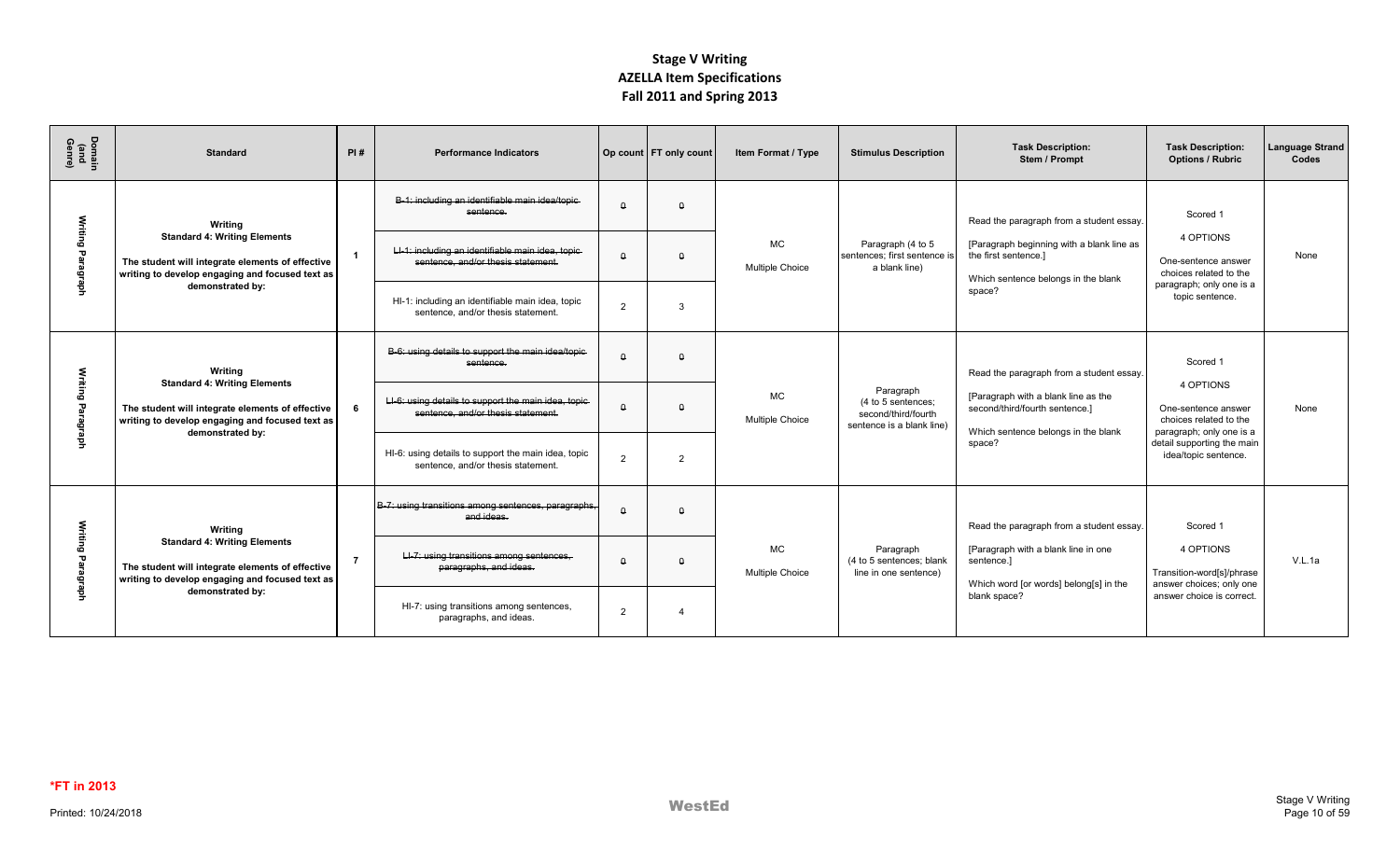| Domain<br>(and<br>Genre) | <b>Standard</b>                                                                                                                                                                        | PI#            | <b>Performance Indicators</b>                                               |                | Op count FT only count | Item Format / Type           | <b>Stimulus Description</b>                                                                  | <b>Task Description:</b><br>Stem / Prompt                                                     | <b>Task Description:</b><br><b>Options / Rubric</b>                                 | <b>Language Strand</b><br>Codes |
|--------------------------|----------------------------------------------------------------------------------------------------------------------------------------------------------------------------------------|----------------|-----------------------------------------------------------------------------|----------------|------------------------|------------------------------|----------------------------------------------------------------------------------------------|-----------------------------------------------------------------------------------------------|-------------------------------------------------------------------------------------|---------------------------------|
|                          | Writing                                                                                                                                                                                |                | B-9: creating an ending that provides a sense of<br>resolution or closure.  | $\Omega$       | $\Omega$               |                              |                                                                                              | Read the paragraph from a student essay.                                                      | Scored 1                                                                            |                                 |
| ٩                        | <b>Standard 4: Writing Elements</b><br>The student will integrate elements of effective<br>writing to develop engaging and focused text as                                             | 9              | LI-9: creating an ending that provides a sense of<br>resolution or closure. |                | $\Omega$               | <b>MC</b><br>Multiple Choice | Paragraph (4 to 5<br>sentences; blank line as<br>last sentence)                              | [Paragraph with a blank line as the last<br>sentence.]<br>Which sentence belongs in the blank | 4 OPTIONS<br>One-sentence answer<br>choices related to the                          | None                            |
|                          | demonstrated by:                                                                                                                                                                       |                | HI-9: creating an ending that provides a sense of<br>resolution or closure. | $\overline{2}$ |                        |                              |                                                                                              | space?                                                                                        | paragraph; only one fits as<br>a concluding sentence.                               |                                 |
|                          | Writing                                                                                                                                                                                |                | LI-2: locating and evaluating informational sources<br>about a topic.       | $\Omega$       | $\Omega$               |                              |                                                                                              |                                                                                               | Scored 1                                                                            |                                 |
|                          | <b>Standard 5: Research</b><br>The student will demonstrate research skills by<br>using a variety of reference materials to<br>complete a variety of writing tasks as evidenced<br>by: | $\overline{2}$ | HI-2: locating and evaluating informational sources<br>about a topic.       | $\overline{2}$ | $\Omega$               | МC<br><b>Multiple Choice</b> | One-sentence writing<br>scenario about<br>student/teacher/school-<br>context assignment/task | Which source is best to use for this<br>assignment/task?                                      | 4 OPTIONS<br>Title/type/description of<br>sources; only one fits the<br>assignment. | None                            |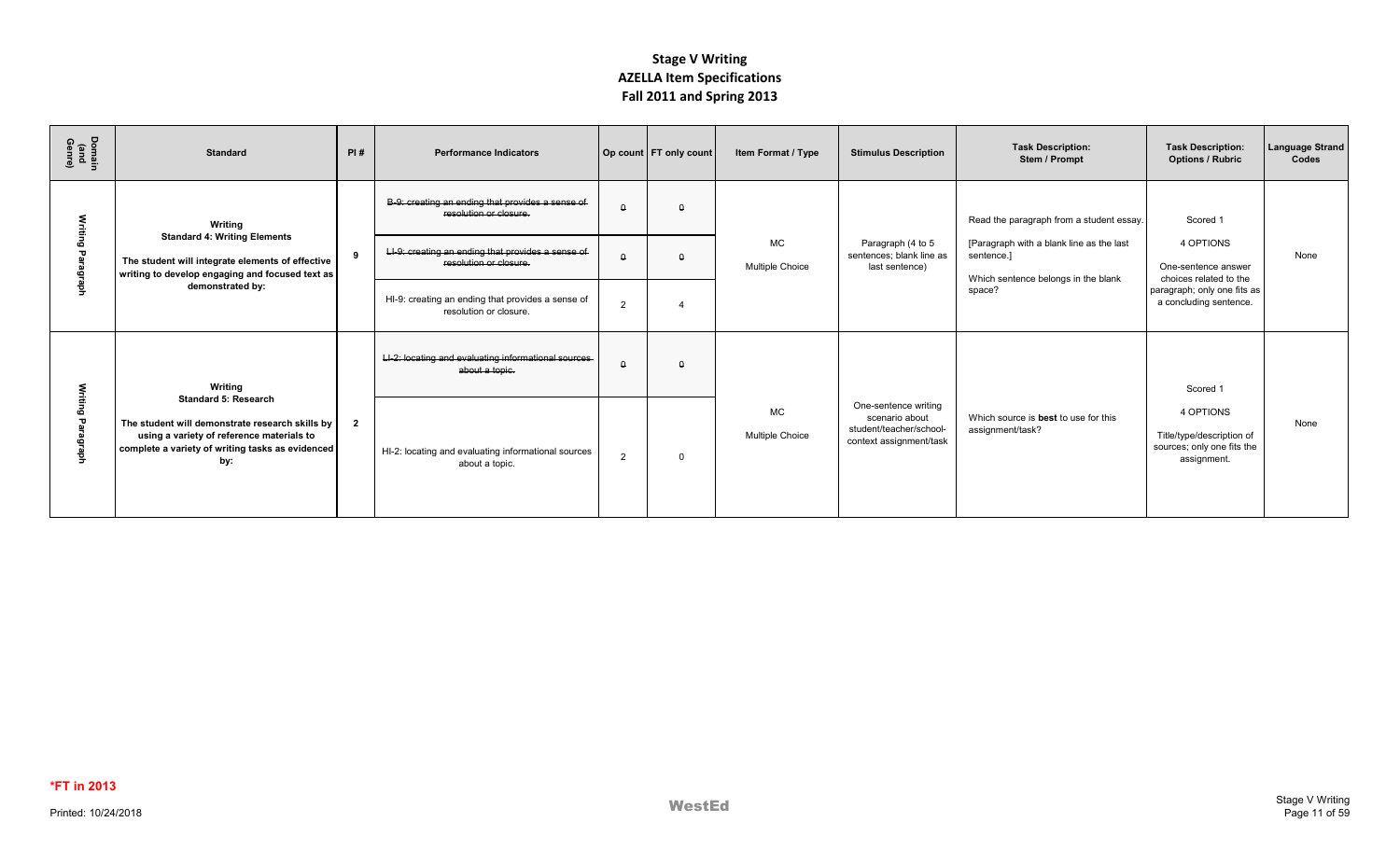| Domain<br>(and<br>Genre) | <b>Standard</b>                                                                                                 | PI#            | <b>Performance Indicators</b>                                                                                                                                                                                                                                                                                                                                                                                                                                                                                                                                               |                                                 | Op count FT only count           | Item Format / Type                  | <b>Stimulus Description</b>                                                                             | <b>Task Description:</b><br>Stem / Prompt                                                                                                                                | <b>Task Description:</b><br><b>Options / Rubric</b>                                                                                                                                                               | <b>Language Strand</b><br>Codes |
|--------------------------|-----------------------------------------------------------------------------------------------------------------|----------------|-----------------------------------------------------------------------------------------------------------------------------------------------------------------------------------------------------------------------------------------------------------------------------------------------------------------------------------------------------------------------------------------------------------------------------------------------------------------------------------------------------------------------------------------------------------------------------|-------------------------------------------------|----------------------------------|-------------------------------------|---------------------------------------------------------------------------------------------------------|--------------------------------------------------------------------------------------------------------------------------------------------------------------------------|-------------------------------------------------------------------------------------------------------------------------------------------------------------------------------------------------------------------|---------------------------------|
| 짛<br><b>Super</b>        | Reading<br><b>Standard 1: Print Concepts</b><br>The student will demonstrate knowledge of<br>print concepts by: | $\overline{4}$ | B-4: locating and applying specific information by using the organizational<br>features of a book/resource/dictionary. (e.g., title, author, table of<br>contents, index, glossary)                                                                                                                                                                                                                                                                                                                                                                                         | $\mathbf{3}$                                    |                                  | <b>MC</b><br><b>Multiple Choice</b> | <b>GRAPHIC</b><br>Elements of a<br>book/dictionary/ newspaper                                           | Look at the [specific element of<br>book/dictionary/newspaper].<br>[GRAPHIC]<br>Which/what [question asking students to locate<br>specific information in the stimulus]? | Scored 1<br>4 OPTIONS<br>4 pieces of information<br>from the stimulus                                                                                                                                             | V.L.2.16                        |
|                          | Reading<br><b>Standard 2: Decoding</b>                                                                          |                | B-6: applying knowledge of spelling pattern exceptions.                                                                                                                                                                                                                                                                                                                                                                                                                                                                                                                     | $\theta$                                        | $\theta$                         | <b>MC</b>                           | Sentence containing a                                                                                   | The prefix/suffix [prefix/suffix] helps the reader-                                                                                                                      | 4 OPTIONS                                                                                                                                                                                                         |                                 |
|                          | The student will demonstrate knowledge of<br>decoding by:                                                       | 6              | $H-6$ : N/A<br>$H - 6$ : N/A                                                                                                                                                                                                                                                                                                                                                                                                                                                                                                                                                | $\theta$<br>$\theta$                            | $\Omega$<br>$\theta$             | Multiple Choice                     | word with an affix (without<br>contextual clues to the<br>meaning of the word)                          | know that the word [base with prefix/affix word<br>with affixl means                                                                                                     | only one contain the<br>meaning of the affix                                                                                                                                                                      | $V.L.2.E.7.B.7.LI-7$            |
| Reading                  | Reading<br><b>Standard 2: Decoding</b><br>The student will demonstrate knowledge of<br>decoding by:             | 9              | E-9: reading base words and inflectional endings and identifying their<br>functions (i.e., tense, plurality, comparison and part of speech). (e.g.,<br>cleans = third-person singular present tense verb)<br>B-9: reading words with appropriate pronunciation using the knowledge of<br>parts of speech and the functions of inflectional endings.<br>LI-9: applying knowledge of inflectional endings, to include regular and<br>irregular forms, in context.<br>HI-9: applying knowledge of inflectional endings, to include regular and<br>irregular forms, in context. | $\Omega$<br>$\theta$<br>$\theta$                | $\mathcal{D}$<br>$\Omega$        | MC<br><b>Multiple Choice</b>        | Sentence with a blank                                                                                   | Which word belongs in the blank?                                                                                                                                         | Scored 1<br>4 OPTIONS<br>(1) Word that fits context<br>and order<br>(2) Word that fits context<br>but not order<br>(3) Word that fits order.<br>but not context<br>(4) Word that does not fit<br>order or context | V.L.1a                          |
| <b>Reading</b>           | Reading<br><b>Standard 2: Decoding</b><br>The student will demonstrate knowledge of<br>decoding by:             | 10             | B-10: applying knowledge of affixes to base words in context.<br>LI-10: applying knowledge of affixes to base words in context.<br>HI-10: applying knowledge of affixes to base words in context.                                                                                                                                                                                                                                                                                                                                                                           | $\theta$<br>$\theta$<br>$\overline{\mathbf{A}}$ | $\Omega$<br>$\theta$<br>$\Omega$ | MC<br><b>Multiple Choice</b>        | Sentence containing a<br>word with an affix (without<br>contextual clues to the<br>meaning of the word) | When you add the prefix/suffix [prefix/suffix], what<br>is the meaning of the new word?                                                                                  | Scored 1<br>4 OPTIONS<br>only one option contains<br>the meaning of the affix                                                                                                                                     | V.L.2                           |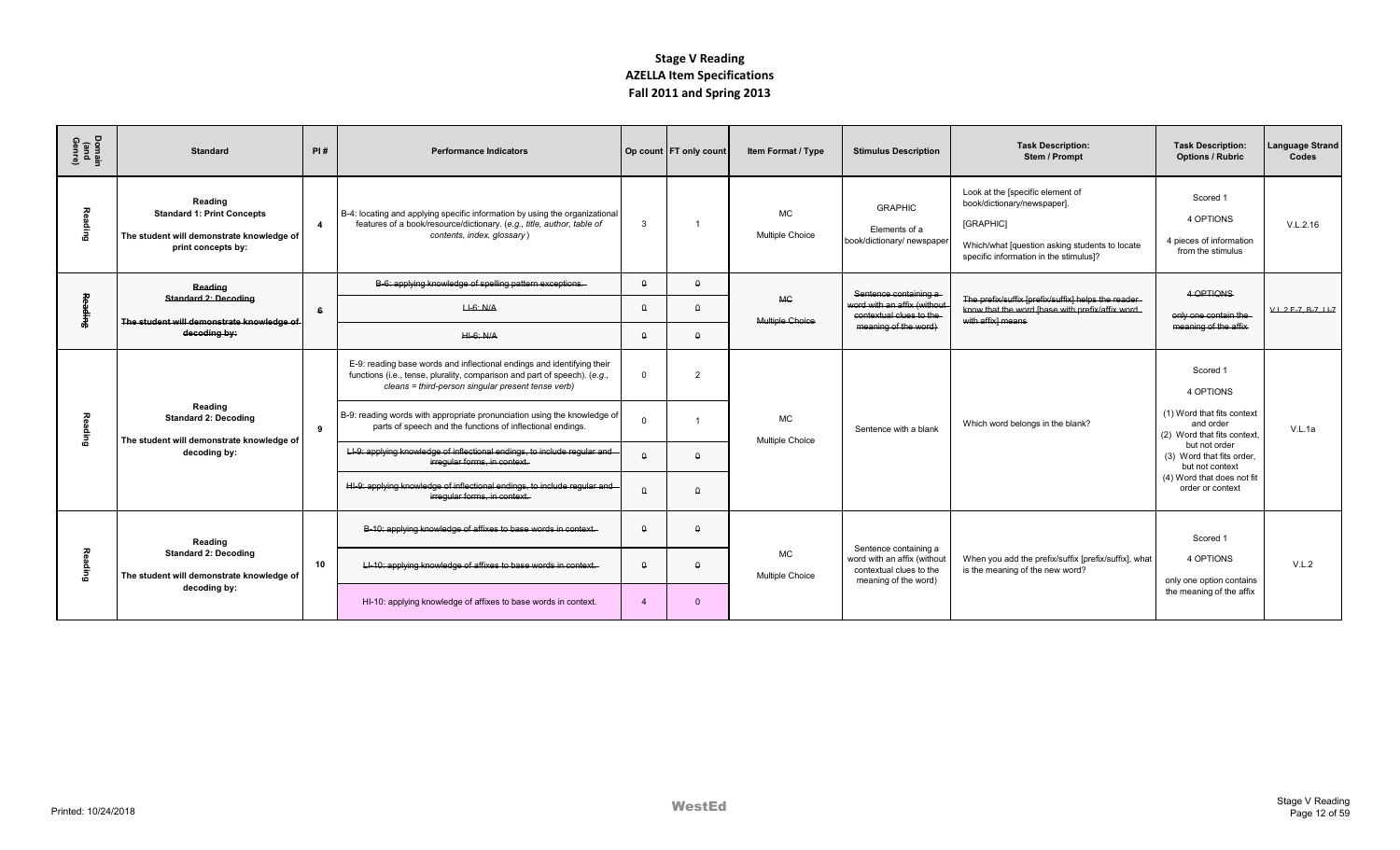| Domain<br>(and<br>Genre) | <b>Standard</b>                                                                                     | PI# | <b>Performance Indicators</b>                                                         |   | Op count FT only count | Item Format / Type           | <b>Stimulus Description</b> | <b>Task Description:</b><br>Stem / Prompt | <b>Task Description:</b><br><b>Options / Rubric</b>                                                                                                                                                                | <b>Language Strand</b><br>Codes |
|--------------------------|-----------------------------------------------------------------------------------------------------|-----|---------------------------------------------------------------------------------------|---|------------------------|------------------------------|-----------------------------|-------------------------------------------|--------------------------------------------------------------------------------------------------------------------------------------------------------------------------------------------------------------------|---------------------------------|
| ō                        | Reading<br><b>Standard 2: Decoding</b><br>The student will demonstrate knowledge of<br>decoding by: | 13  | E-13: applying knowledge of word order (i.e., syntax) to confirm decoding<br>of text. | 3 | $\Omega$               | MC<br><b>Multiple Choice</b> | Sentence with a blank       | Which word belongs in the blank?          | Scored 1<br>4 OPTIONS<br>(1) Word that fits context<br>and order<br>(2) Word that fits context,<br>but not order<br>(3) Word that fits order, but<br>not context<br>(4) Word that does not fit<br>order or context | V.L.1a                          |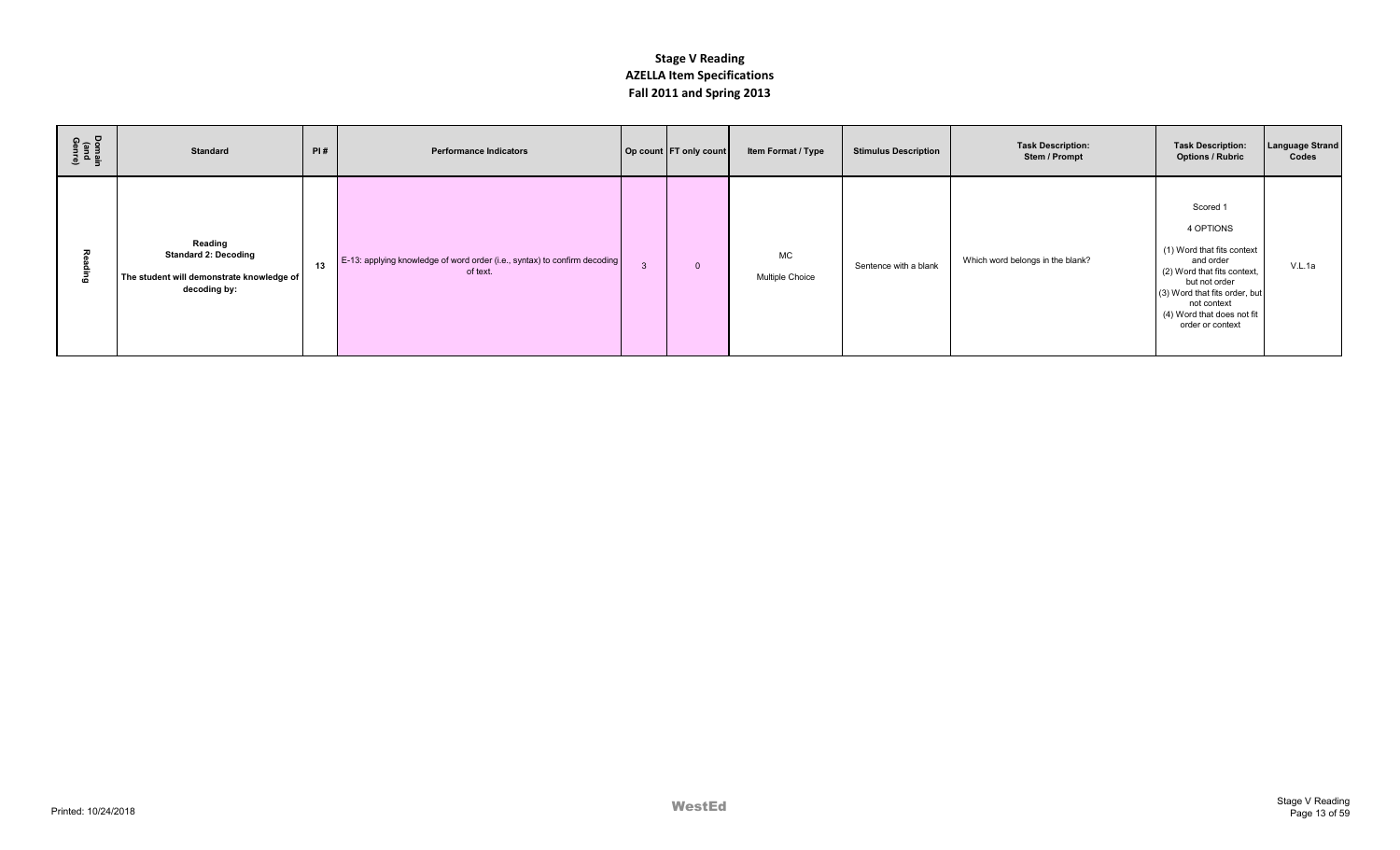| Domain<br>(and<br>Genre)               | <b>Standard</b>                                                        | PI#            | <b>Performance Indicators</b>                                                                                   |          | Op count FT only count | Item Format / Type                       | <b>Stimulus Description</b> | <b>Task Description:</b><br>Stem / Prompt                                                                 | <b>Task Description:</b><br><b>Options / Rubric</b> | Language Strand<br>Codes |
|----------------------------------------|------------------------------------------------------------------------|----------------|-----------------------------------------------------------------------------------------------------------------|----------|------------------------|------------------------------------------|-----------------------------|-----------------------------------------------------------------------------------------------------------|-----------------------------------------------------|--------------------------|
| Reading: Literary<br>Passage (Fiction) | Reading<br><b>Standard 4: Comprehending Text</b>                       | $\overline{4}$ | E-4: answering literal questions about text.<br>(e.g., who, what, when, and where)                              | $\Omega$ |                        | <b>MC</b>                                | Literary reading passage    | [Who/what/where/when/why/which/how literal                                                                | Scored 1                                            | None                     |
|                                        | The student will demonstrate knowledge of<br>reading comprehension by: |                | B-4: answering literal questions about text. (e.g., who, what, when,<br>where, when, why, which, and how)       |          | 2                      | Passage-based:<br>Multiple Choice        |                             | question about the passage.]                                                                              | 4 OPTIONS                                           |                          |
| Reading: Literary<br>Passage (Fiction) | Reading<br><b>Standard 4: Comprehending Text</b>                       | $\overline{4}$ | LI-4: answering literal, inferential, prediction, evaluation, and/or personal<br>response questions about text. | $\Omega$ | 2                      | <b>MC</b>                                | Literary reading passage    | Which word/sentence describes/shows<br>[inferential/prediction/evaluation question about<br>the passage]? | Scored 1<br>4 OPTIONS                               | V.L.2                    |
|                                        | The student will demonstrate knowledge of<br>reading comprehension by: |                | HI-4: answering literal, inferential, prediction, evaluation, and/or personal<br>response questions about text. | 2        | $\overline{2}$         | Passage-based:<br>Multiple Choice        |                             | [Inferential, prediction, evaluation question about<br>the passage.]                                      | Vocabulary items can be<br>written to this PI.      |                          |
|                                        | Reading<br><b>Standard 4: Comprehending Text</b>                       |                | E-8: identifying the main idea (explicit) and supporting details in text.                                       | $\Omega$ | $\theta$               | <b>MC</b>                                |                             | What is the main idea of the passage?                                                                     | Scored 1                                            |                          |
| Reading: Literary<br>Passage (Fiction) | The student will demonstrate knowledge of<br>reading comprehension by: | 8              | B-8: determining the main idea (explicit and implicit) and supporting-<br>details in text.                      | $\theta$ | $\theta$               | Passage-based:<br>Multiple Choice        | Literary reading passage    |                                                                                                           | 4 OPTIONS                                           | None                     |
|                                        | Reading<br><b>Standard 4: Comprehending Text</b>                       |                | LI-8: summarizing the main idea (explicit or implicit) and supporting-<br>details in text.                      | Δ        | $\Omega$               | <b>MC</b>                                | Literary reading passage    |                                                                                                           | Scored 1                                            |                          |
| Reading: Literary<br>Passage (Fiction) | The student will demonstrate knowledge of<br>reading comprehension by: | 8              | HI-8: summarizing the main idea (explicit or implicit) and supporting<br>details in text.                       | $\Omega$ |                        | Passage-based:<br><b>Multiple Choice</b> |                             | What is the best summary of the passage?                                                                  | 4 OPTIONS                                           | None                     |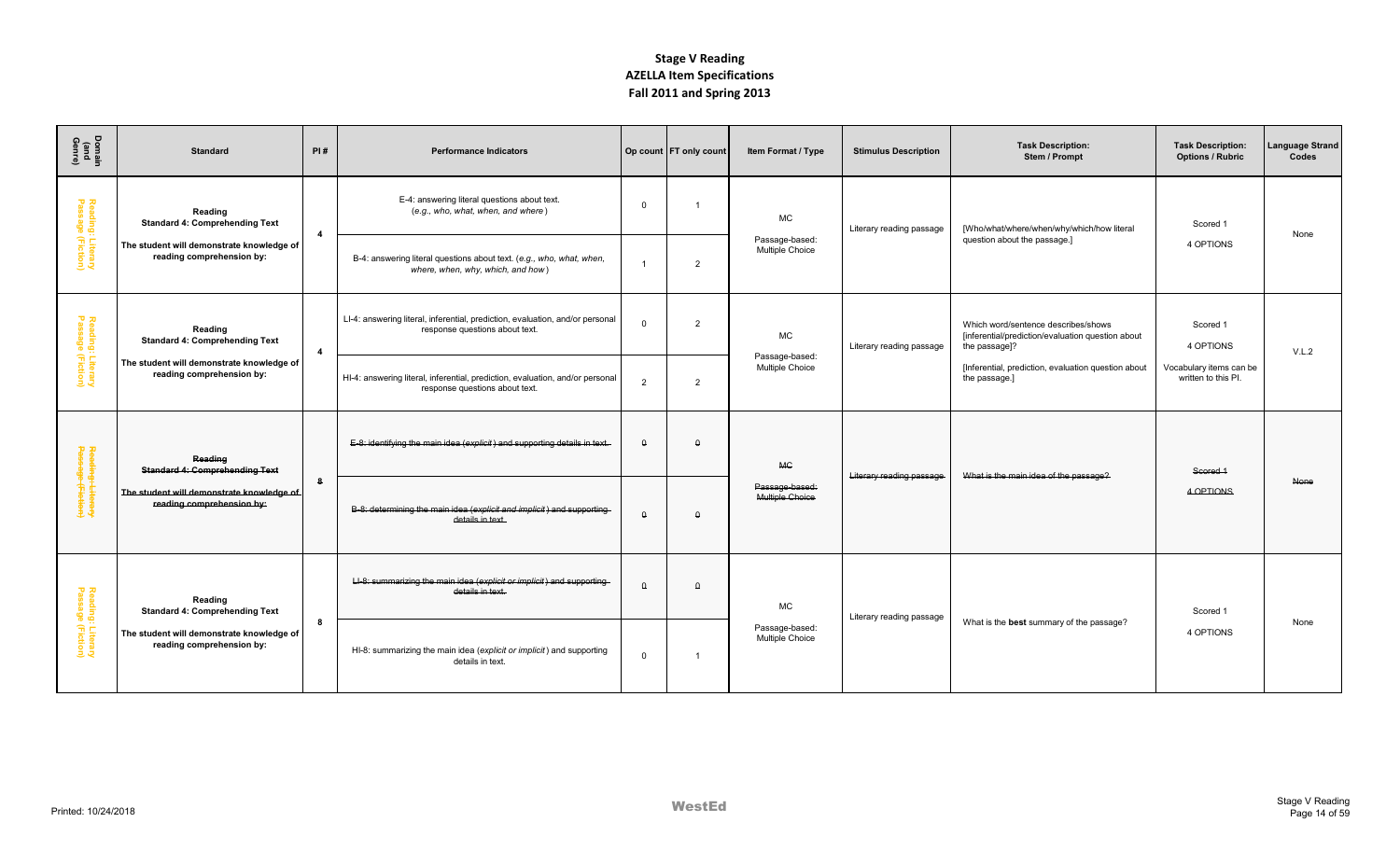| Domain<br>(and<br>Genre) | <b>Standard</b>                                                        | PI# | <b>Performance Indicators</b>                                                                                                             |             | Op count   FT only count | Item Format / Type                | <b>Stimulus Description</b> | <b>Task Description:</b><br>Stem / Prompt                                                                | <b>Task Description:</b><br><b>Options / Rubric</b> | anguage Strand<br>Codes |
|--------------------------|------------------------------------------------------------------------|-----|-------------------------------------------------------------------------------------------------------------------------------------------|-------------|--------------------------|-----------------------------------|-----------------------------|----------------------------------------------------------------------------------------------------------|-----------------------------------------------------|-------------------------|
|                          |                                                                        |     | PE-9: identifying signal words that indicate sequential/chronological order.<br>(e.g., first, next, finally)                              | $\theta$    | $\theta$                 |                                   |                             |                                                                                                          |                                                     |                         |
|                          |                                                                        |     | E-9: locating sequential/chronological order signal words in text. (e.g.,<br>first, next, finally, today, now)                            | $\theta$    | $\theta$                 |                                   |                             |                                                                                                          |                                                     |                         |
|                          |                                                                        |     | B-9: locating sequential/chronological order signal words in text. (e.g.,<br>first, next, finally, today, now)                            | $\theta$    | $\theta$                 |                                   |                             | Which word/words from the passage-<br>indicates/indicate sequential/chronological order?                 |                                                     |                         |
|                          |                                                                        |     | LI-9: locating sequential/chronological order signal words in text. (e.g.,<br>first, next, finally, today, now, meanwhile, not long ago)  | $\theta$    | $\theta$                 |                                   |                             |                                                                                                          |                                                     |                         |
| Reading: Lite<br>2       | Reading<br><b>Standard 4: Comprehending Text</b>                       | 9   | HI-9: locating sequential/chronological order signal words in text. (e.g.,-<br>first, next, finally, today, now, meanwhile, not long ago) | $\theta$    | $\theta$                 | MC                                | Literary reading passage    |                                                                                                          | Scored 1                                            | V.L.1a                  |
| Passage (Fiction)        | The student will demonstrate knowledge of<br>reading comprehension by: |     | PE-9: identifying signal words that indicate sequential/chronological order.<br>(e.g., first, next, finally)                              | $\theta$    | $\theta$                 | Passage-based:<br>Multiple Choice |                             |                                                                                                          | 4 OPTIONS                                           |                         |
|                          |                                                                        |     | E-9: locating sequential/chronological order signal words in text. (e.g.,<br>first, next, finally, today, now)                            | $\theta$    | $\theta$                 |                                   |                             | Read the sentence from the passage.                                                                      |                                                     |                         |
|                          |                                                                        |     | B-9: locating sequential/chronological order signal words in text. (e.g.,<br>first, next, finally, today, now)                            | $\theta$    | $\theta$                 |                                   |                             | [Quoted text from the passage]<br>Which word/words indicates/indicate<br>sequential/chronological order? |                                                     |                         |
|                          |                                                                        |     | LI-9: locating sequential/chronological order signal words in text. (e.g.,<br>first, next, finally, today, now, meanwhile, not long ago)  | $\theta$    | $\theta$                 |                                   |                             |                                                                                                          |                                                     |                         |
|                          |                                                                        |     | HI-9: locating sequential/chronological order signal words in text. (e.g.,<br>first, next, finally, today, now, meanwhile, not long ago)  | $\mathbf 0$ | $\overline{1}$           |                                   |                             |                                                                                                          |                                                     |                         |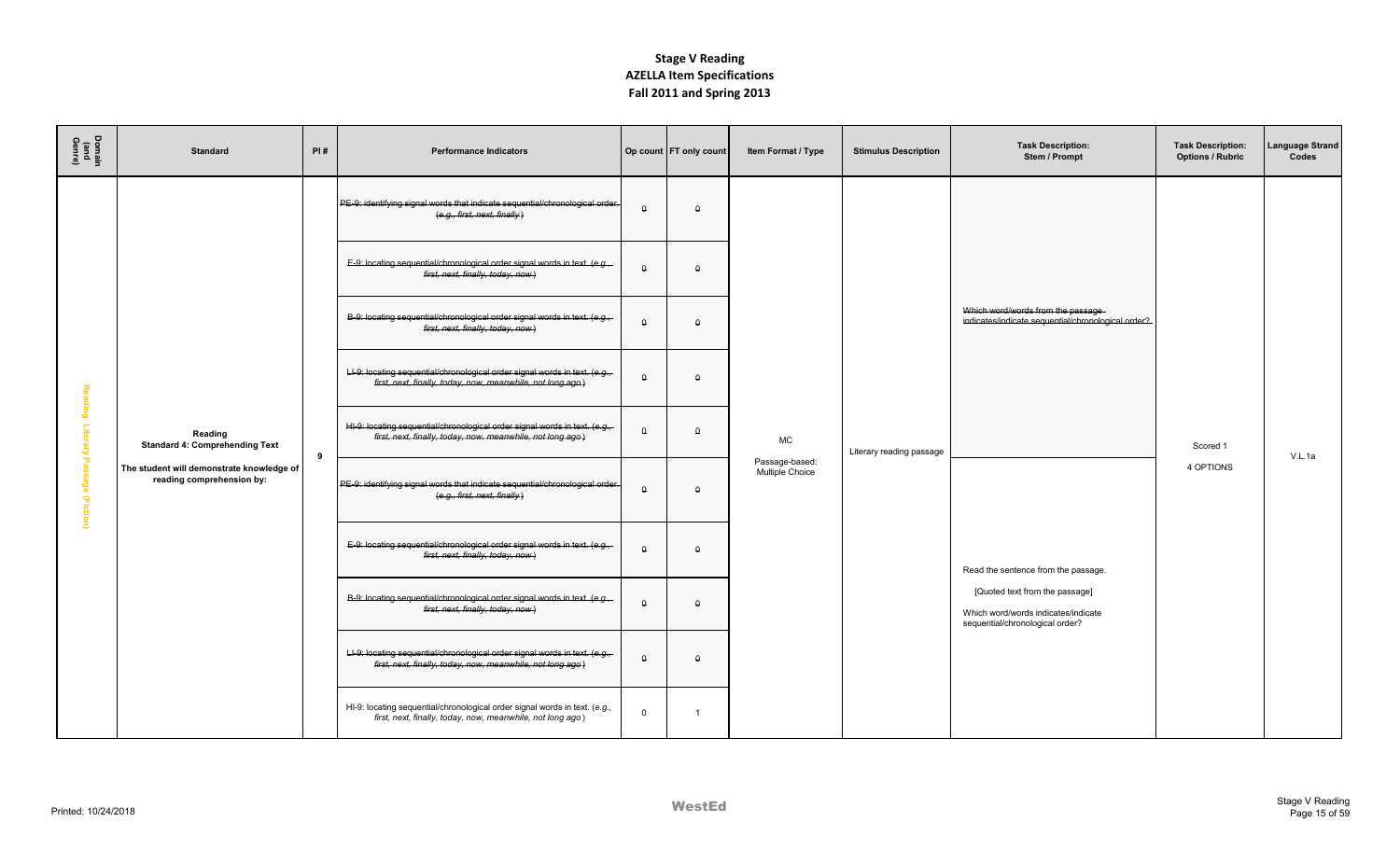| Domair<br>(and<br>Genre) | <b>Standard</b>                                                        | PI# | <b>Performance Indicators</b>                                                                                                         |          | Op count   FT only count | Item Format / Type                | <b>Stimulus Description</b> | <b>Task Description:</b><br>Stem / Prompt                                 | <b>Task Description:</b><br><b>Options / Rubric</b> | anguage Strand<br>Codes |
|--------------------------|------------------------------------------------------------------------|-----|---------------------------------------------------------------------------------------------------------------------------------------|----------|--------------------------|-----------------------------------|-----------------------------|---------------------------------------------------------------------------|-----------------------------------------------------|-------------------------|
|                          |                                                                        |     | E-10: identifying signal words that indicate comparison/contrast. (e.g.,-<br>similarly, on the other hand, however, yet, in spite of) | $\Omega$ | $\Omega$                 |                                   |                             |                                                                           |                                                     |                         |
|                          |                                                                        |     | B-10: locating signal words that indicate comparison/contrast. (e.g.,<br>similarly, on the other hand, however, yet, in spite of)     | $\theta$ | $\Omega$                 |                                   |                             | Which word/words from the passage                                         |                                                     |                         |
|                          |                                                                        |     | LI-10: locating signal words that indicate comparison/contrast. (e.g.,-<br>similarly, on the other hand, however, yet, in spite of)   | $\theta$ | $\theta$                 |                                   |                             | indicates/indicate a comparison/contrast?                                 |                                                     |                         |
|                          | Reading<br><b>Standard 4: Comprehending Text</b>                       |     | HI-10: locating signal words that indicate comparison/contrast. (e.g.,<br>similarly, on the other hand, however, yet, in spite of)    | $\Omega$ | $\theta$                 | MC.                               | Literary reading passage    |                                                                           | Scored 1                                            |                         |
|                          | The student will demonstrate knowledge of<br>reading comprehension by: | 40  | E-10: identifying signal words that indicate comparison/contrast. (e.g.,<br>similarly, on the other hand, however, yet, in spite of)  | $\theta$ | $\theta$                 | Passage-based:<br>Multiple Choice |                             |                                                                           | 4 OPTIONS                                           | None                    |
| <b>Hictie</b>            |                                                                        |     | B-10: locating signal words that indicate comparison/contrast. (e.g.,<br>similarly, on the other hand, however, yet, in spite of)     | $\theta$ | $\Omega$                 |                                   |                             | Read the sentence from the passage.<br>- [Quoted text from the passage]   |                                                     |                         |
|                          |                                                                        |     | LI-10: locating signal words that indicate comparison/contrast. (e.g.,<br>similarly, on the other hand, however, yet, in spite of)    | $\theta$ | $\theta$                 |                                   |                             | Which word/words indicates/indicate<br>comparison/contrast?               |                                                     |                         |
|                          |                                                                        |     | HI-10: locating signal words that indicate comparison/contrast. (e.g.,<br>similarly, on the other hand, however, yet, in spite of)    | $\theta$ | $\theta$                 |                                   |                             |                                                                           |                                                     |                         |
|                          |                                                                        |     | E-11: identifying signal words that indicate cause and effect. (e.g., as a<br>result of, consequently, so that, because of, since.)   | $\theta$ | $\theta$                 |                                   |                             |                                                                           |                                                     |                         |
|                          |                                                                        |     | B-11: locating signal words that indicate cause and effect. (e.g., as a<br>result of, consequently, so that, because of, since)       | $\theta$ | $\theta$                 |                                   |                             | Which word/words from the passage<br>indicates/indicate cause and effect? |                                                     |                         |
|                          |                                                                        |     | LI-11: identifying signal words that indicate cause and effect. (e.g., as a<br>result of, consequently, so that, because of, since.)  | $\theta$ | $\theta$                 |                                   |                             |                                                                           |                                                     |                         |
|                          | Reading<br><b>Standard 4: Comprehending Text</b>                       | 44  | HI-11: identifying signal words that indicate cause and effect. (as a result<br>of, consequently, so that, because of, since)         | $\theta$ | $\theta$                 | MC.                               | Literary reading passage    |                                                                           | Scored 1                                            | None                    |
|                          | The student will demonstrate knowledge of<br>reading comprehension by: |     | E-11: identifying signal words that indicate cause and effect. (e.g., as a<br>result of, consequently, so that, because of, since)    | $\Omega$ | $\Omega$                 | Passage-based:<br>Multiple Choice |                             |                                                                           | 4 OPTIONS                                           |                         |
|                          |                                                                        |     | B-11: locating signal words that indicate cause and effect. (e.g., as a<br>result of, consequently, so that, because of, since)       | $\Omega$ | $\Omega$                 |                                   |                             | Read the sentence from the passage.<br>- [Quoted text from the passage]   |                                                     |                         |
|                          |                                                                        |     | LI-11: identifying signal words that indicate cause and effect. (e.g., as a<br>result of, consequently, so that, because of, since)   | $\Omega$ | $\theta$                 |                                   |                             | Which word/words indicates/indicate cause and<br>effect?                  |                                                     |                         |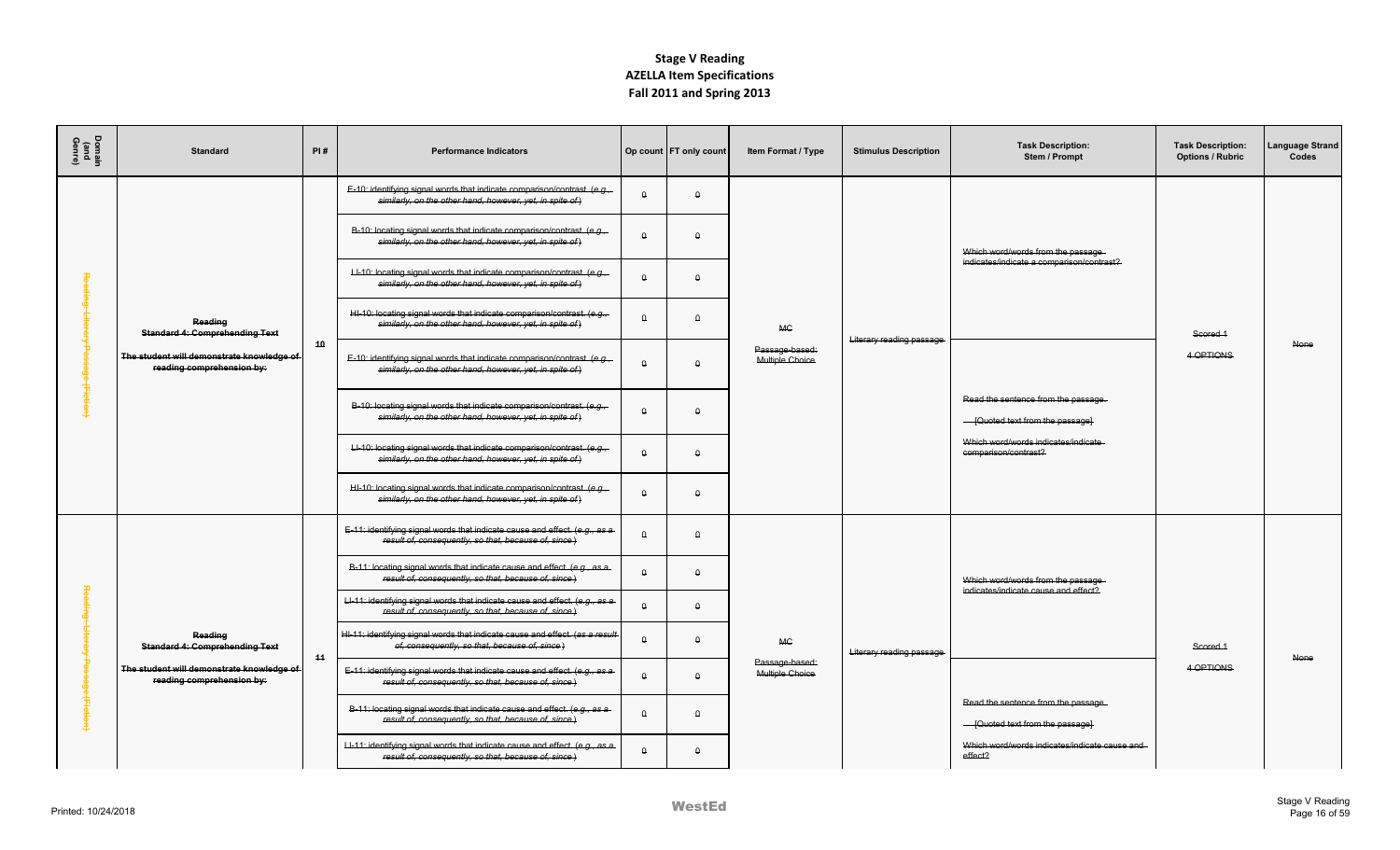| Domain<br>(and<br>Genre) | <b>Standard</b>                                                                                                 | PI# | <b>Performance Indicators</b>                                                                                                    |             | Op count   FT only count | Item Format / Type                      | <b>Stimulus Description</b> | <b>Task Description:</b><br>Stem / Prompt                                | <b>Task Description:</b><br><b>Options / Rubric</b> | anguage Strand<br>Codes |
|--------------------------|-----------------------------------------------------------------------------------------------------------------|-----|----------------------------------------------------------------------------------------------------------------------------------|-------------|--------------------------|-----------------------------------------|-----------------------------|--------------------------------------------------------------------------|-----------------------------------------------------|-------------------------|
|                          |                                                                                                                 |     | HI-11: identifying signal words that indicate cause and effect. (as a result<br>of, consequently, so that, because of, since)    | $\theta$    | $\theta$                 |                                         |                             |                                                                          |                                                     |                         |
|                          |                                                                                                                 |     | E-12: identifying author's main purpose (i.e., to inform, to persuade, to<br>entertain).                                         | $\theta$    | $\theta$                 |                                         |                             |                                                                          |                                                     |                         |
|                          |                                                                                                                 |     | B-12: identifying the author's point of view and/or main purpose (i.e., to<br>inform, to persuade, to entertain).                | $\mathbf 0$ |                          |                                         |                             | Why did the author write the passage?                                    |                                                     |                         |
|                          |                                                                                                                 |     | LI-12: determining the author's point of view and/or main purpose (i.e., to<br>inform, to persuade, to entertain).               | $\theta$    | $\Omega$                 |                                         |                             |                                                                          |                                                     |                         |
|                          |                                                                                                                 |     | HI-12: determining the author's point of view and/or stated or implied<br>purpose (i.e., to inform, to persuade, to entertain).  | $\Omega$    | $\mathbf{3}$             |                                         |                             |                                                                          |                                                     |                         |
| 짛                        |                                                                                                                 |     | E-12: identifying author's main purpose (i.e., to inform, to persuade, to<br>entertain).                                         | $\theta$    | $\Omega$                 |                                         |                             |                                                                          |                                                     |                         |
| ading: Lite              | Reading                                                                                                         |     | B-12: identifying the author's point of view and/or main purpose (i.e., to<br>inform, to persuade, to entertain).                | $\theta$    | $\theta$                 |                                         |                             | Based on the passage, which sentence best                                |                                                     |                         |
|                          | <b>Standard 4: Comprehending Text</b><br>The student will demonstrate knowledge of<br>reading comprehension by: | 12  | Ll-12: determining the author's point of view and/or main purpose (i.e., to<br>inform, to persuade, to entertain).               | $\theta$    | $\theta$                 | MC<br>Passage-based:<br>Multiple Choice | Literary reading passage    | describes the author's opinion/belief about fidea in<br>the passage]?    | Scored 1<br>4 OPTIONS                               | None                    |
| Passage (Fiction)        |                                                                                                                 |     | HI-12: determining the author's point of view and/or stated or implied<br>purpose (i.e., to inform, to persuade, to entertain).  | $\theta$    | $\theta$                 |                                         |                             |                                                                          |                                                     |                         |
|                          |                                                                                                                 |     | E-12: identifying author's main purpose (i.e., to inform, to persuade, to<br>entertain).                                         | $\theta$    | $\theta$                 |                                         |                             |                                                                          |                                                     |                         |
|                          |                                                                                                                 |     | B-12: identifying the author's point of view and/or main purpose (i.e., to<br>inform, to persuade, to entertain).                | $\theta$    | $\theta$                 |                                         |                             |                                                                          |                                                     |                         |
|                          |                                                                                                                 |     | LI-12: determining the author's point of view and/or main purpose (i.e., to<br>inform, to persuade, to entertain).               | $\theta$    | $\Omega$                 |                                         |                             | What does the author believe about [idea in the<br>passage <sup>12</sup> |                                                     |                         |
|                          |                                                                                                                 |     | HI-12: determining the author's point of view and/or stated or implied-<br>purpose (i.e., to inform, to persuade, to entertain). | $\theta$    | $\theta$                 |                                         |                             |                                                                          |                                                     |                         |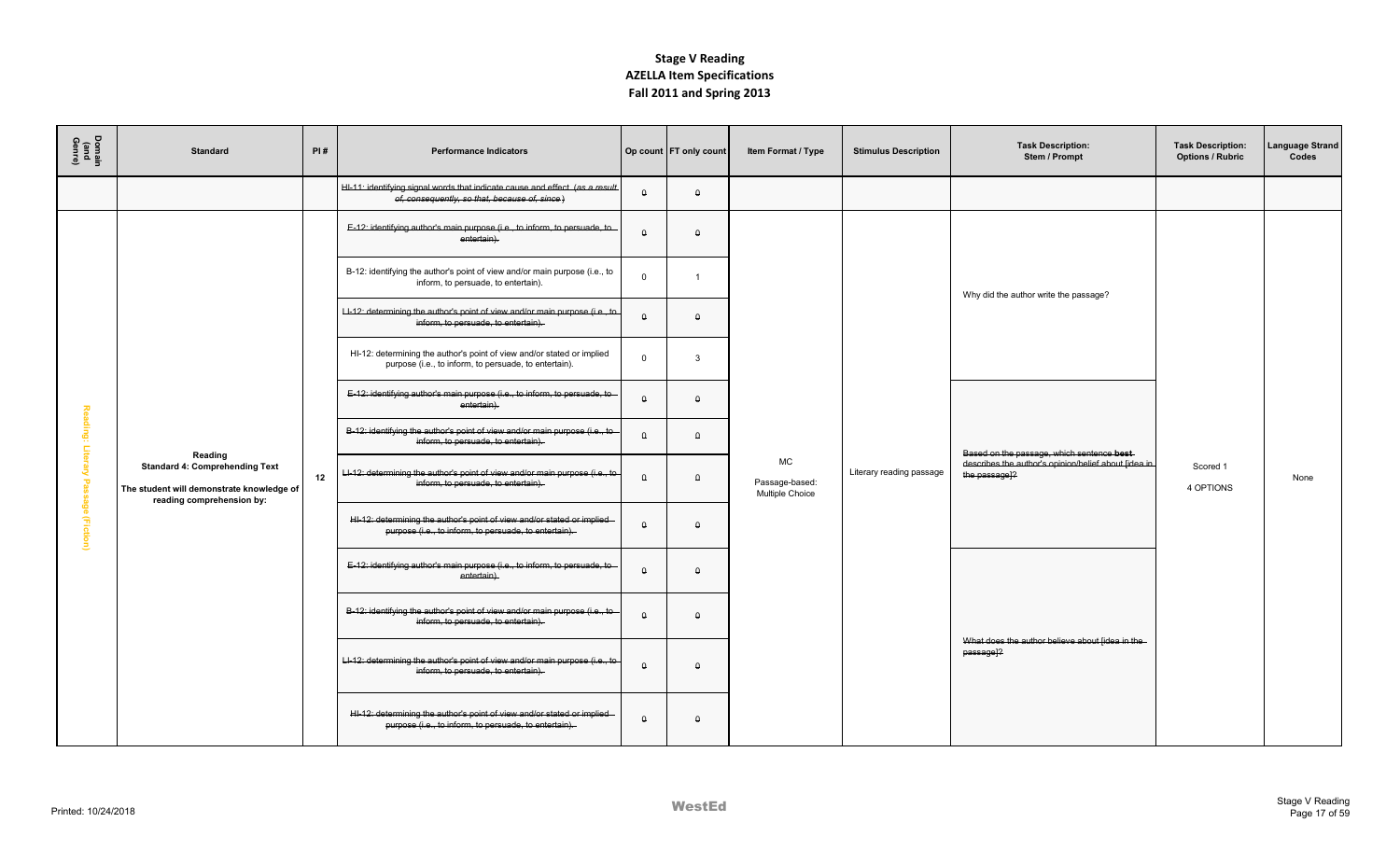| Domair<br>(and<br>Genre)                | <b>Standard</b>                                                                    | PI# | <b>Performance Indicators</b>                                                                          |                | Op count   FT only count | <b>Item Format / Type</b>         | <b>Stimulus Description</b> | <b>Task Description:</b><br>Stem / Prompt                                                                      | <b>Task Description:</b><br><b>Options / Rubric</b> | anguage Strand<br>Codes |
|-----------------------------------------|------------------------------------------------------------------------------------|-----|--------------------------------------------------------------------------------------------------------|----------------|--------------------------|-----------------------------------|-----------------------------|----------------------------------------------------------------------------------------------------------------|-----------------------------------------------------|-------------------------|
|                                         |                                                                                    |     | B-13: identifying the cause and effect relationship of two related events in<br>a literary selection.  | $\Omega$       | $\theta$                 |                                   |                             |                                                                                                                |                                                     |                         |
|                                         |                                                                                    |     | LI-13: determining the cause and effect relationship of two related events<br>in a literary selection. | $\theta$       | $\theta$                 |                                   |                             | What causes [something from the text]?                                                                         |                                                     |                         |
|                                         | Reading<br><b>Standard 4: Comprehending Text</b>                                   | 43  | HI-13: determining the cause and effect relationship of two related events<br>in a literary selection. | $\theta$       | $\Omega$                 | <b>MC</b><br>Passage-based:       | Literary reading passage    |                                                                                                                | Scored 1                                            | None                    |
|                                         | The student will demonstrate knowledge of<br>reading comprehension by:             |     | B-13: identifying the cause and effect relationship of two related events in<br>a literary selection.  | $\theta$       | $\theta$                 | Multiple Choice                   |                             |                                                                                                                | 4 OPTIONS                                           |                         |
|                                         |                                                                                    |     | LI-13: determining the cause and effect relationship of two related events<br>in a literary selection. | $\theta$       | $\Omega$                 |                                   |                             | What caused [something from the text] to-<br>happen?                                                           |                                                     |                         |
|                                         |                                                                                    |     | HI-13: determining the cause and effect relationship of two related events<br>in a literary selection. | $\theta$       | $\theta$                 |                                   |                             |                                                                                                                |                                                     |                         |
|                                         | Reading                                                                            |     | B-14: drawing conclusions from information implied or inferred in a literary<br>selection.             | $\Omega$       | $\Omega$                 | MC                                |                             | Which word/sentence describes/shows                                                                            |                                                     |                         |
| ading: Literary<br>(Fiction)            | <b>Standard 4: Comprehending Text</b><br>The student will demonstrate knowledge of | 14  | --14: drawing conclusions from information implied or inferred in a literary<br>selection.             | $\theta$       | $\theta$                 | Passage-based:<br>Multiple Choice | Literary reading passage    | [implication/inferential question about the<br>passage]?<br>[Question that requires an inference or conclusion | Scored 1<br>4 OPTIONS                               | None                    |
| $\circ$                                 | reading comprehension by:                                                          |     | HI-14: drawing conclusions from information implied or inferred in a<br>literary selection.            | $\overline{2}$ | $\Omega$                 |                                   |                             | to be made by students.]                                                                                       |                                                     |                         |
|                                         |                                                                                    |     | B-15: describing and distinguishing between major and minor characters<br>in a fictional text.         | $\Omega$       |                          |                                   |                             | Who is the major character in the passage?                                                                     |                                                     |                         |
| Reading: Literary  <br> <br>  (Fiction) | Reading<br><b>Standard 4: Comprehending Text</b>                                   | 15  | LI-15: describing the characteristics of the major and minor characters in<br>a fictional text.        | $\theta$       | $\theta$                 | <b>MC</b>                         | Literary reading passage    |                                                                                                                | Scored 1                                            | None                    |
|                                         | The student will demonstrate knowledge of<br>reading comprehension by:             |     | B-15: describing and distinguishing between major and minor characters<br>in a fictional text.         | $\Omega$       | $\Omega$                 | Passage-based:<br>Multiple Choice |                             |                                                                                                                | 4 OPTIONS                                           |                         |
| ege                                     |                                                                                    |     | LI-15: describing the characteristics of the major and minor characters in<br>a fictional text.        | $\Omega$       | $\overline{1}$           |                                   |                             | Which word best describes [character]?                                                                         |                                                     |                         |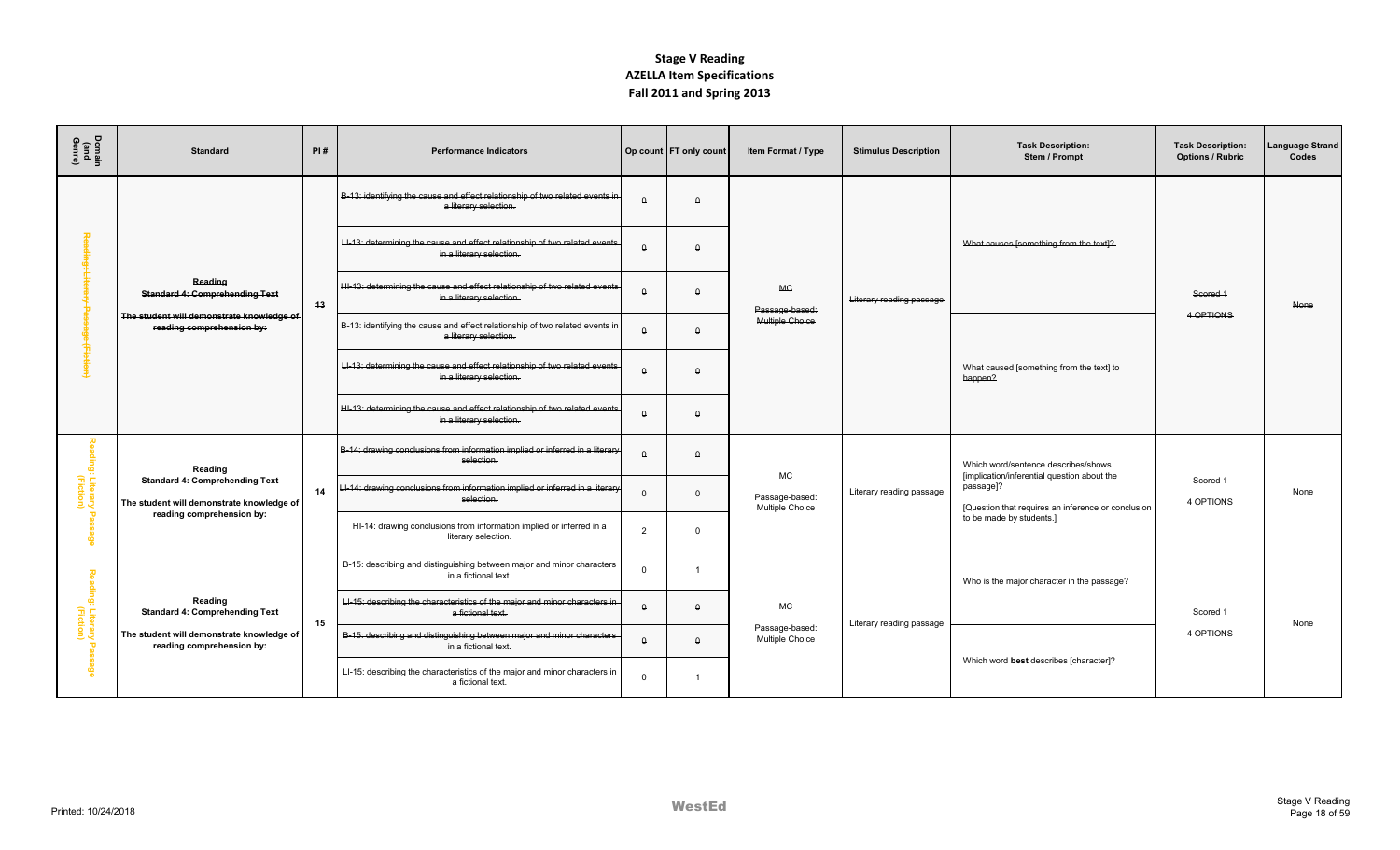| Domain<br>(and<br>Genre) | <b>Standard</b>                                                                                                            | PI# | <b>Performance Indicators</b>                                                                 | Op count FT only count | Item Format / Type                             | <b>Stimulus Description</b>     | <b>Task Description:</b><br>Stem / Prompt        | <b>Task Description:</b><br><b>Options / Rubric</b> | <b>Language Strand</b><br>Codes |
|--------------------------|----------------------------------------------------------------------------------------------------------------------------|-----|-----------------------------------------------------------------------------------------------|------------------------|------------------------------------------------|---------------------------------|--------------------------------------------------|-----------------------------------------------------|---------------------------------|
| 安忠                       | Reading<br><b>Standard 4: Comprehending Text</b><br>The student will demonstrate knowledge of<br>reading comprehension by: | 15  | $HH-15:$ analyzing the motivations of the major and minor characters in a-<br>fictional text. |                        | <b>MC</b><br>Passage-based:<br>Multiple Choice | <b>Literary reading passage</b> | Why does [character] do [something in the text]? | Scored <sub>1</sub><br>4 OPTIONS                    | None                            |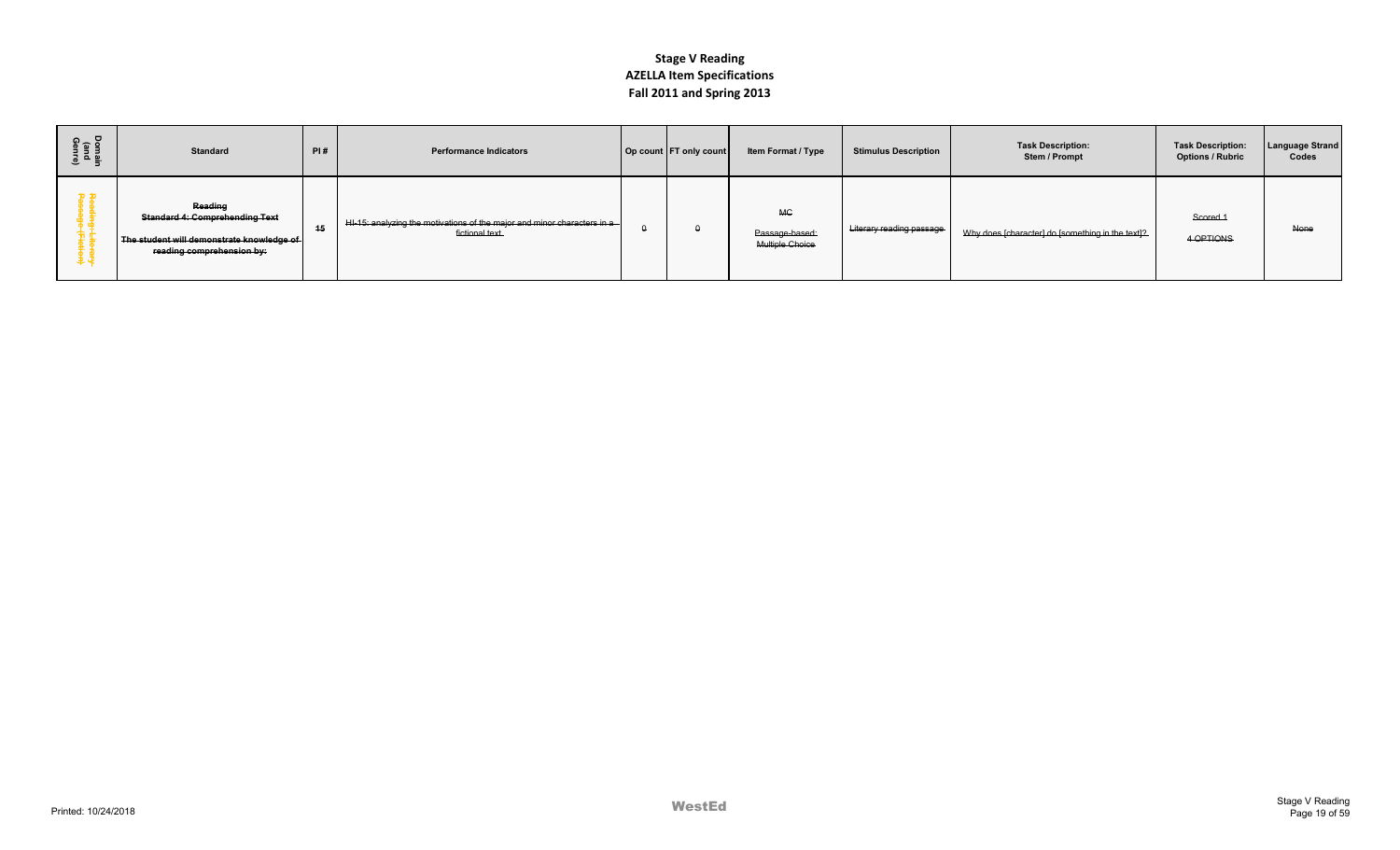| Domain<br>(and<br>Genre)               | <b>Standard</b>                                                                                                            | PI# | <b>Performance Indicators</b>                                                                                                          |                | Op count   FT only count | Item Format / Type                             | <b>Stimulus Description</b> | <b>Task Description:</b><br>Stem / Prompt                                                                                                                                                                                                                       | <b>Task Description:</b><br><b>Options / Rubric</b> | anguage Strand<br>Codes |
|----------------------------------------|----------------------------------------------------------------------------------------------------------------------------|-----|----------------------------------------------------------------------------------------------------------------------------------------|----------------|--------------------------|------------------------------------------------|-----------------------------|-----------------------------------------------------------------------------------------------------------------------------------------------------------------------------------------------------------------------------------------------------------------|-----------------------------------------------------|-------------------------|
|                                        | Reading                                                                                                                    |     | B-16: describing the setting from a fictional text.                                                                                    | $\Omega$       | $\theta$                 |                                                |                             |                                                                                                                                                                                                                                                                 |                                                     |                         |
| Reading: Literary<br>Passage (Fiction) | <b>Standard 4: Comprehending Text</b><br>The student will demonstrate knowledge of                                         | 16  | LI-16: describing the setting from a fictional text.                                                                                   | $\theta$       | $\theta$                 | <b>MC</b><br>Passage-based:<br>Multiple Choice | Literary reading passage    | What is the setting of the story?                                                                                                                                                                                                                               | Scored 1<br>4 OPTIONS                               | None                    |
|                                        | reading comprehension by:                                                                                                  |     | HI-16: describing the setting from a fictional text.                                                                                   | $\Omega$       |                          |                                                |                             |                                                                                                                                                                                                                                                                 |                                                     |                         |
|                                        | Reading                                                                                                                    |     |                                                                                                                                        | $\Omega$       | -1                       | <b>MC</b>                                      |                             | Which word/sentence describes/shows [question<br>about plot/sequence of events in the passage]?<br>[Question about the plot/sequence of events in the<br>passage.]                                                                                              |                                                     |                         |
| Reading: Literary<br>Passage (Fiction) | <b>Standard 4: Comprehending Text</b><br>The student will demonstrate knowledge of<br>reading comprehension by:            | 17  | E-17: identifying the plot (sequence of events) of a fictional text.                                                                   | $\overline{0}$ | -1                       | Passage-based:<br><b>Multiple Choice</b>       | Literary reading passage    | What happens before/after/when [question<br>requiring the identification of the plot in the<br>passage]?<br>[Question requiring the identification of the plot in<br>the passage.]<br>[Do not focus on conflict.]                                               | Scored 1<br>4 OPTIONS                               | None                    |
| Reading: Literary<br>Passage (Fiction) | Reading<br><b>Standard 4: Comprehending Text</b><br>The student will demonstrate knowledge of<br>reading comprehension by: | 17  | B-17: identifying the conflict of a plot in a fictional text.                                                                          | $\mathbf 0$    | -1                       | <b>MC</b><br>Passage-based:<br>Multiple Choice | Literary reading passage    | Which word/sentence describes/shows [question<br>requiring identification of the conflict of the plot in<br>the passage]?<br>[Question about the conflict in a passage.]                                                                                        | Scored 1<br>4 OPTIONS                               | None                    |
| Reading: Literary<br>Passage (Fiction) | Reading<br><b>Standard 4: Comprehending Text</b><br>The student will demonstrate knowledge of<br>reading comprehension by: | 17  | HI-17: describing the plot and its components. (e.g., main events, conflict,<br>rising action, climax, falling action and resolution.) |                | $\overline{2}$           | MC<br>Passage-based:<br><b>Multiple Choice</b> | Literary reading passage    | What happens before/after/when [question]<br>requiring the identification/description of<br>component of the plot in the passage]?<br>[Question requiring the identification/<br>description of component of plot in a passage.]<br>[Do not focus on conflict.] | Scored 1<br>4 OPTIONS                               | None                    |
|                                        |                                                                                                                            |     | PE-18: relating illustrations to fictional text.                                                                                       | $\theta$       | $\theta$                 |                                                |                             |                                                                                                                                                                                                                                                                 |                                                     |                         |
| Reading:<br>Passage                    | Reading<br><b>Standard 4: Comprehending Text</b>                                                                           |     | E-18: relating illustrations to fictional text.                                                                                        | $\theta$       | $\theta$                 | <b>MC</b>                                      | Literary reading passage    |                                                                                                                                                                                                                                                                 | Scored 1                                            |                         |
| $\widehat{\pi}$ m                      |                                                                                                                            | 18  | B-18: relating illustrations to fictional text.                                                                                        | $\overline{1}$ | $\mathbf{0}$             | Passage-based:                                 |                             | Which sentence from the passage matches the<br>illustration?                                                                                                                                                                                                    | $\sqrt{2}$                                          | None                    |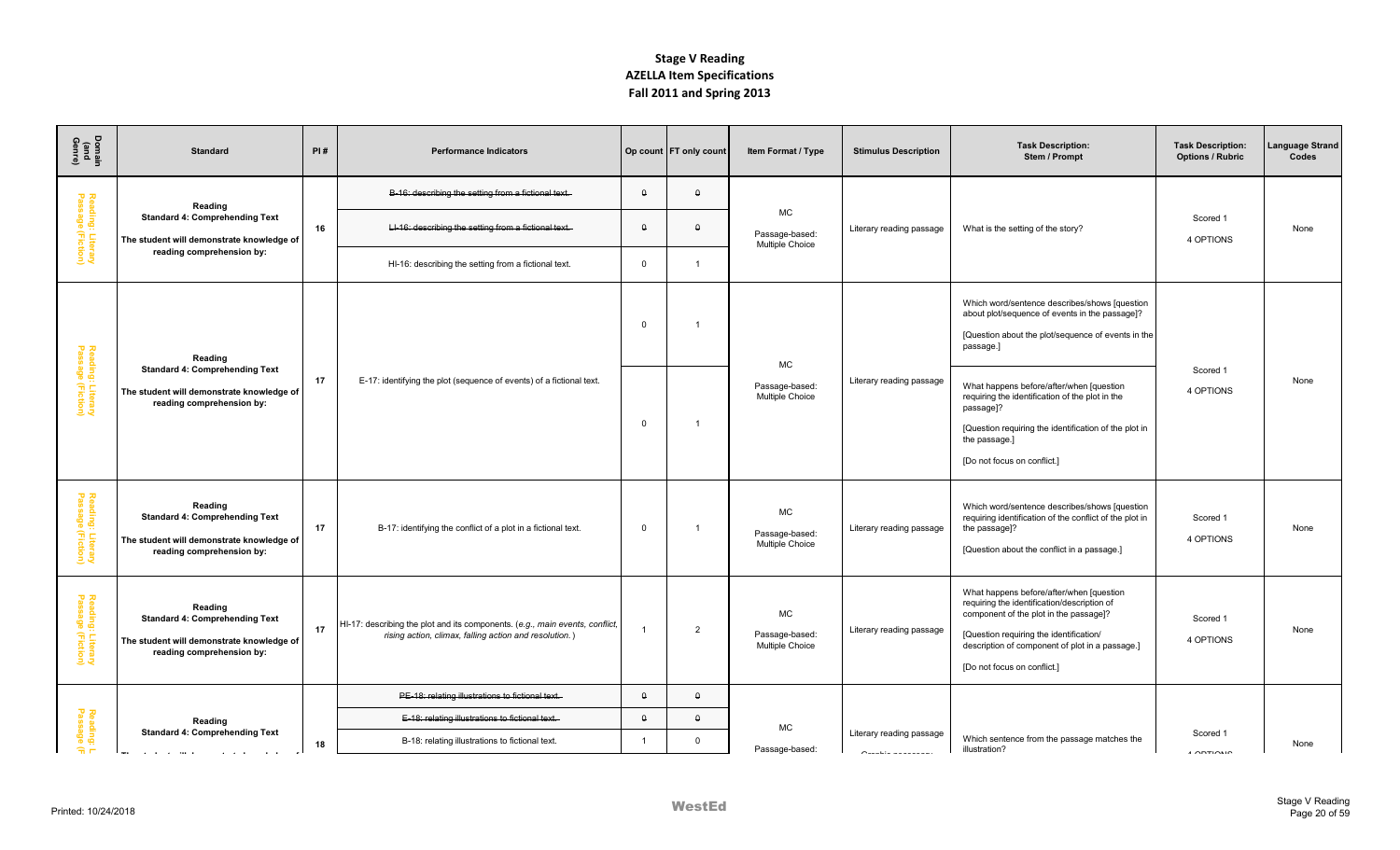| ទី ១ ក្ន<br>로 물<br>이 모 | <b>Standard</b>                                                        | PI# | <b>Performance Indicators</b>                    | Op count FT only count | <b>Item Format / Type</b> | <b>Stimulus Description</b> | <b>Task Description:</b><br>Stem / Prompt | <b>Task Description:</b><br><b>Options / Rubric</b> | <b>Language Strand</b><br>Codes |
|------------------------|------------------------------------------------------------------------|-----|--------------------------------------------------|------------------------|---------------------------|-----------------------------|-------------------------------------------|-----------------------------------------------------|---------------------------------|
|                        | The student will demonstrate knowledge of<br>reading comprehension by: |     | LI-18: relating illustrations to fictional text. |                        | <b>Multiple Choice</b>    | Graphic necessary           |                                           | <b>4 UPTIUNS</b>                                    |                                 |
|                        |                                                                        |     | HI-18: relating illustrations to fictional text. |                        |                           |                             |                                           |                                                     |                                 |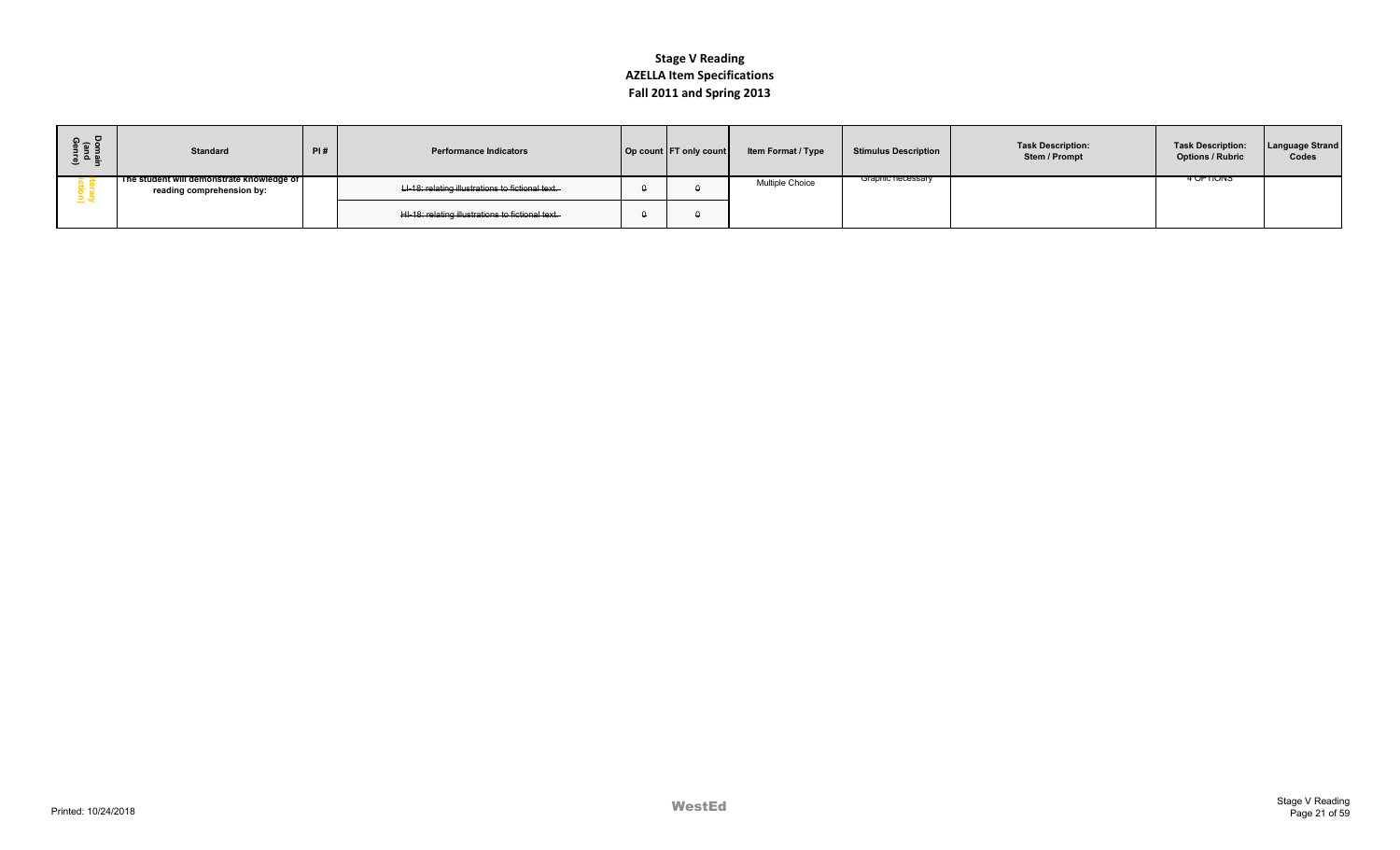| Domain<br>(and<br>Genre)               | <b>Standard</b>                                                                                                            | PI# | <b>Performance Indicators</b>                                                                                                                       |                | Op count   FT only count | Item Format / Type                             | <b>Stimulus Description</b> | <b>Task Description:</b><br>Stem / Prompt                                                                                                                                                   | <b>Task Description:</b><br><b>Options / Rubric</b> | anguage Strand<br>Codes |
|----------------------------------------|----------------------------------------------------------------------------------------------------------------------------|-----|-----------------------------------------------------------------------------------------------------------------------------------------------------|----------------|--------------------------|------------------------------------------------|-----------------------------|---------------------------------------------------------------------------------------------------------------------------------------------------------------------------------------------|-----------------------------------------------------|-------------------------|
|                                        |                                                                                                                            |     | B-19: comparing and contrasting two characters within a fictional text.                                                                             | $\theta$       | $\theta$                 |                                                |                             |                                                                                                                                                                                             |                                                     |                         |
| Reading: Literary<br>Passage (Fiction) | Reading<br><b>Standard 4: Comprehending Text</b><br>The student will demonstrate knowledge of                              | 19  | LI-19: comparing, contrasting, and describing the connection between two<br>characters within a fictional text.                                     | $\Omega$       | $\overline{1}$           | <b>MC</b><br>Passage-based:<br>Multiple Choice | Literary reading passage    | What/Which [element of passage]<br>describes/shows [question about<br>comparing/contrasting/connecting two characters<br>in the passage]?<br>[Question comparing/contrasting/connecting two | Scored 1<br>4 OPTIONS                               | None                    |
|                                        | reading comprehension by:                                                                                                  |     | HI-19: comparing, contrasting, and describing the connection between two<br>characters within a fictional text.                                     |                | $\mathbf 0$              |                                                |                             | characters in the passage.]                                                                                                                                                                 |                                                     |                         |
| Reading: Literary<br>Passage (Fiction) | Reading<br><b>Standard 4: Comprehending Text</b><br>The student will demonstrate knowledge of<br>reading comprehension by: | 35  | B-35: identifying different elements of figurative language, including simile,<br>metaphor, and personification in a literary selection.            | $\theta$       | $\theta$                 | <b>MC</b><br>Passage-based:<br>Multiple Choice | Literary reading passage    | Which sentence contains a<br>simile/metaphor/personification?                                                                                                                               | Scored 1<br>4 OPTIONS                               | V.L.2                   |
| Reading: Literary<br>Passage (Fiction) | Reading<br><b>Standard 4: Comprehending Text</b><br>The student will demonstrate knowledge of<br>reading comprehension by: | 35  | HI-35: interpreting figurative language, including simile, metaphor,<br>personification, hyperbole, symbolism, and imagery in a literary selection. | $\overline{2}$ | $\mathbf 0$              | МC<br>Passage-based:<br>Multiple Choice        | Literary reading passage    | Read the sentence from the passage.<br>[Sentence from the passage that contains a<br>simile/metaphor/personification/<br>hyperbole/symbolism/imagery.]<br>What does the sentence mean?      | Scored 1<br>4 OPTIONS                               | V.L.2                   |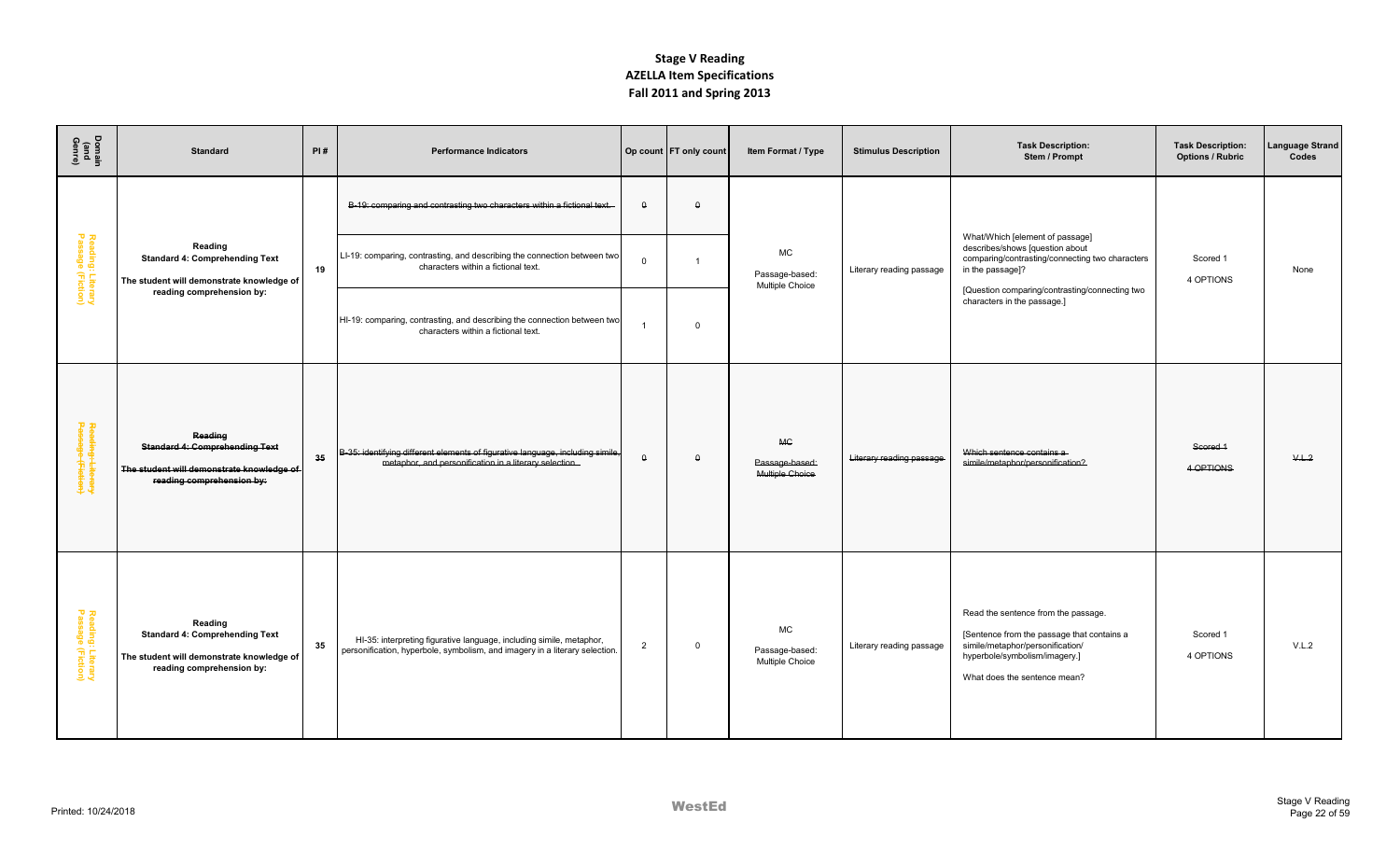| Domain<br>(and<br>Genre)                       | <b>Standard</b>                                                                                                 | PI#            | <b>Performance Indicators</b>                                                                                   |                | Op count   FT only count | Item Format / Type                | <b>Stimulus Description</b>      | <b>Task Description:</b><br>Stem / Prompt                                                                 | <b>Task Description:</b><br><b>Options / Rubric</b> | Language Strand<br>Codes |
|------------------------------------------------|-----------------------------------------------------------------------------------------------------------------|----------------|-----------------------------------------------------------------------------------------------------------------|----------------|--------------------------|-----------------------------------|----------------------------------|-----------------------------------------------------------------------------------------------------------|-----------------------------------------------------|--------------------------|
|                                                | Reading<br><b>Standard 4: Comprehending Text</b>                                                                |                | E-4: answering literal questions about text.<br>(e.g., who, what, when, and where)                              | $\theta$       | $\Omega$                 | <b>MC</b>                         | Informational reading            | [Who/what/where/when/why/which/how literal                                                                | Scored 1                                            |                          |
| Reading: Informational<br>Passage (Nonfiction) | The student will demonstrate knowledge of<br>reading comprehension by:                                          | $\overline{4}$ | B-4: answering literal questions about text. (e.g., who, what, when,<br>where, when, why, which, and how)       | $\overline{2}$ | $\overline{1}$           | Passage-based:<br>Multiple Choice | passage                          | question about the passage.]                                                                              | 4 OPTIONS                                           | None                     |
|                                                | Reading<br><b>Standard 4: Comprehending Text</b>                                                                |                | LI-4: answering literal, inferential, prediction, evaluation, and/or personal<br>response questions about text. | $\theta$       | $\Omega$                 | <b>MC</b>                         | Informational reading            | Which word/sentence describes/shows<br>[inferential/prediction/evaluation question about<br>the passage]? | Scored 1                                            |                          |
| Reading: Informationa<br>Passage (Nonfiction)  | The student will demonstrate knowledge of<br>reading comprehension by:                                          | $\overline{4}$ | HI-4: answering literal, inferential, prediction, evaluation, and/or personal<br>response questions about text. | 8              | $\overline{2}$           | Passage-based:<br>Multiple Choice | passage                          | [Inferential, prediction, evaluation question about<br>the passage.]                                      | 4 OPTIONS                                           | V.L.2                    |
|                                                |                                                                                                                 |                | E-8: identifying the main idea (explicit) and supporting details in text.                                       | $\Omega$       | $\Omega$                 |                                   |                                  | What is the main idea of the passage?                                                                     |                                                     |                          |
|                                                | Reading                                                                                                         |                | B-8: determining the main idea (explicit and implicit) and supporting<br>details in text.                       | -1             | -1                       | MC                                |                                  |                                                                                                           |                                                     |                          |
| Reading: Informationa<br>Passage (Nonfiction)  | <b>Standard 4: Comprehending Text</b><br>The student will demonstrate knowledge of<br>reading comprehension by: | 8              | B-8: determining the main idea (explicit and implicit) and supporting<br>details in text.                       |                | $\overline{0}$           | Passage-based:<br>Multiple Choice | Informational reading<br>passage |                                                                                                           | Scored 1<br>4 OPTIONS                               | None                     |
|                                                |                                                                                                                 |                | LI-8: summarizing the main idea (explicit or implicit) and supporting-<br>details in text.                      | $\theta$       | $\theta$                 |                                   |                                  | What is the best summary of the passage?                                                                  |                                                     |                          |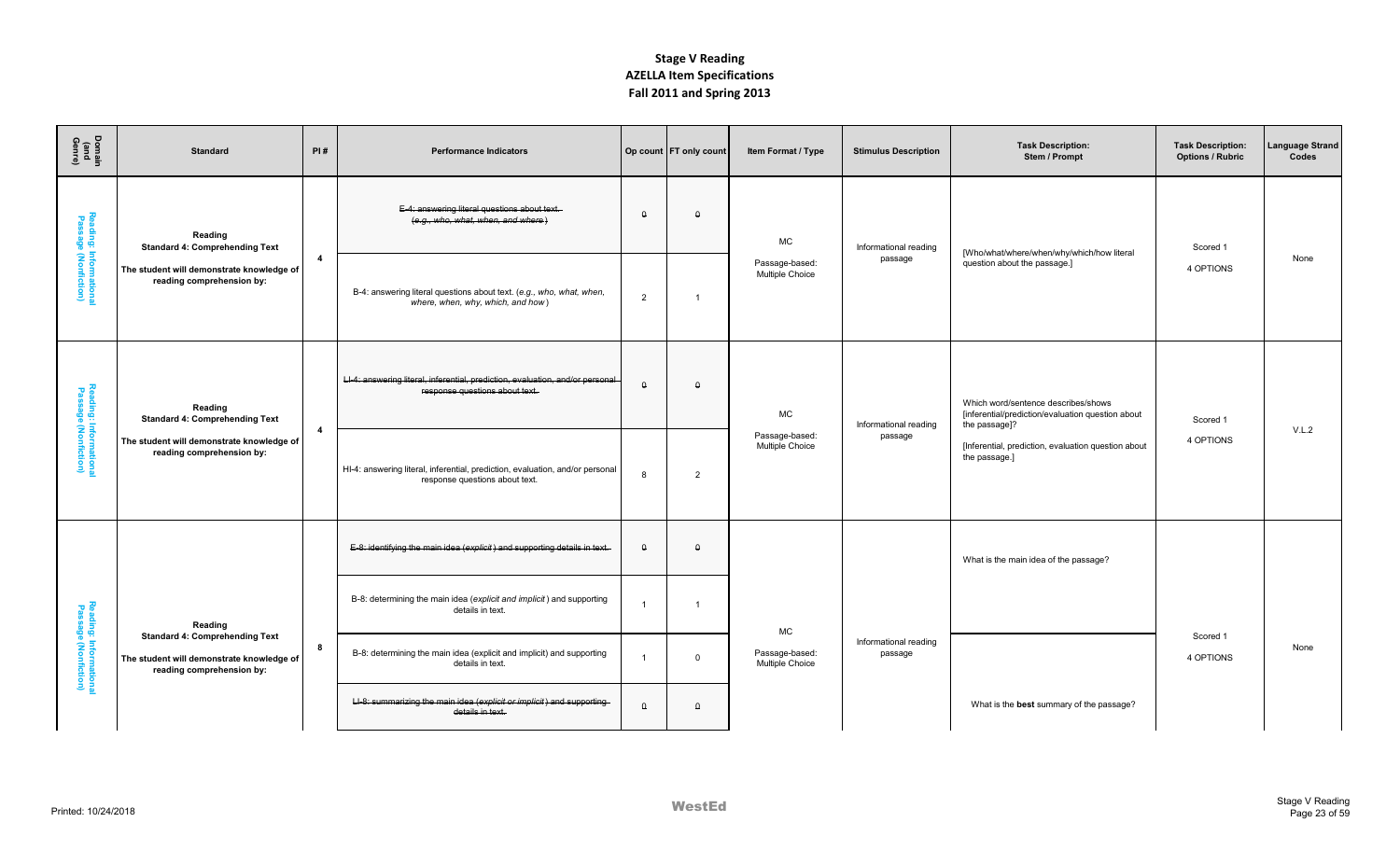| ទី ខ<br>த உ ≌ | <b>Standard</b> | PI# | <b>Performance Indicators</b>                                                             | Op count FT only count | Item Format / Type | Stimulus Description | <b>Task Description:</b><br>Stem / Prompt | <b>Task Description:</b><br><b>Options / Rubric</b> | <b>Language Strand</b><br>Codes |
|---------------|-----------------|-----|-------------------------------------------------------------------------------------------|------------------------|--------------------|----------------------|-------------------------------------------|-----------------------------------------------------|---------------------------------|
|               |                 |     | HI-8: summarizing the main idea (explicit or implicit) and supporting<br>details in text. |                        |                    |                      |                                           |                                                     |                                 |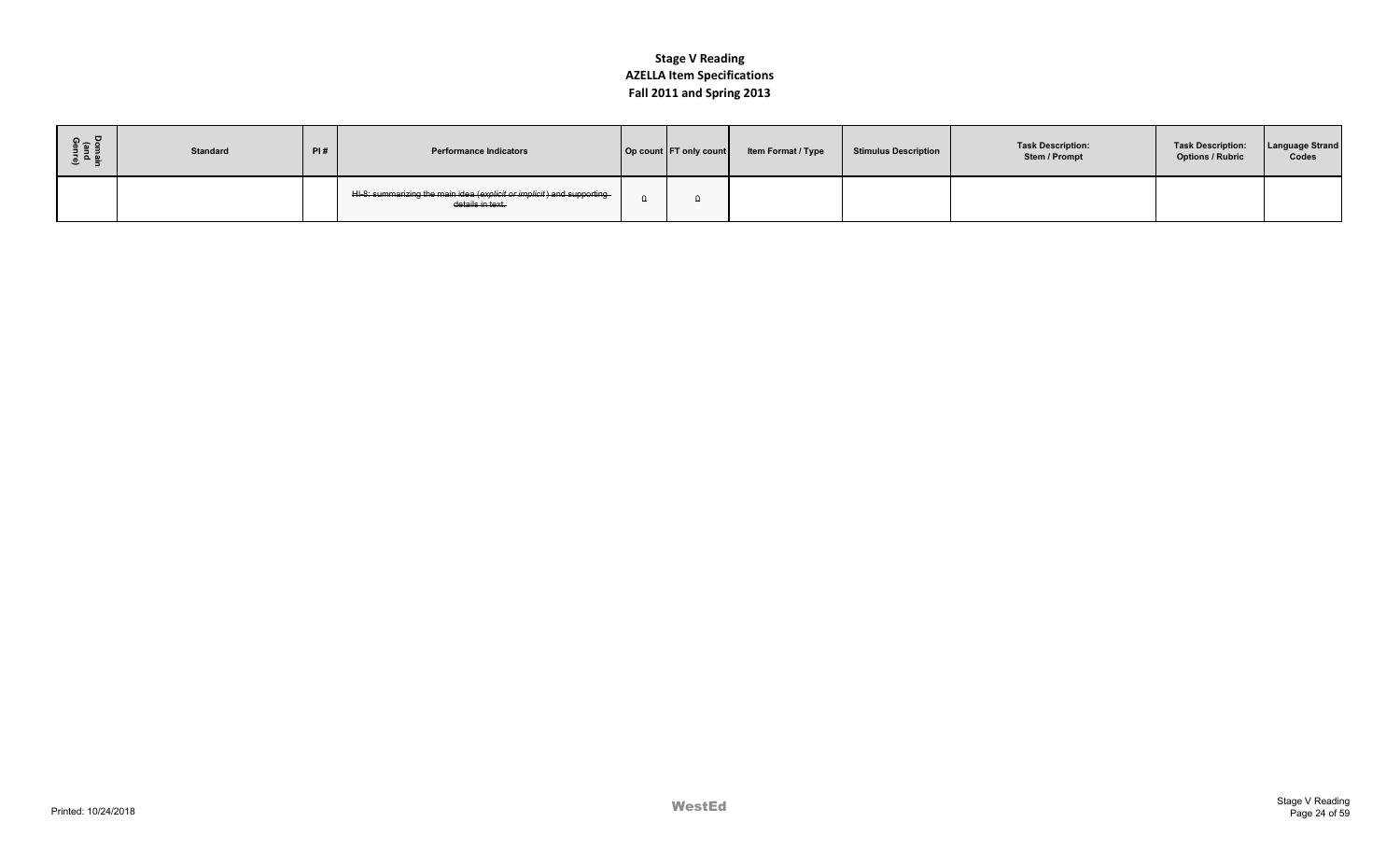| Domain<br>(and<br>Genre) | <b>Standard</b>                                                                                                 | PI# | <b>Performance Indicators</b>                                                                                                              |          | Op count FT only count | Item Format / Type                             | <b>Stimulus Description</b>      | <b>Task Description:</b><br>Stem / Prompt                                                                      | <b>Task Description:</b><br><b>Options / Rubric</b> | <b>Language Strand</b><br>Codes |
|--------------------------|-----------------------------------------------------------------------------------------------------------------|-----|--------------------------------------------------------------------------------------------------------------------------------------------|----------|------------------------|------------------------------------------------|----------------------------------|----------------------------------------------------------------------------------------------------------------|-----------------------------------------------------|---------------------------------|
|                          |                                                                                                                 |     | PE-9: identifying signal words that indicate sequential/chronological order.<br>(e.g., first, next, finally)                               | n        | $\Omega$               |                                                |                                  |                                                                                                                |                                                     |                                 |
|                          |                                                                                                                 |     | E-9: locating sequential/chronological order signal words in text. (e.g.,<br>first, next, finally, today, now)                             | $\Omega$ | $\Omega$               |                                                |                                  |                                                                                                                |                                                     |                                 |
|                          |                                                                                                                 |     | B-9: locating sequential/chronological order signal words in text. (e.g.,-<br>first, next, finally, today, now)                            | $\Omega$ | $\theta$               |                                                |                                  | Which word/words from the passage<br>indicates/indicate sequential/chronological order?                        |                                                     |                                 |
|                          |                                                                                                                 |     | LI-9: locating sequential/chronological order signal words in text. (e.g.,-<br>first, next, finally, today, now, meanwhile, not long ago.) | $\Omega$ | $\Omega$               |                                                |                                  |                                                                                                                |                                                     |                                 |
|                          | Reading                                                                                                         |     | HI-9: locating sequential/chronological order signal words in text. (e.g.,<br>first, next, finally, today, now, meanwhile, not long ago)   | $\Omega$ |                        |                                                |                                  |                                                                                                                |                                                     |                                 |
| ъ                        | <b>Standard 4: Comprehending Text</b><br>The student will demonstrate knowledge of<br>reading comprehension by: | 9   | PE-9: identifying signal words that indicate sequential/chronological order.<br>(e.g., first, next, finally)                               | $\Omega$ | $\theta$               | <b>MC</b><br>Passage-based:<br>Multiple Choice | Informational reading<br>passage |                                                                                                                | Scored 1<br>4 OPTIONS                               | V.L.1.a                         |
| Ê                        |                                                                                                                 |     | E-9: locating sequential/chronological order signal words in text. (e.g.,<br>first, next, finally, today, now)                             | $\Omega$ | $\Omega$               |                                                |                                  |                                                                                                                |                                                     |                                 |
|                          |                                                                                                                 |     | B-9: locating sequential/chronological order signal words in text. (e.g.,<br>first, next, finally, today, now)                             | $\Omega$ | $\theta$               |                                                |                                  | Read the sentence from the passage.<br>- [Quoted text from the passage]<br>Which word/words indicates/indicate |                                                     |                                 |
|                          |                                                                                                                 |     | LI-9: locating sequential/chronological order signal words in text. (e.g.,<br>first, next, finally, today, now, meanwhile, not long ago.)  | $\theta$ | $\theta$               |                                                |                                  | sequential/chronological order?                                                                                |                                                     |                                 |
|                          |                                                                                                                 |     | HI-9: locating sequential/chronological order signal words in text. (e.g.,<br>first, next, finally, today, now, meanwhile, not long ago.)  | $\Omega$ | $\Omega$               |                                                |                                  |                                                                                                                |                                                     |                                 |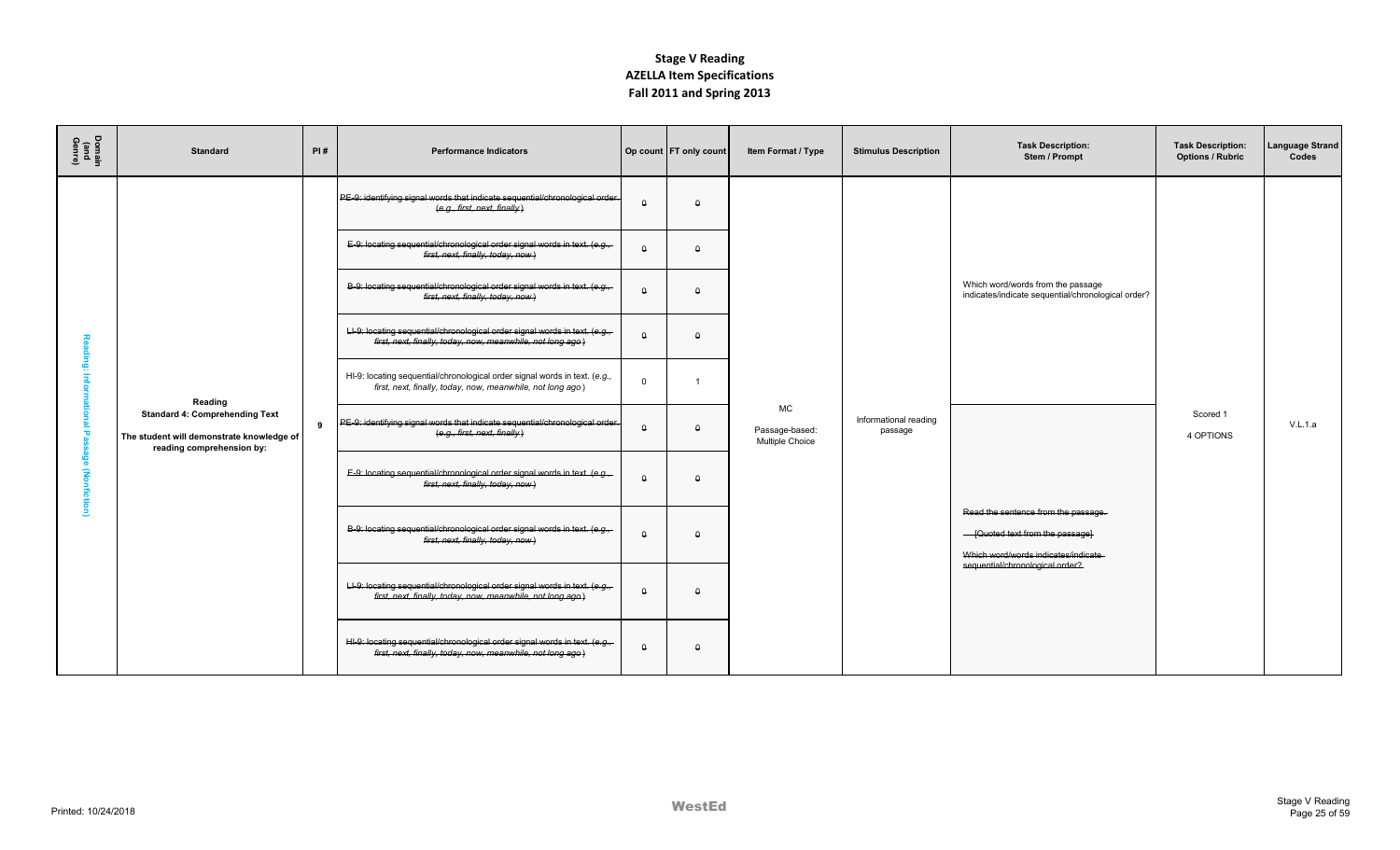| Domain<br>(and<br>Genre)           | <b>Standard</b>                                                        | PI# | <b>Performance Indicators</b>                                                                                                        |          | Op count FT only count | Item Format / Type                | <b>Stimulus Description</b> | <b>Task Description:</b><br>Stem / Prompt                                      | <b>Task Description:</b><br><b>Options / Rubric</b> | <b>Language Strand</b><br>Codes |
|------------------------------------|------------------------------------------------------------------------|-----|--------------------------------------------------------------------------------------------------------------------------------------|----------|------------------------|-----------------------------------|-----------------------------|--------------------------------------------------------------------------------|-----------------------------------------------------|---------------------------------|
|                                    |                                                                        |     | E-10: identifying signal words that indicate comparison/contrast. (e.g.,<br>similarly, on the other hand, however, yet, in spite of) | $\Omega$ | $\theta$               |                                   |                             |                                                                                |                                                     |                                 |
|                                    |                                                                        |     | B-10: locating signal words that indicate comparison/contrast. (e.g.,<br>similarly, on the other hand, however, yet, in spite of)    | $\Omega$ | $\Omega$               |                                   |                             | Which word/words from the passage<br>indicates/indicate a comparison/contrast? |                                                     |                                 |
|                                    |                                                                        |     | LI-10: locating signal words that indicate comparison/contrast. (e.g.,-<br>similarly, on the other hand, however, yet, in spite of)  | $\Omega$ | $\Omega$               |                                   |                             |                                                                                |                                                     |                                 |
|                                    | Reading<br><b>Standard 4: Comprehending Text</b>                       |     | HI-10: locating signal words that indicate comparison/contrast. (e.g.,<br>similarly, on the other hand, however, yet, in spite of)   | $\Omega$ | -1                     | MC                                | Informational reading       |                                                                                | Scored 1                                            |                                 |
| τ<br>န္စ<br>$\mathbf{\widehat{s}}$ | The student will demonstrate knowledge of<br>reading comprehension by: | 10  | E-10: identifying signal words that indicate comparison/contrast. (e.g.,<br>similarly, on the other hand, however, yet, in spite of) | $\Omega$ | $\theta$               | Passage-based:<br>Multiple Choice | passage                     |                                                                                | 4 OPTIONS                                           | None                            |
| mficti                             |                                                                        |     | B-10: locating signal words that indicate comparison/contrast. (e.g.,<br>similarly, on the other hand, however, yet, in spite of)    | $\theta$ | $\theta$               |                                   |                             | Read the sentence from the passage.<br>- [Quoted text from the passage]        |                                                     |                                 |
|                                    |                                                                        |     | LI-10: locating signal words that indicate comparison/contrast. (e.g.,<br>similarly, on the other hand, however, yet, in spite of)   | $\Omega$ | $\Omega$               |                                   |                             | Which word/words indicates/indicate<br>comparison/contrast?                    |                                                     |                                 |
|                                    |                                                                        |     | HI-10: locating signal words that indicate comparison/contrast. (e.g.,<br>similarly, on the other hand, however, yet, in spite of)   | $\Omega$ | $\theta$               |                                   |                             |                                                                                |                                                     |                                 |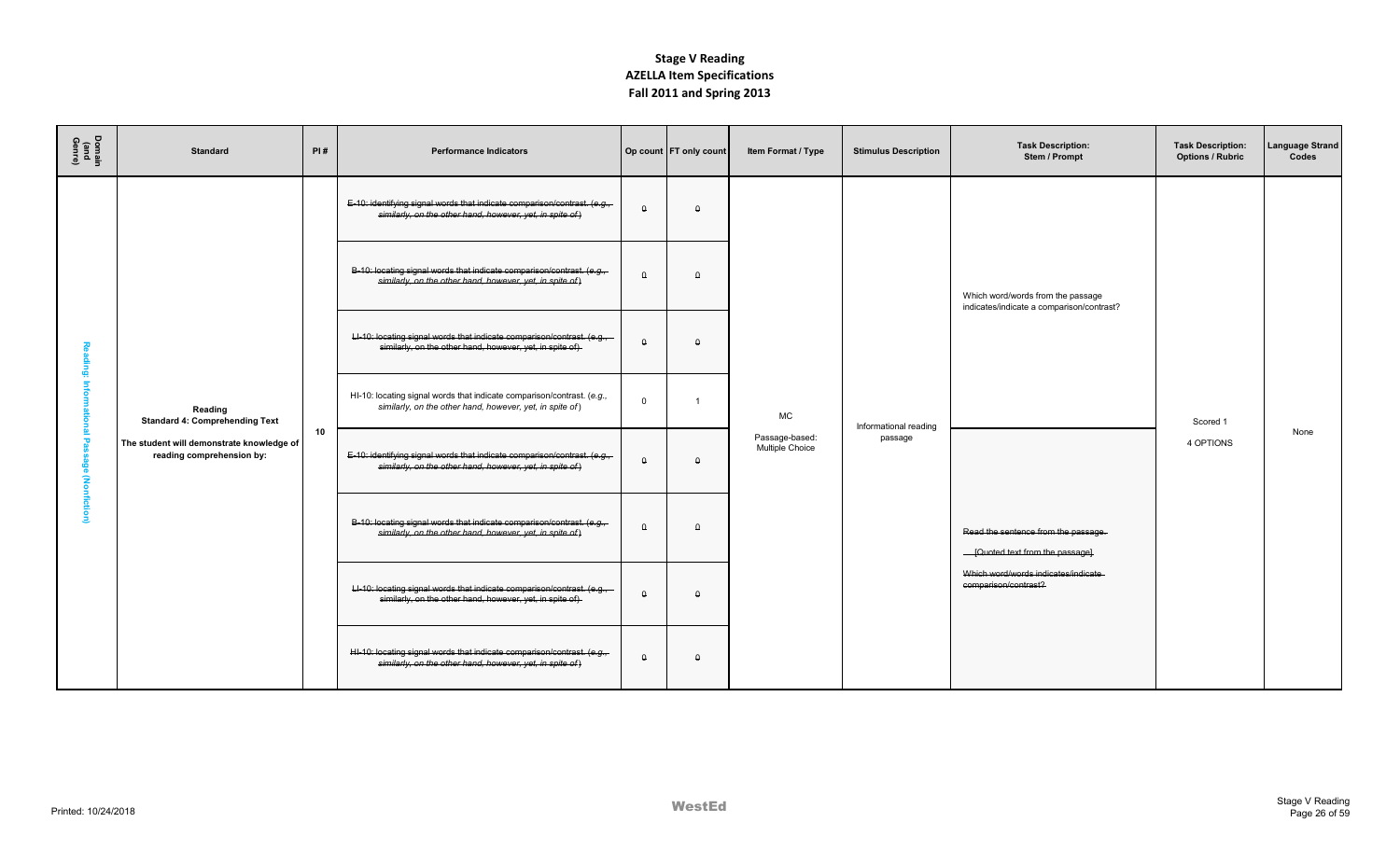| Domain<br>(and<br>Genre) | <b>Standard</b>                                                        | PI# | <b>Performance Indicators</b>                                                                                                       |          | Op count FT only count | Item Format / Type                | <b>Stimulus Description</b> | <b>Task Description:</b><br>Stem / Prompt                               | <b>Task Description:</b><br><b>Options / Rubric</b> | Language Strand<br>Codes |
|--------------------------|------------------------------------------------------------------------|-----|-------------------------------------------------------------------------------------------------------------------------------------|----------|------------------------|-----------------------------------|-----------------------------|-------------------------------------------------------------------------|-----------------------------------------------------|--------------------------|
|                          |                                                                        |     | E-11: identifying signal words that indicate cause and effect. (e.g., as a<br>result of, consequently, so that, because of, since)  | $\theta$ | $\Omega$               |                                   |                             |                                                                         |                                                     |                          |
|                          |                                                                        |     | B-11: locating signal words that indicate cause and effect. (e.g., as a<br>result of, consequently, so that, because of, since)     | $\theta$ | $\Omega$               |                                   |                             | Which word/words from the passage                                       |                                                     |                          |
|                          |                                                                        |     | LI-11: identifying signal words that indicate cause and effect. (e.g., as a<br>result of, consequently, so that, because of, since) | $\Omega$ |                        |                                   |                             | indicates/indicate cause and effect?                                    |                                                     |                          |
|                          | Reading<br><b>Standard 4: Comprehending Text</b>                       | 11  | HI-11: identifying signal words that indicate cause and effect. (as a result<br>of, consequently, so that, because of, since)       |          | $\mathbf 0$            | <b>MC</b>                         | Informational reading       |                                                                         | Scored 1                                            | None                     |
|                          | The student will demonstrate knowledge of<br>reading comprehension by: |     | E-11: identifying signal words that indicate cause and effect. (e.g., as a<br>result of, consequently, so that, because of, since)  | $\theta$ | $\Omega$               | Passage-based:<br>Multiple Choice | passage                     |                                                                         | 4 OPTIONS                                           |                          |
|                          |                                                                        |     | B-11: locating signal words that indicate cause and effect. (e.g., as a-<br>result of, consequently, so that, because of, since)    | $\Omega$ | $\Omega$               |                                   |                             | Read the sentence from the passage.<br>- [Quoted text from the passage] |                                                     |                          |
|                          |                                                                        |     | LI-11: identifying signal words that indicate cause and effect. (e.g., as a<br>result of, consequently, so that, because of, since) | $\theta$ | $\Omega$               |                                   |                             | Which word/words indicates/indicate cause and<br>effect?                |                                                     |                          |
|                          |                                                                        |     | HI-11: identifying signal words that indicate cause and effect. (as a result<br>of, consequently, so that, because of, since)       | $\Omega$ | $\Omega$               |                                   |                             |                                                                         |                                                     |                          |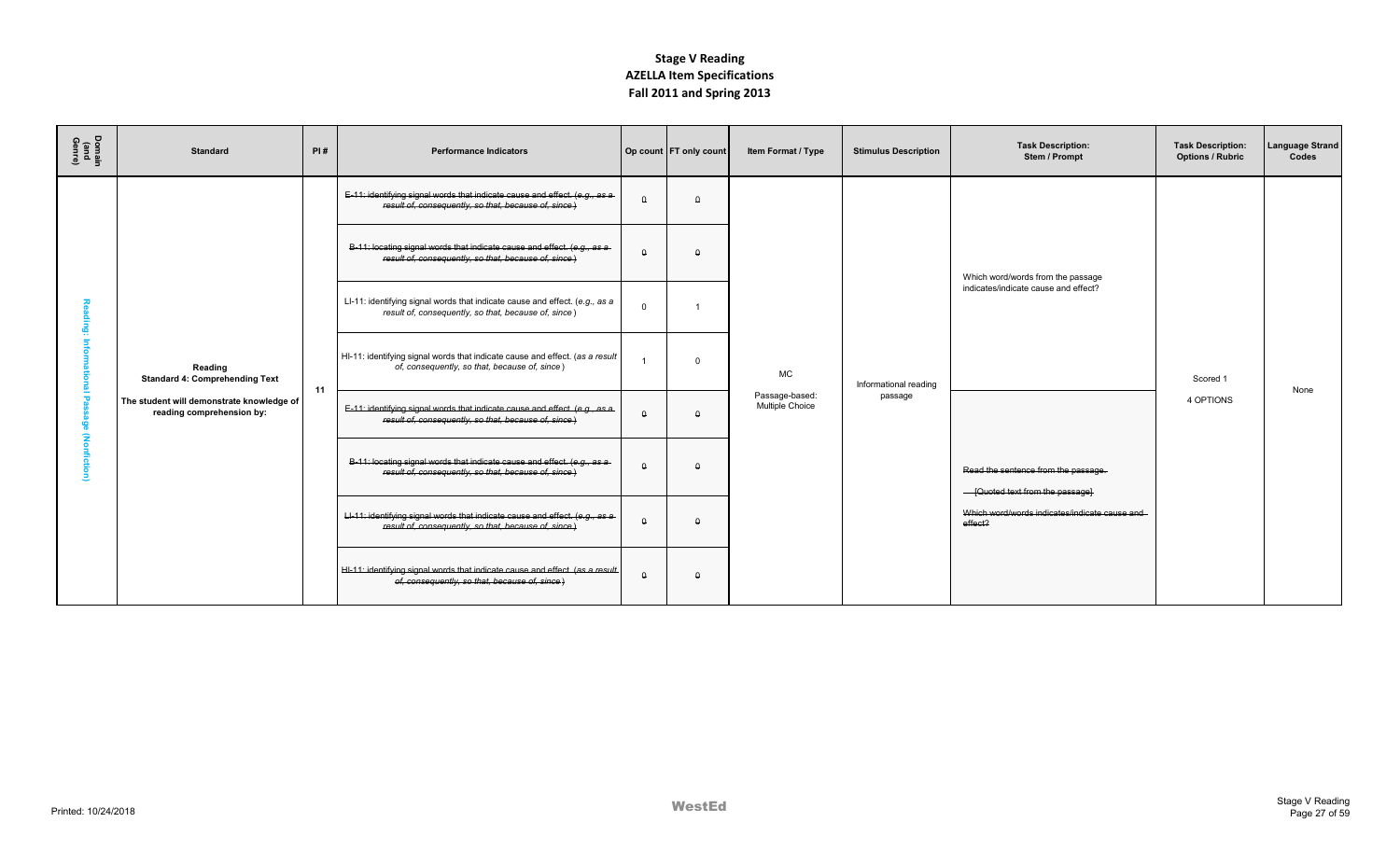| Domain<br>(and<br>Genre) | <b>Standard</b>                                                        | PI# | <b>Performance Indicators</b>                                                                                                   |             | Op count   FT only count | Item Format / Type                | <b>Stimulus Description</b>      | <b>Task Description:</b><br>Stem / Prompt                             | <b>Task Description:</b><br><b>Options / Rubric</b> | Language Strand<br>Codes |
|--------------------------|------------------------------------------------------------------------|-----|---------------------------------------------------------------------------------------------------------------------------------|-------------|--------------------------|-----------------------------------|----------------------------------|-----------------------------------------------------------------------|-----------------------------------------------------|--------------------------|
|                          |                                                                        |     | E-12: identifying author's main purpose (i.e., to inform, to persuade, to<br>entertain).                                        | $\theta$    | $\theta$                 |                                   |                                  |                                                                       |                                                     |                          |
|                          |                                                                        |     | B-12: identifying the author's point of view and/or main purpose (i.e., to<br>inform, to persuade, to entertain).               | $\theta$    | $\Omega$                 |                                   |                                  | Why did the author write the passage?                                 |                                                     |                          |
|                          |                                                                        |     | LI-12: determining the author's point of view and/or main purpose (i.e., to<br>inform, to persuade, to entertain).              | $\mathbf 0$ | $\overline{1}$           |                                   |                                  |                                                                       |                                                     |                          |
|                          |                                                                        |     | HI-12: determining the author's point of view and/or stated or implied<br>purpose (i.e., to inform, to persuade, to entertain). | $\mathbf 0$ | $\overline{1}$           |                                   |                                  |                                                                       |                                                     |                          |
| sding:                   |                                                                        |     | E-12: identifying author's main purpose (i.e., to inform, to persuade, to<br>entertain).                                        | $\theta$    | $\Omega$                 |                                   |                                  |                                                                       |                                                     |                          |
| info                     | Reading<br><b>Standard 4: Comprehending Text</b>                       |     | B-12: identifying the author's point of view and/or main purpose (i.e., to<br>inform, to persuade, to entertain).               | $\theta$    | $\theta$                 | МC                                |                                  | Based on the passage, which sentence best                             | Scored 1                                            |                          |
| <b>Passage</b>           | The student will demonstrate knowledge of<br>reading comprehension by: | 12  | LI-12: determining the author's point of view and/or main purpose (i.e., to<br>inform, to persuade, to entertain).              | $\theta$    | $\theta$                 | Passage-based:<br>Multiple Choice | Informational reading<br>passage | describes the author's opinion/belief about [idea in<br>the passage]? | 4 OPTIONS                                           | None                     |
| (Nonfiction)             |                                                                        |     | HI-12: determining the author's point of view and/or stated or implied<br>purpose (i.e., to inform, to persuade, to entertain). | $\mathbf 0$ | $\overline{1}$           |                                   |                                  |                                                                       |                                                     |                          |
|                          |                                                                        |     | E-12: identifying author's main purpose (i.e., to inform, to persuade, to<br>entertain).                                        | $\Theta$    | $\theta$                 |                                   |                                  |                                                                       |                                                     |                          |
|                          |                                                                        |     | B-12: identifying the author's point of view and/or main purpose (i.e., to<br>inform, to persuade, to entertain).               | $\theta$    | $\theta$                 |                                   |                                  |                                                                       |                                                     |                          |
|                          |                                                                        |     | LI-12: determining the author's point of view and/or main purpose (i.e., to<br>inform, to persuade, to entertain).              | $\theta$    | $\theta$                 |                                   |                                  | What does the author believe about [idea in the<br>passage]?          |                                                     |                          |
|                          |                                                                        |     | HI-12: determining the author's point of view and/or stated or implied<br>purpose (i.e., to inform, to persuade, to entertain). | $\mathbf 0$ | $\overline{1}$           |                                   |                                  |                                                                       |                                                     |                          |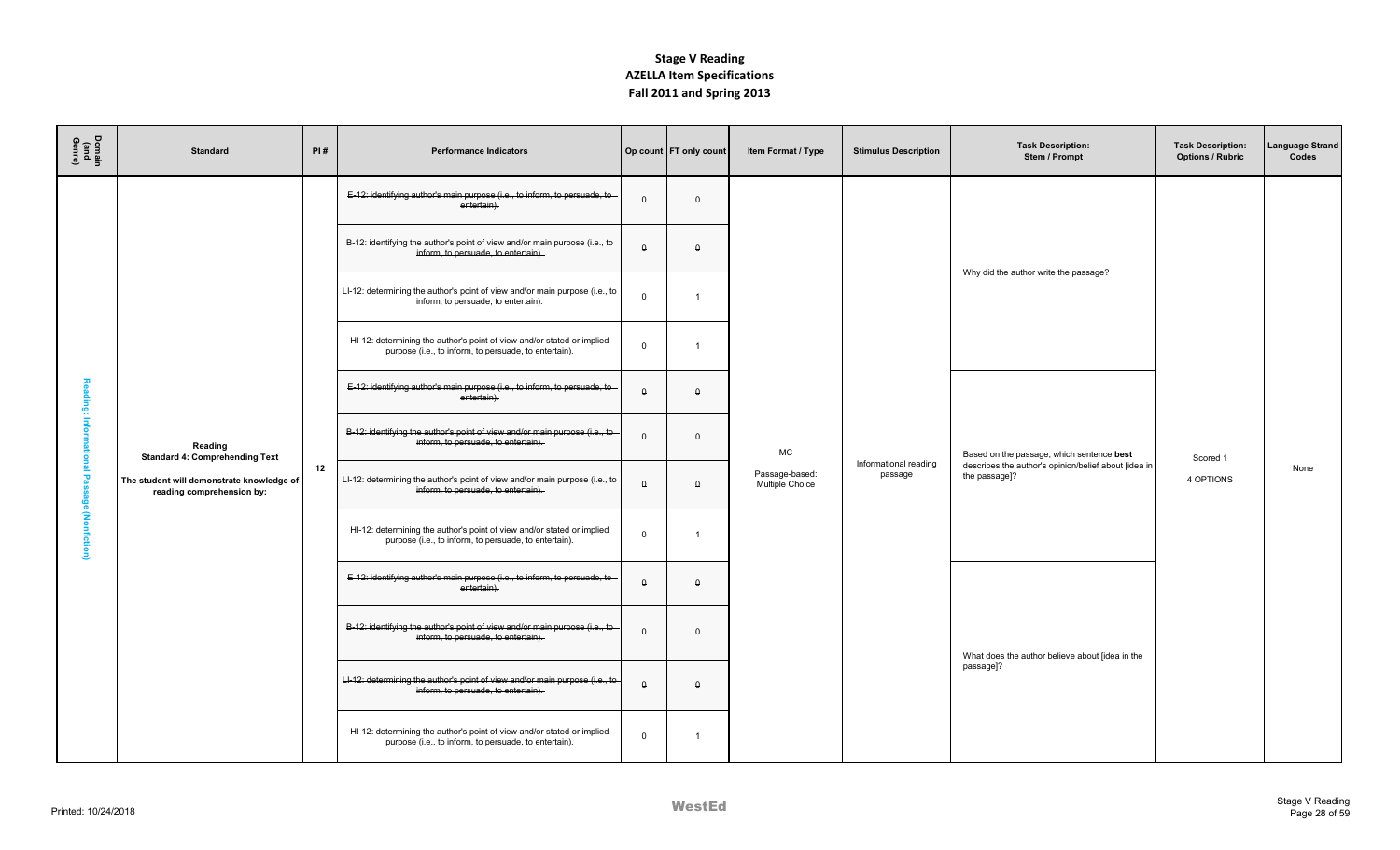| Domain<br>(and<br>Genre)                      | <b>Standard</b>                                                                                                            | PI# | <b>Performance Indicators</b>                                                                               |                | Op count FT only count | Item Format / Type                                    | <b>Stimulus Description</b>                                           | <b>Task Description:</b><br>Stem / Prompt                                                                            | <b>Task Description:</b><br><b>Options / Rubric</b> | Language Strand<br>Codes |
|-----------------------------------------------|----------------------------------------------------------------------------------------------------------------------------|-----|-------------------------------------------------------------------------------------------------------------|----------------|------------------------|-------------------------------------------------------|-----------------------------------------------------------------------|----------------------------------------------------------------------------------------------------------------------|-----------------------------------------------------|--------------------------|
|                                               | Reading                                                                                                                    |     | B-21: applying understanding of content area vocabulary within math,<br>science, and social studies texts.  | -1             | $\Omega$               | <b>MC</b>                                             |                                                                       |                                                                                                                      | Scored 1                                            |                          |
| Reading: Informationa<br>Passage (Nonfiction) | <b>Standard 4: Comprehending Text</b><br>The student will demonstrate knowledge of<br>reading comprehension by:            | 21  | LI-21: applying understanding of content area vocabulary within math,<br>science, and social studies texts. | $\theta$       | $\theta$               | Passage-based:<br>Multiple Choice                     | Informational reading<br>passage                                      | What does the word [word from the passage]<br>mean in the passage?                                                   | 4 OPTIONS<br>words or phrases                       | V.L.2                    |
|                                               |                                                                                                                            |     | HI-21: applying understanding of content area vocabulary within math,<br>science, and social studies texts. |                | $\Omega$               |                                                       |                                                                       |                                                                                                                      |                                                     |                          |
|                                               |                                                                                                                            |     | B-25: interpreting external text within nonfiction text for a specific purpose.                             | $\theta$       | $\Omega$               |                                                       | Informational reading<br>passage                                      |                                                                                                                      |                                                     |                          |
| Reading: Informationa<br>Passage (Nenfiction) | Reading<br><b>Standard 4: Comprehending Text</b><br>The student will demonstrate knowledge of<br>reading comprehension by: | 25  | LI-25: interpreting external text within nonfiction text for a specific purpose.                            | $\theta$       | $\theta$               | <b>MG</b><br>Passage-based:<br><b>Multiple Choice</b> | <b>GRAPHIC</b><br>Map, graph, chart, diagram<br>table, timeline, etc. | [Question requiring an interpretation of information<br>in the map/graph/chart/diagram/<br>timeline of the passage.] | Scored 1<br>4 OPTIONS                               | None                     |
|                                               |                                                                                                                            |     | HI-25: interpreting external text within nonfiction text for a specific<br>purpose.                         | $\theta$       | $\Omega$               |                                                       | attached to a nonfiction<br>reading passage                           |                                                                                                                      |                                                     |                          |
|                                               |                                                                                                                            |     | E-31: comparing and contrasting two items within an expository text.                                        | $\Omega$       | $\Omega$               |                                                       |                                                                       |                                                                                                                      |                                                     |                          |
| Reading: Informationa<br>Passage (Nonfiction) | Reading<br><b>Standard 4: Comprehending Text</b>                                                                           | 31  | B-31: comparing and contrasting two items within an expository text.                                        | $\theta$       | $\theta$               | <b>MC</b>                                             | Informational reading                                                 | According to the passage, how are [two things]                                                                       | Scored 1                                            | None                     |
|                                               | The student will demonstrate knowledge of<br>reading comprehension by:                                                     |     | LI-31: comparing and contrasting two items within an expository text.                                       | $\theta$       | $\theta$               | Passage-based:<br>Multiple Choice                     | passage                                                               | alike/different?                                                                                                     | 4 OPTIONS                                           |                          |
|                                               |                                                                                                                            |     | HI-31: comparing and contrasting two items within an expository text.                                       | $\overline{1}$ | $\overline{1}$         |                                                       |                                                                       |                                                                                                                      |                                                     |                          |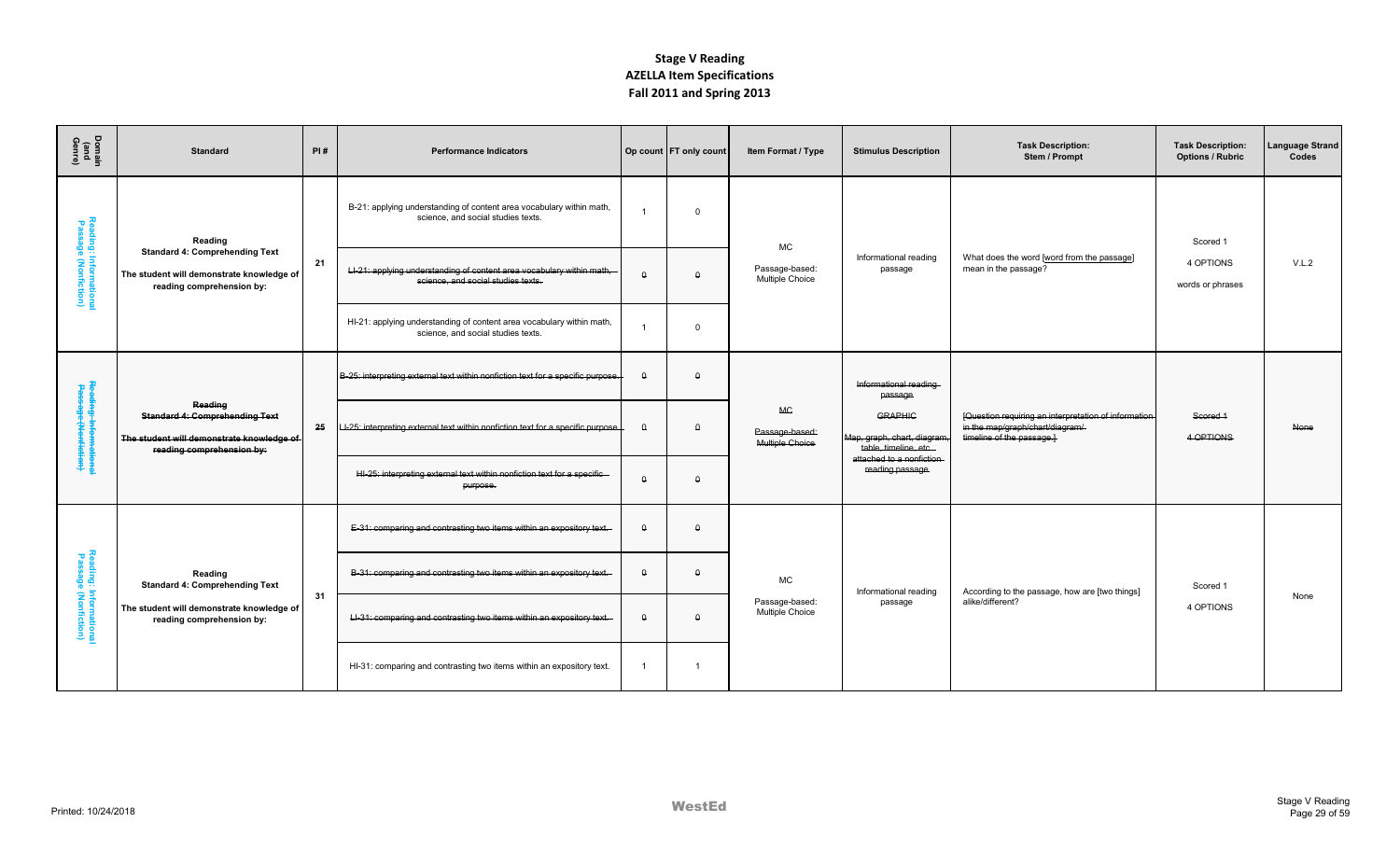| Domain<br>(and<br>Genre)                    | <b>Standard</b>                                                        | PI#                     | <b>Performance Indicators</b>                                                                                   |          | Op count FT only count | Item Format / Type                | <b>Stimulus Description</b>   | <b>Task Description:</b><br>Stem / Prompt                                                                 | <b>Task Description:</b><br><b>Options / Rubric</b> | Language Strand<br>Codes |
|---------------------------------------------|------------------------------------------------------------------------|-------------------------|-----------------------------------------------------------------------------------------------------------------|----------|------------------------|-----------------------------------|-------------------------------|-----------------------------------------------------------------------------------------------------------|-----------------------------------------------------|--------------------------|
| Reading: Functional<br>Passage (Procedural) | Reading<br><b>Standard 4: Comprehending Text</b>                       | $\overline{4}$          | E-4: answering literal questions about text.<br>(e.g., who, what, when, and where                               | $\theta$ | $\Omega$               | <b>MC</b><br>Passage-based:       | Functional reading<br>passage | [Who/what/where/when/why/which/how literal<br>question about the passage.                                 | Scored <sub>1</sub>                                 | None                     |
|                                             | The student will demonstrate knowledge of<br>reading comprehension by: |                         | B-4: answering literal questions about text. (e.g., who, what, when,<br>where, when, why, which, and how)       | $\theta$ | $\Omega$               | Multiple Choice                   |                               |                                                                                                           | 4 OPTIONS                                           |                          |
| Reading: Functional<br>Passage (Procedural) | Reading<br><b>Standard 4: Comprehending Text</b>                       | $\overline{\mathbf{A}}$ | LI-4: answering literal, inferential, prediction, evaluation, and/or personal<br>response questions about text. | $\theta$ | $\Omega$               | MC                                | Functional reading            | Which word/sentence describes/shows<br>[inferential/prediction/evaluation question about<br>the passage]? | Scored 1                                            | V.L.2                    |
|                                             | The student will demonstrate knowledge of<br>reading comprehension by: |                         | HI-4: answering literal, inferential, prediction, evaluation, and/or personal<br>response questions about text. |          | $\Omega$               | Passage-based:<br>Multiple Choice | passage                       | [Inferential, prediction, evaluation question about<br>the passage.]                                      | 4 OPTIONS                                           |                          |
| Reading: Functional<br>Passage (Procedural) | Reading<br><b>Standard 4: Comprehending Text</b>                       | 8                       | E-8: identifying the main idea (explicit) and supporting details in text.                                       | $\theta$ | $\Omega$               | <b>MC</b>                         | Functional reading            | What is the main idea of the passage?                                                                     | Scored 1                                            | None                     |
|                                             | The student will demonstrate knowledge of<br>reading comprehension by: |                         | B-8: determining the main idea (explicit and implicit) and supporting-<br>details in text.                      | $\theta$ | $\Omega$               | Passage-based:<br>Multiple Choice | passage                       |                                                                                                           | 4 OPTIONS                                           |                          |
| Reading<br>Passage                          | Reading<br><b>Standard 4: Comprehending Text</b>                       |                         | LI-8: summarizing the main idea (explicit or implicit) and supporting-<br>details in text.                      | $\Omega$ | $\Omega$               | <b>MC</b>                         |                               |                                                                                                           | Scored <sub>1</sub>                                 |                          |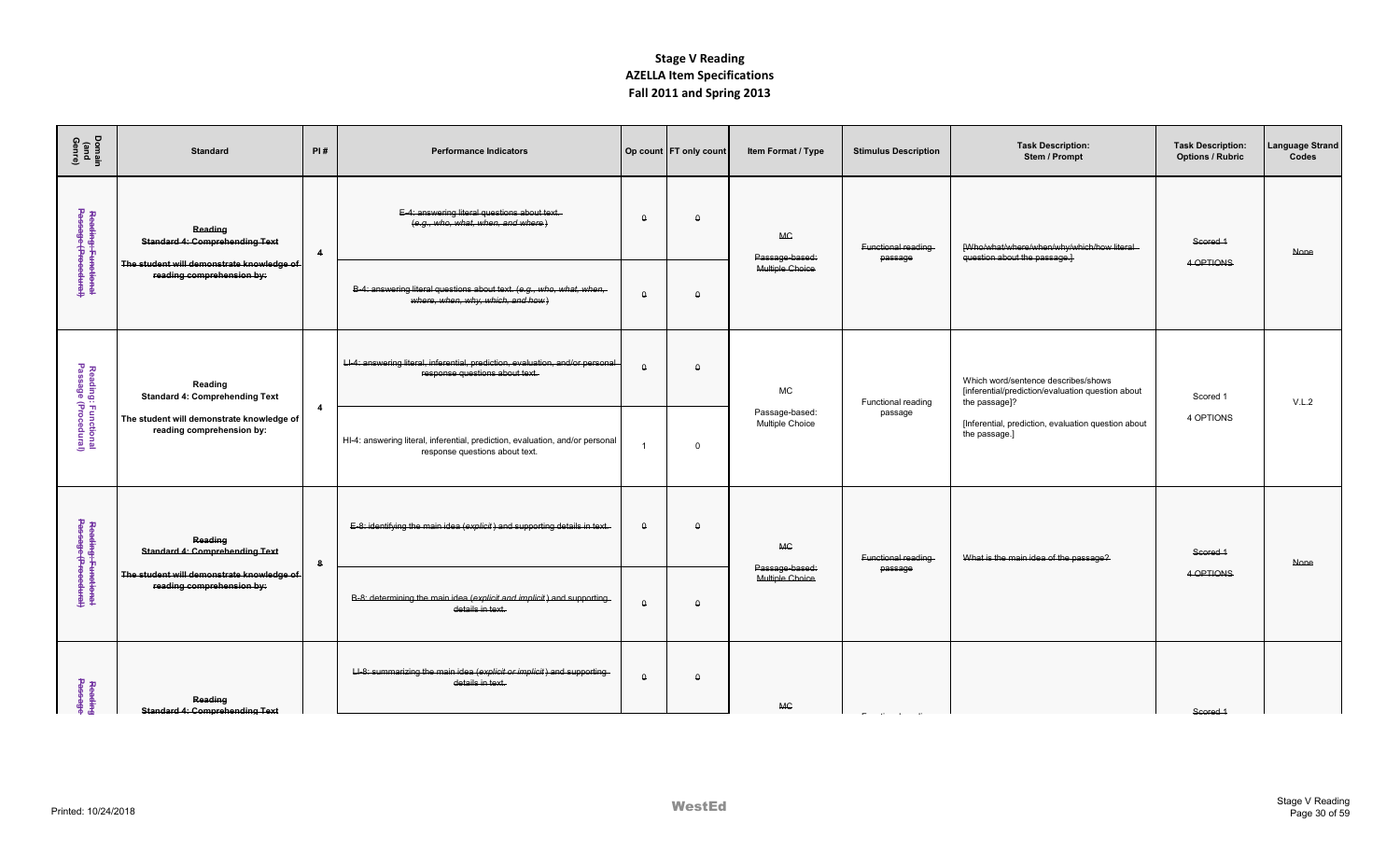| Do ឲ<br>សូ<br>로 프<br>이 프 | <b>Standard</b>                                                        | PI# | <b>Performance Indicators</b>                                                             | Op count FT only count | Item Format / Type                       | <b>Stimulus Description</b>          | <b>Task Description:</b><br>Stem / Prompt | <b>Task Description:</b><br><b>Options / Rubric</b> | <b>Language Strand</b><br>Codes |
|--------------------------|------------------------------------------------------------------------|-----|-------------------------------------------------------------------------------------------|------------------------|------------------------------------------|--------------------------------------|-------------------------------------------|-----------------------------------------------------|---------------------------------|
|                          | The student will demonstrate knowledge of<br>reading comprehension by: |     | HI-8: summarizing the main idea (explicit or implicit) and supporting<br>details in text. |                        | Passage-based:<br><b>Multiple Choice</b> | <b>Functional reading</b><br>passage | What is the best summary of the passage?  | 4 OPTIONS                                           | None                            |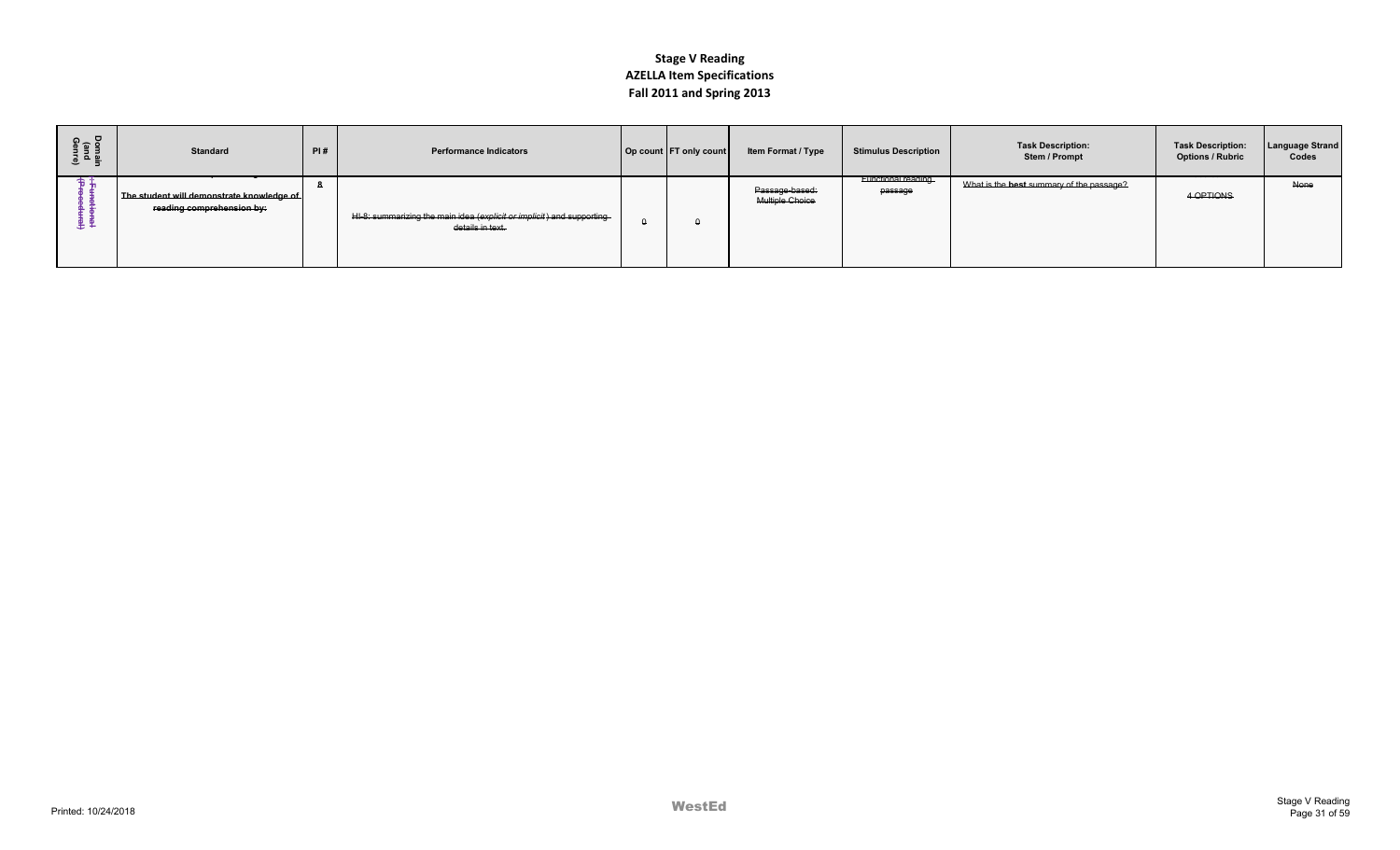| Domain<br>(and<br>Genre) | <b>Standard</b>                                                        | PI# | <b>Performance Indicators</b>                                                                                                             |          | Op count   FT only count | Item Format / Type                | <b>Stimulus Description</b> | <b>Task Description:</b><br>Stem / Prompt                                                                  | <b>Task Description:</b><br><b>Options / Rubric</b> | Language Strand<br>Codes |
|--------------------------|------------------------------------------------------------------------|-----|-------------------------------------------------------------------------------------------------------------------------------------------|----------|--------------------------|-----------------------------------|-----------------------------|------------------------------------------------------------------------------------------------------------|-----------------------------------------------------|--------------------------|
|                          |                                                                        |     | PE-9: identifying signal words that indicate sequential/chronological order.<br>(e.q., first, next, finally)                              |          | $\Omega$                 |                                   |                             |                                                                                                            |                                                     |                          |
|                          |                                                                        |     | E-9: locating sequential/chronological order signal words in text. (e.g.,<br>first, next, finally, today, now)                            | Δ        | $\Omega$                 |                                   |                             |                                                                                                            |                                                     |                          |
|                          |                                                                        |     | B-9: locating sequential/chronological order signal words in text. (e.g.,<br>first, next, finally, today, now)                            | $\Omega$ | $\cap$                   |                                   |                             | Which word/words from the passage<br>indicates/indicate sequential/chronological order?                    |                                                     |                          |
| 증<br>ē                   |                                                                        |     | LI-9: locating sequential/chronological order signal words in text. (e.g.,<br>first, next, finally, today, now, meanwhile, not long ago)  | $\Omega$ | $\Omega$                 |                                   |                             |                                                                                                            |                                                     |                          |
| ъ                        | Reading<br><b>Standard 4: Comprehending Text</b>                       | 9   | HI-9: locating sequential/chronological order signal words in text. (e.g.,<br>first, next, finally, today, now, meanwhile, not long ago)  |          | $\Omega$                 | <b>MC</b>                         | Functional reading          |                                                                                                            | Scored 1                                            | V.L.1.a                  |
| g<br>€                   | The student will demonstrate knowledge of<br>reading comprehension by: |     | PE-9: identifying signal words that indicate sequential/chronological order.<br>(e.q., first, next, finally)                              |          | $\Omega$                 | Passage-based:<br>Multiple Choice | passage                     |                                                                                                            | 4 OPTIONS                                           |                          |
| ≝                        |                                                                        |     | E-9: locating sequential/chronological order signal words in text. (e.g.,<br>first, next, finally, today, now)                            | $\Omega$ | $\Omega$                 |                                   |                             | Read the sentence from the passage.                                                                        |                                                     |                          |
|                          |                                                                        |     | B-9: locating sequential/chronological order signal words in text. (e.g.,-<br>first, next, finally, today, now)                           | $\Omega$ | $\cap$                   |                                   |                             | - [Quoted text from the passage]<br>Which word/words indicates/indicate<br>sequential/chronological order? |                                                     |                          |
|                          |                                                                        |     | LI-9: locating sequential/chronological order signal words in text. (e.g.,-<br>first, next, finally, today, now, meanwhile, not long ago) | $\Omega$ | $\Omega$                 |                                   |                             |                                                                                                            |                                                     |                          |
|                          |                                                                        |     | HI-9: locating sequential/chronological order signal words in text. (e.g.,<br>first, next, finally, today, now, meanwhile, not long ago.) | $\Omega$ | $\Omega$                 |                                   |                             |                                                                                                            |                                                     |                          |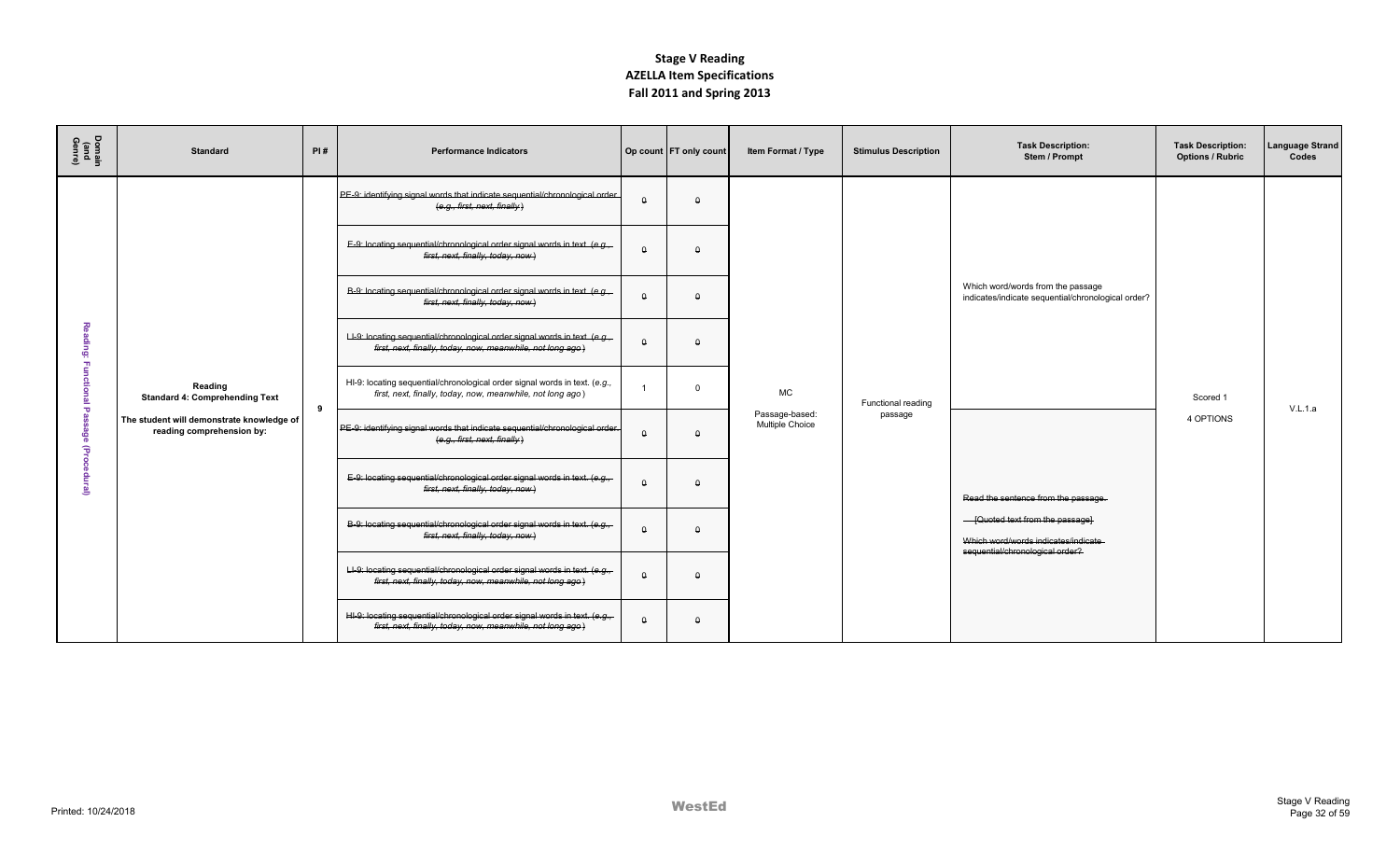| Domain<br>(and<br>Genre) | <b>Standard</b>                                                        | PI# | <b>Performance Indicators</b>                                                                                                          |          | Op count FT only count | Item Format / Type                | <b>Stimulus Description</b> | <b>Task Description:</b><br>Stem / Prompt                               | <b>Task Description:</b><br><b>Options / Rubric</b> | <b>Language Strand</b><br>Codes |
|--------------------------|------------------------------------------------------------------------|-----|----------------------------------------------------------------------------------------------------------------------------------------|----------|------------------------|-----------------------------------|-----------------------------|-------------------------------------------------------------------------|-----------------------------------------------------|---------------------------------|
|                          |                                                                        |     | E-10: identifying signal words that indicate comparison/contrast. (e.g.,<br>similarly, on the other hand, however, yet, in spite of)   | $\Omega$ | $\Omega$               |                                   |                             |                                                                         |                                                     |                                 |
|                          |                                                                        |     | B-10: locating signal words that indicate comparison/contrast. (e.g.,<br>similarly, on the other hand, however, yet, in spite of)      | $\Omega$ | $\Omega$               |                                   |                             | Which word/words from the passage-                                      |                                                     |                                 |
|                          |                                                                        |     | LI-10: locating signal words that indicate comparison/contrast. (e.g.<br>similarly, on the other hand, however, yet, in spite of)      | $\theta$ | $\Omega$               |                                   |                             | indicates/indicate a comparison/contrast?                               |                                                     |                                 |
|                          | Reading<br><b>Standard 4: Comprehending Text</b>                       | 40  | HI-10: locating signal words that indicate comparison/contrast. (e.g.,<br>similarly, on the other hand, however, yet, in spite of)     | $\theta$ | $\theta$               | <b>MC</b>                         | Functional reading          |                                                                         | Scored <sub>1</sub>                                 | None                            |
|                          | The student will demonstrate knowledge of<br>reading comprehension by: |     | E-10: identifying signal words that indicate comparison/contrast. $(e.g.,$<br>similarly, on the other hand, however, yet, in spite of) | $\Omega$ | $\Omega$               | Passage-based:<br>Multiple Choice | passage                     |                                                                         | 4 OPTIONS                                           |                                 |
|                          |                                                                        |     | B-10: locating signal words that indicate comparison/contrast. (e.g.<br>similarly, on the other hand, however, yet, in spite of)       | $\Omega$ | $\Omega$               |                                   |                             | Read the sentence from the passage.<br>- [Quoted text from the passage] |                                                     |                                 |
|                          |                                                                        |     | LI-10: locating signal words that indicate comparison/contrast. (e.g.,<br>similarly, on the other hand, however, yet, in spite of)     | $\Omega$ | $\Omega$               |                                   |                             | Which word/words indicates/indicate<br>comparison/contrast?             |                                                     |                                 |
|                          |                                                                        |     | HI-10: locating signal words that indicate comparison/contrast. (e.g.<br>similarly, on the other hand, however, yet, in spite of)      | $\Omega$ | $\Omega$               |                                   |                             |                                                                         |                                                     |                                 |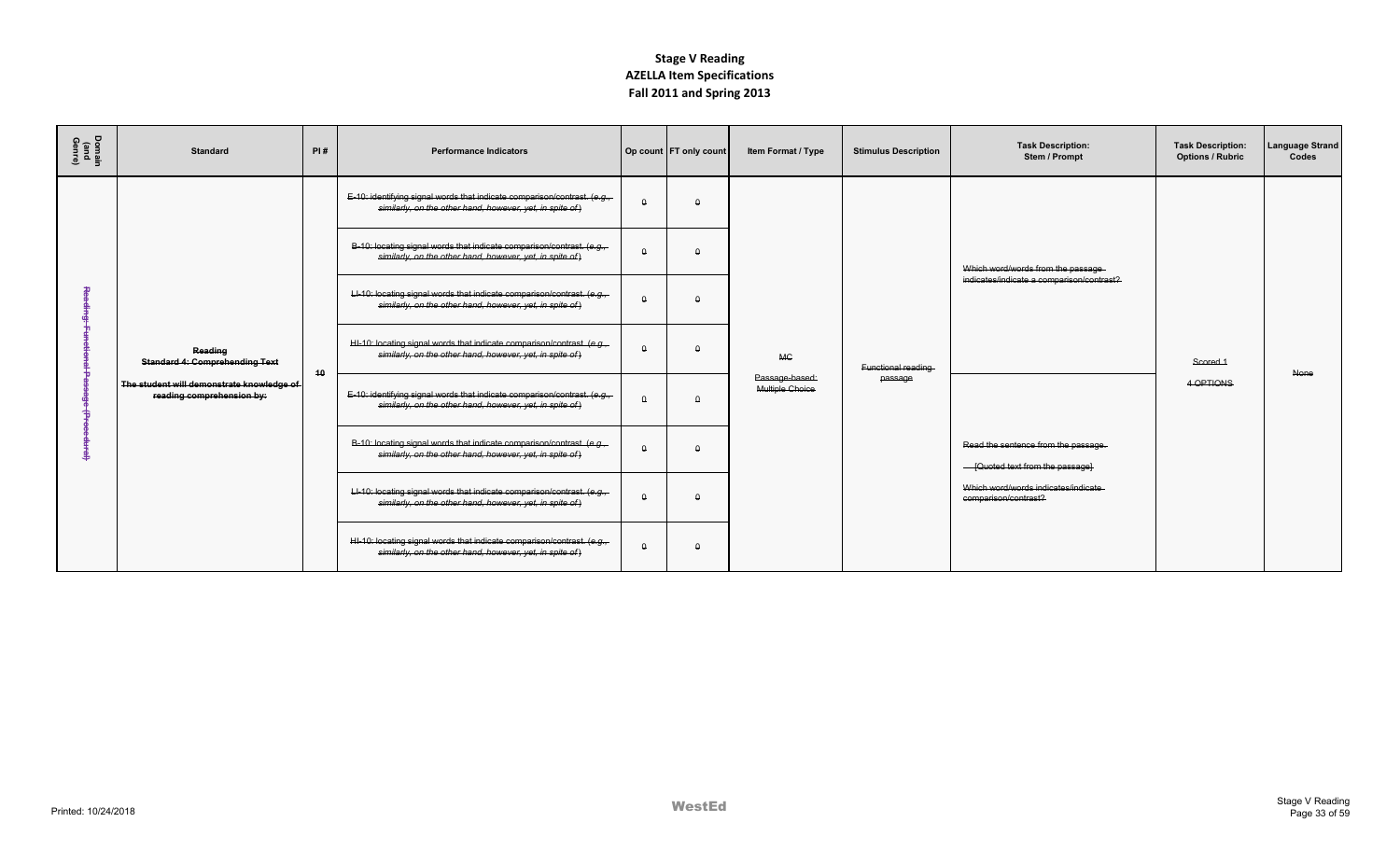| Domain<br>(and<br>Genre) | <b>Standard</b>                                                        | PI# | <b>Performance Indicators</b>                                                                                                        |          | Op count FT only count | Item Format / Type                | <b>Stimulus Description</b> | <b>Task Description:</b><br>Stem / Prompt                               | <b>Task Description:</b><br><b>Options / Rubric</b> | Language Strand<br>Codes |
|--------------------------|------------------------------------------------------------------------|-----|--------------------------------------------------------------------------------------------------------------------------------------|----------|------------------------|-----------------------------------|-----------------------------|-------------------------------------------------------------------------|-----------------------------------------------------|--------------------------|
|                          |                                                                        |     | E-11: identifying signal words that indicate cause and effect. (e.g., as a-<br>result of, consequently, so that, because of, since)  | $\Omega$ | $\Omega$               |                                   |                             |                                                                         |                                                     |                          |
|                          |                                                                        |     | B-11: locating signal words that indicate cause and effect. (e.g., as a-<br>result of, consequently, so that, because of, since)     | $\Omega$ | $\Omega$               |                                   |                             | Which word/words from the passage-                                      |                                                     |                          |
|                          |                                                                        |     | LI-11: identifying signal words that indicate cause and effect. (e.g., as a-<br>result of, consequently, so that, because of, since) | $\Omega$ | $\Omega$               |                                   |                             | indicates/indicate cause and effect?                                    |                                                     |                          |
|                          | Reading<br><b>Standard 4: Comprehending Text</b>                       | 44  | HI-11: identifying signal words that indicate cause and effect. (as a result<br>of, consequently, so that, because of, since)        | $\Omega$ | $\Omega$               | <b>MC</b>                         | Functional reading          |                                                                         | Scored 1                                            | None                     |
|                          | The student will demonstrate knowledge of<br>reading comprehension by: |     | E-11: identifying signal words that indicate cause and effect. (e.g., as a-<br>result of, consequently, so that, because of, since)  | $\Omega$ | $\Omega$               | Passage-based:<br>Multiple Choice | passage                     |                                                                         | 4 OPTIONS                                           |                          |
|                          |                                                                        |     | B-11: locating signal words that indicate cause and effect. (e.g., as a-<br>result of, consequently, so that, because of, since.)    | $\Omega$ | $\Omega$               |                                   |                             | Read the sentence from the passage.<br>- [Quoted text from the passage] |                                                     |                          |
|                          |                                                                        |     | LI-11: identifying signal words that indicate cause and effect. (e.g., as a-<br>result of, consequently, so that, because of, since) | $\Omega$ | $\Omega$               |                                   |                             | Which word/words indicates/indicate cause and<br>effect?                |                                                     |                          |
|                          |                                                                        |     | HI-11: identifying signal words that indicate cause and effect. (as a result-<br>of, consequently, so that, because of, since)       | $\theta$ | $\theta$               |                                   |                             |                                                                         |                                                     |                          |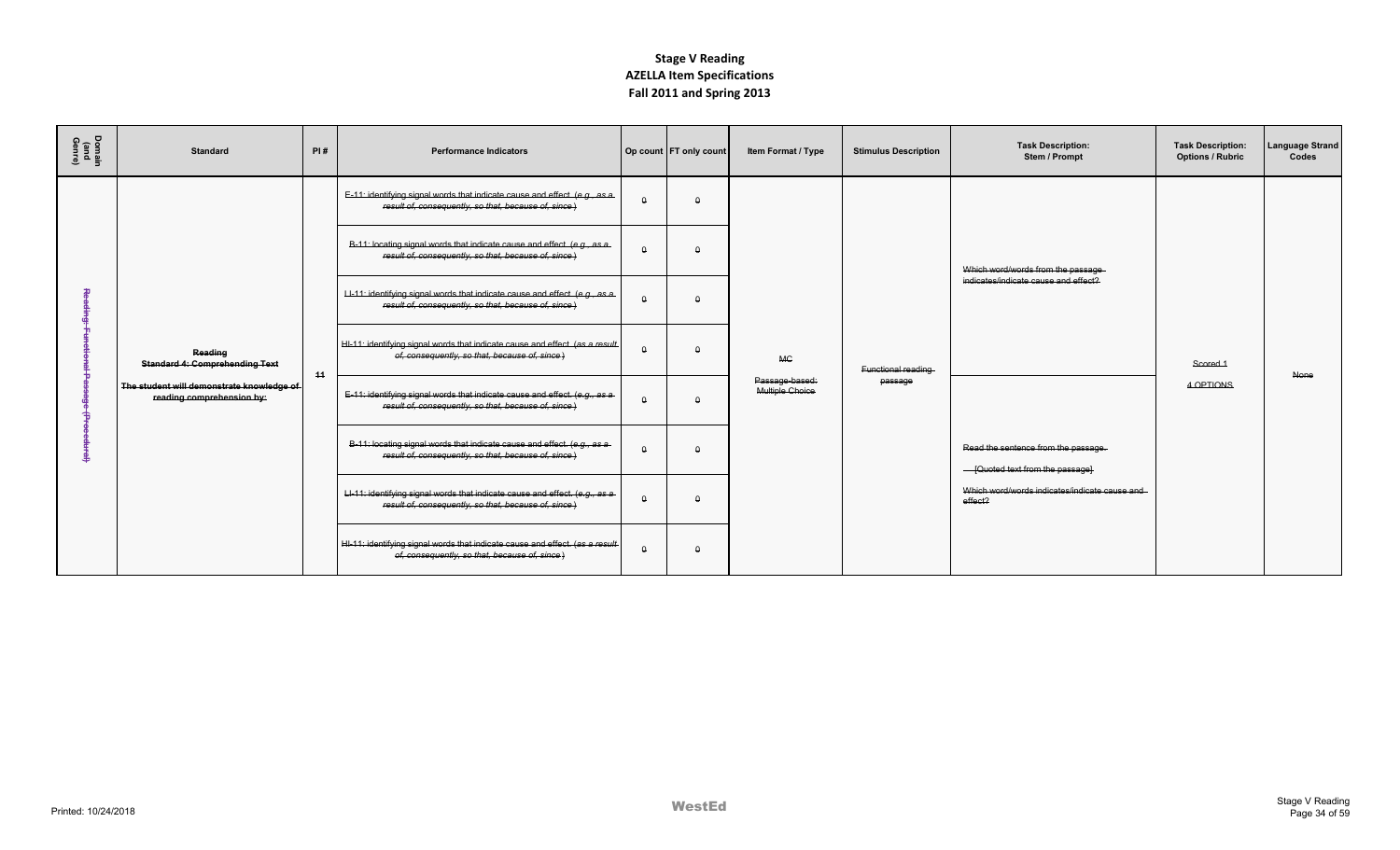| Domain<br>(and<br>Genre) | <b>Standard</b>                                                                               | PI# | <b>Performance Indicators</b>                                                                                                   |          | Op count   FT only count | Item Format / Type                             | <b>Stimulus Description</b>   | <b>Task Description:</b><br>Stem / Prompt                                                          | <b>Task Description:</b><br><b>Options / Rubric</b> | anguage Strand<br>Codes |
|--------------------------|-----------------------------------------------------------------------------------------------|-----|---------------------------------------------------------------------------------------------------------------------------------|----------|--------------------------|------------------------------------------------|-------------------------------|----------------------------------------------------------------------------------------------------|-----------------------------------------------------|-------------------------|
|                          |                                                                                               |     | E-12: identifying author's main purpose (i.e., to inform, to persuade, to<br>entertain).                                        | $\Omega$ | $\Omega$                 |                                                |                               |                                                                                                    |                                                     |                         |
|                          |                                                                                               |     | B-12: identifying the author's point of view and/or main purpose (i.e., to<br>inform, to persuade, to entertain).               | $\theta$ | $\theta$                 |                                                |                               | Why did the author write the passage?<br>[Do not use if the passage type is explicit in the        |                                                     |                         |
|                          |                                                                                               |     | Ll-12: determining the author's point of view and/or main purpose (i.e., to-<br>inform, to persuade, to entertain).             | $\Omega$ | $\Omega$                 |                                                |                               | text.                                                                                              |                                                     |                         |
| 꽁                        |                                                                                               |     | HI-12: determining the author's point of view and/or stated or implied<br>purpose (i.e., to inform, to persuade, to entertain). | $\Omega$ | $\Omega$                 |                                                |                               |                                                                                                    |                                                     |                         |
| φ.                       |                                                                                               |     | E-12: identifying author's main purpose (i.e., to inform, to persuade, to<br>entertain).                                        | $\theta$ | $\Omega$                 |                                                |                               |                                                                                                    |                                                     |                         |
|                          | Reading<br><b>Standard 4: Comprehending Text</b><br>The student will demonstrate knowledge of | 12  | B-12: identifying the author's point of view and/or main purpose (i.e., to<br>inform, to persuade, to entertain).               | $\theta$ | $\theta$                 | <b>MC</b><br>Passage-based:<br>Multiple Choice | Functional reading<br>passage | Based on the passage, which sentence best-<br>describes the author's opinion/belief about [idea in | Scored <sub>1</sub><br>4 OPTIONS                    | <b>None</b>             |
| f                        | reading comprehension by:                                                                     |     | Ll-12: determining the author's point of view and/or main purpose (i.e., to-<br>inform, to persuade, to entertain).             | $\theta$ | $\theta$                 |                                                |                               | the passage]?                                                                                      |                                                     |                         |
|                          |                                                                                               |     | HI-12: determining the author's point of view and/or stated or implied<br>purpose (i.e., to inform, to persuade, to entertain). | $\Omega$ | $\Omega$                 |                                                |                               |                                                                                                    |                                                     |                         |
|                          |                                                                                               |     | E-12: identifying author's main purpose (i.e., to inform, to persuade, to<br>entertain).                                        | $\theta$ | $\Omega$                 |                                                |                               |                                                                                                    |                                                     |                         |
|                          |                                                                                               |     | B-12: identifying the author's point of view and/or main purpose (i.e., to<br>inform, to persuade, to entertain).               | $\theta$ | $\Omega$                 |                                                |                               | What does the author believe about [idea in the                                                    |                                                     |                         |
|                          |                                                                                               |     | LI-12: determining the author's point of view and/or main purpose (i.e., to<br>inform, to persuade, to entertain).              | $\theta$ | $\theta$                 |                                                |                               | passage]?                                                                                          |                                                     |                         |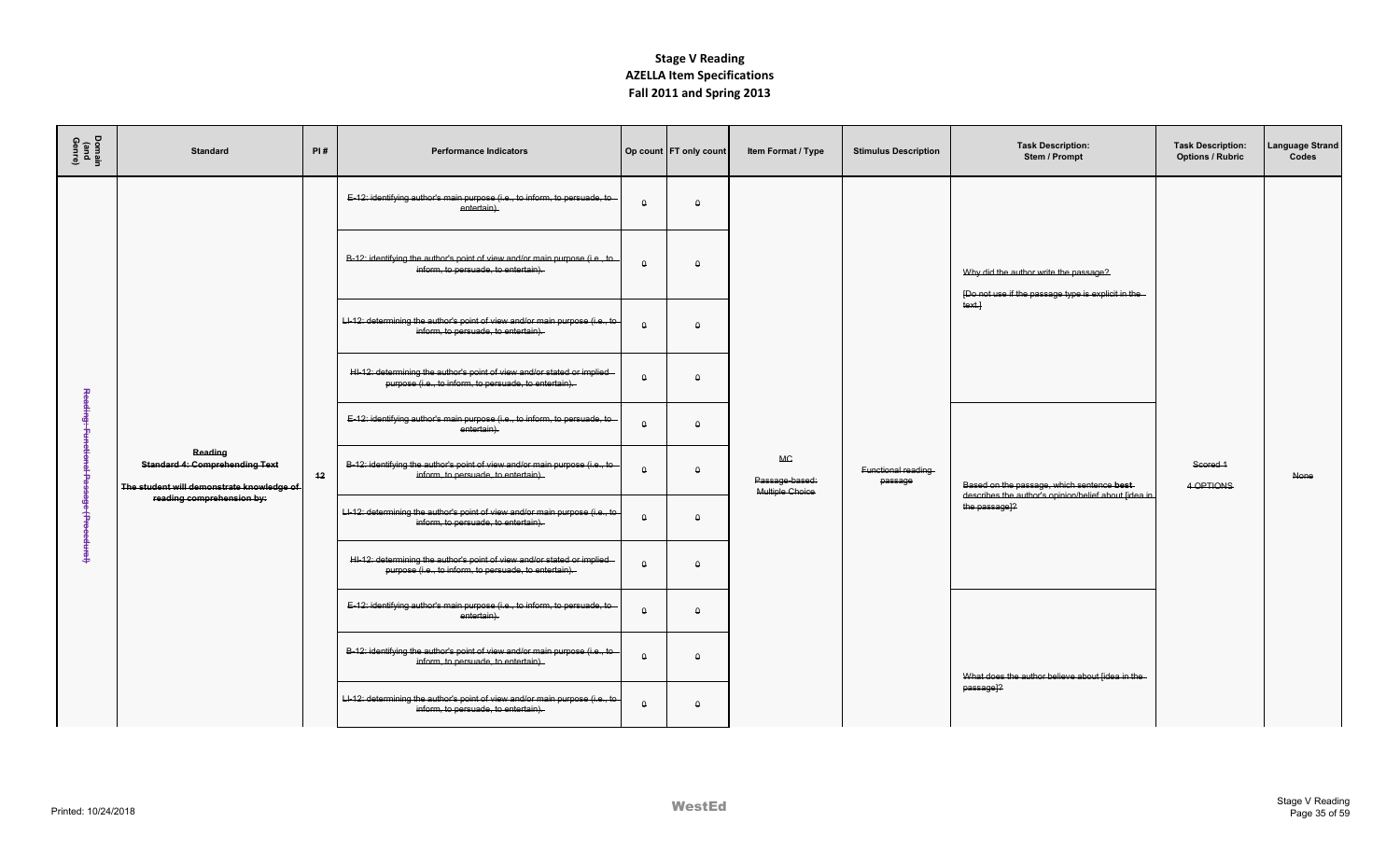| Domain<br>(and<br>Genre)                    | <b>Standard</b>                                                                                                            | PI# | <b>Performance Indicators</b>                                                                                                   |                | Op count FT only count | Item Format / Type                                    | <b>Stimulus Description</b>                                  | <b>Task Description:</b><br>Stem / Prompt                                                                            | <b>Task Description:</b><br><b>Options / Rubric</b> | Language Strand<br>Codes |
|---------------------------------------------|----------------------------------------------------------------------------------------------------------------------------|-----|---------------------------------------------------------------------------------------------------------------------------------|----------------|------------------------|-------------------------------------------------------|--------------------------------------------------------------|----------------------------------------------------------------------------------------------------------------------|-----------------------------------------------------|--------------------------|
|                                             |                                                                                                                            |     | HI-12: determining the author's point of view and/or stated or implied<br>purpose (i.e., to inform, to persuade, to entertain). | $\Omega$       | $\Omega$               |                                                       |                                                              |                                                                                                                      |                                                     |                          |
|                                             |                                                                                                                            |     | B-21: applying understanding of content area vocabulary within math,<br>science, and social studies texts.                      | $\theta$       | $\theta$               |                                                       |                                                              |                                                                                                                      |                                                     |                          |
| Reading: Functional<br>Passage (Procedural) | Reading<br><b>Standard 4: Comprehending Text</b><br>The student will demonstrate knowledge of<br>reading comprehension by: | 24  | LI-21: applying understanding of content area vocabulary within math,<br>science, and social studies texts.                     | $\theta$       | $\theta$               | <b>MC</b><br>Passage-based:<br>Multiple Choice        | Functional reading<br>passage                                | What does the word [word from the passage]<br>mean in the passage?                                                   | Scored 1<br>4 OPTIONS<br>words or phrases           | V.L.2                    |
|                                             |                                                                                                                            |     | HI-21: applying understanding of content area vocabulary within math,<br>science, and social studies texts.                     | $\Omega$       | $\theta$               |                                                       |                                                              |                                                                                                                      |                                                     |                          |
| Reading: Functional<br>Passage (Procedural) | Reading<br><b>Standard 4: Comprehending Text</b><br>The student will demonstrate knowledge of<br>reading comprehension by: | 22  | E-22: following a written multiple-step procedural task.                                                                        | $\overline{1}$ | $\mathbf 0$            | <b>MC</b><br>Passage-based:<br>Multiple Choice        | Functional reading<br>passage                                | At which step do you [step in task/procedure]?                                                                       | Scored 1<br>4 OPTIONS                               | None                     |
|                                             |                                                                                                                            |     | B-25: interpreting external text within nonfiction text for a specific purpose.                                                 | $\mathbf{0}$   | $\overline{0}$         |                                                       | Functional reading<br>passage                                |                                                                                                                      |                                                     |                          |
| Reading: Functional<br>Passage (Procedural) | Reading<br><b>Standard 4: Comprehending Text</b><br>The student will demonstrate knowledge of<br>reading comprehension by: | 25  | LI-25: interpreting external text within nonfiction text for a specific purpose.                                                | $\Omega$       | $\overline{0}$         | <b>MC</b><br>Passage-based:<br><b>Multiple Choice</b> | <b>GRAPHIC</b><br>Map/graph/chart/<br>diagram/table/timeline | [Question requiring an interpretation of information<br>in the map/graph/chart/diagram/<br>timeline of the passage.] | Scored 1<br>4 OPTIONS                               | None                     |
|                                             |                                                                                                                            |     | HI-25: interpreting external text within nonfiction text for a specific<br>purpose.                                             | $\mathbf{0}$   | $\overline{0}$         |                                                       | attached to a functional<br>reading passage                  |                                                                                                                      |                                                     |                          |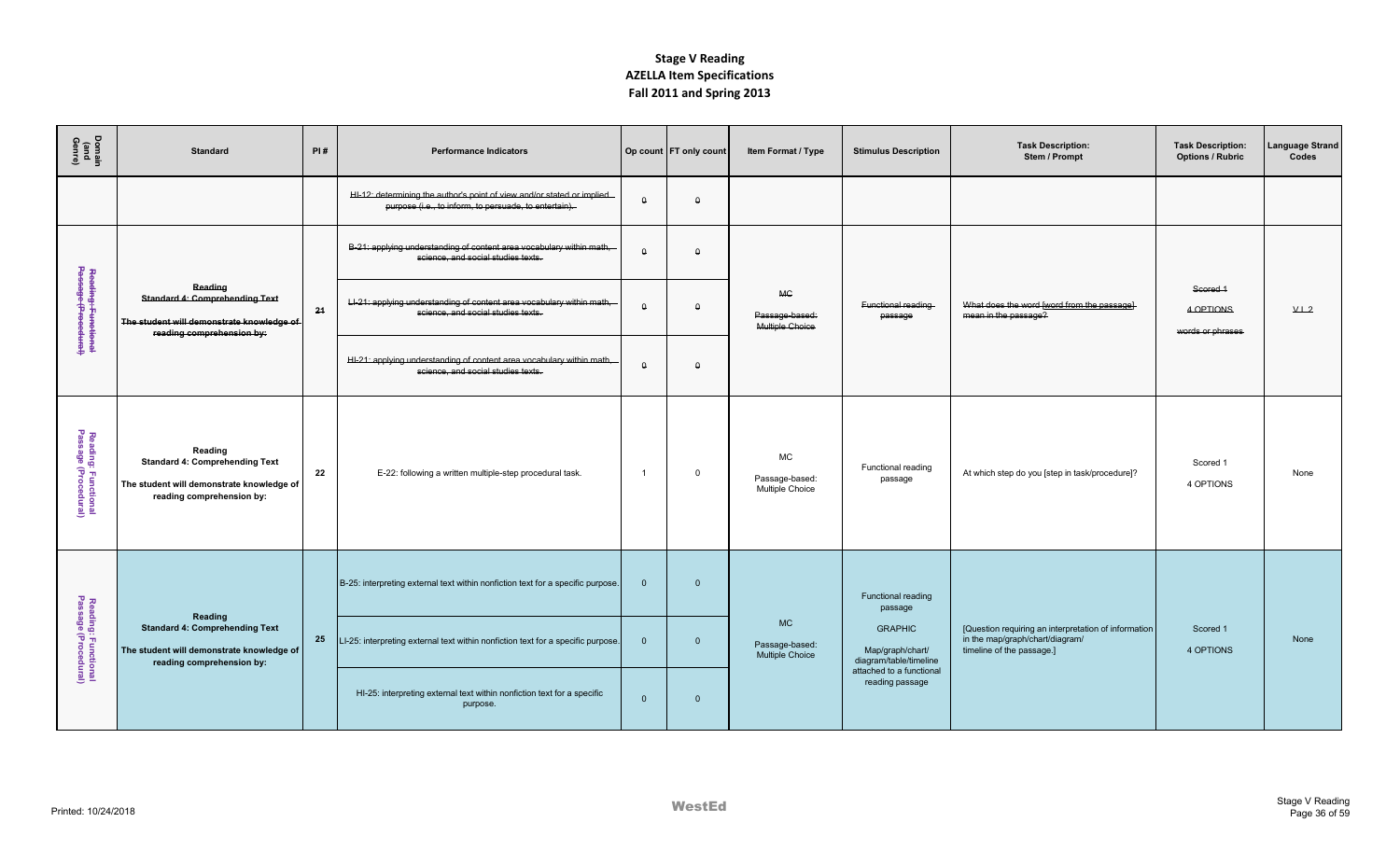| Domain<br>(and<br>Genre)                    | <b>Standard</b>                                                                                                            | PI# | <b>Performance Indicators</b>                                                                                                                                 |          | Op count FT only count | Item Format / Type                  | <b>Stimulus Description</b>   | <b>Task Description:</b><br>Stem / Prompt                          | <b>Task Description:</b><br><b>Options / Rubric</b> | <b>Language Strand</b><br>Codes |
|---------------------------------------------|----------------------------------------------------------------------------------------------------------------------------|-----|---------------------------------------------------------------------------------------------------------------------------------------------------------------|----------|------------------------|-------------------------------------|-------------------------------|--------------------------------------------------------------------|-----------------------------------------------------|---------------------------------|
| Reading: Functional<br>Passage (Procedural) | Reading<br><b>Standard 4: Comprehending Text</b><br>The student will demonstrate knowledge of<br>reading comprehension by: | 29  | PE-29: locating information within functional documents (graphic-<br>organizers, menus, directories, flyers, brochures, etc.).                                | $\Omega$ | $\theta$               | <b>MG</b><br>Multiple Choice        | Functional reading<br>passage | [Literal question locating information in the-<br>passage.         | Scored 1<br>4 OPTIONS                               | None                            |
|                                             |                                                                                                                            |     | E-29: interpreting information within functional documents (graphic-<br>organizers, manuals, recipes, memos, menus, directories, flyers,<br>brochures, etc.). | $\theta$ | $\theta$               |                                     |                               |                                                                    |                                                     |                                 |
|                                             | Reading                                                                                                                    |     | B-29: interpreting information within functional documents.                                                                                                   | $\Omega$ | $\Omega$               |                                     |                               |                                                                    |                                                     |                                 |
| Reading: Functional<br>Passage (Procedural) | <b>Standard 4: Comprehending Text</b><br>The student will demonstrate knowledge of<br>reading comprehension by:            | 29  | LI-29: interpreting information within functional documents.                                                                                                  | $\theta$ | $\theta$               | <b>MC</b><br><b>Multiple Choice</b> | Functional reading<br>passage | [Inferential question interpreting information in the<br>passage.] | Scored 1<br>4 OPTIONS                               | None                            |
|                                             |                                                                                                                            |     | HI-29: interpreting information within functional documents.                                                                                                  |          |                        |                                     |                               |                                                                    |                                                     |                                 |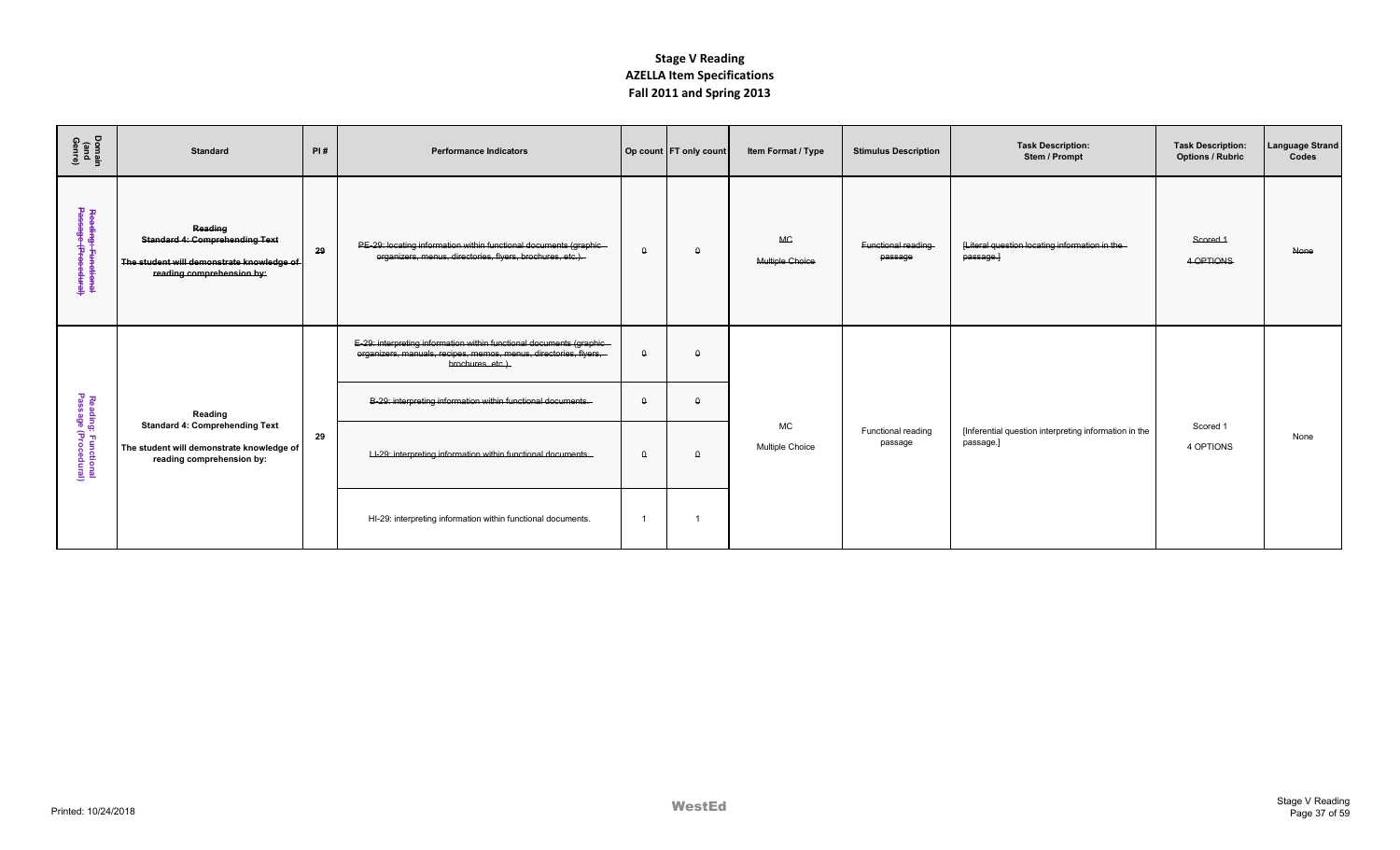| Domain<br>(and<br>Genre)        | <b>Standard</b>                                                        | PI#            | <b>Performance Indicators</b>                                                                                   |                | Op count   FT only count | Item Format / Type                | <b>Stimulus Description</b>   | <b>Task Description:</b><br>Stem / Prompt                                                                 | <b>Task Description:</b><br><b>Options / Rubric</b> | Language Strand<br>Codes |
|---------------------------------|------------------------------------------------------------------------|----------------|-----------------------------------------------------------------------------------------------------------------|----------------|--------------------------|-----------------------------------|-------------------------------|-----------------------------------------------------------------------------------------------------------|-----------------------------------------------------|--------------------------|
| $\mathbf \sigma$                | Reading<br><b>Standard 4: Comprehending Text</b>                       | $\overline{4}$ | E-4: answering literal questions about text.<br>(e.g., who, what, when, and where)                              | $\theta$       | $\Omega$                 | <b>MC</b>                         | Persuasive reading            | [Who/what/where/when/why/which/how literal                                                                | Scored 1                                            | None                     |
| Reading:<br>uasive Pas:         | The student will demonstrate knowledge of<br>reading comprehension by: |                | B-4: answering literal questions about text. (e.g., who, what, when,<br>where, when, why, which, and how)       | $\Omega$       | 2                        | Passage-based:<br>Multiple Choice | passage                       | question about the passage.]                                                                              | 4 OPTIONS                                           |                          |
| ю<br>Reading:<br>uasive Pas:    | Reading<br><b>Standard 4: Comprehending Text</b>                       | $\overline{4}$ | LI-4: answering literal, inferential, prediction, evaluation, and/or personal<br>response questions about text. | $\Omega$       | $\overline{1}$           | MC                                | Persuasive reading            | Which word/sentence describes/shows<br>[inferential/prediction/evaluation question about<br>the passage]? | Scored 1                                            | V.L.2                    |
| ဧ                               | The student will demonstrate knowledge of<br>reading comprehension by: |                | HI-4: answering literal, inferential, prediction, evaluation, and/or personal<br>response questions about text. | $\theta$       | $\theta$                 | Passage-based:<br>Multiple Choice | passage                       | [Inferential, prediction, evaluation question about<br>the passage.]                                      | 4 OPTIONS                                           |                          |
| π<br>Reading:<br>uasive Pas:    | Reading<br><b>Standard 4: Comprehending Text</b>                       | 8              | E-8: identifying the main idea (explicit) and supporting details in text.                                       | $\Omega$       | $\Omega$                 | <b>MC</b>                         | Persuasive reading<br>passage | What is the main idea of the passage?                                                                     | Scored 1                                            | None                     |
| $\circ$                         | The student will demonstrate knowledge of<br>reading comprehension by: |                | B-8: determining the main idea (explicit and implicit) and supporting<br>details in text.                       |                | 2                        | Passage-based:<br>Multiple Choice |                               |                                                                                                           | 4 OPTIONS                                           |                          |
| ு                               | Reading<br><b>Standard 4: Comprehending Text</b>                       |                | LI-8: summarizing the main idea (explicit or implicit) and supporting<br>details in text.                       | $\Omega$       | $\Omega$                 | MC                                | Persuasive reading            |                                                                                                           | Scored 1                                            |                          |
| Reading:<br>uasive Pas:<br>egge | The student will demonstrate knowledge of<br>reading comprehension by: | 8              | HI-8: summarizing the main idea (explicit or implicit) and supporting<br>details in text.                       | $\overline{1}$ | $\Omega$                 | Passage-based:<br>Multiple Choice | passage                       | What is the best summary of the passage?                                                                  | 4 OPTIONS                                           | None                     |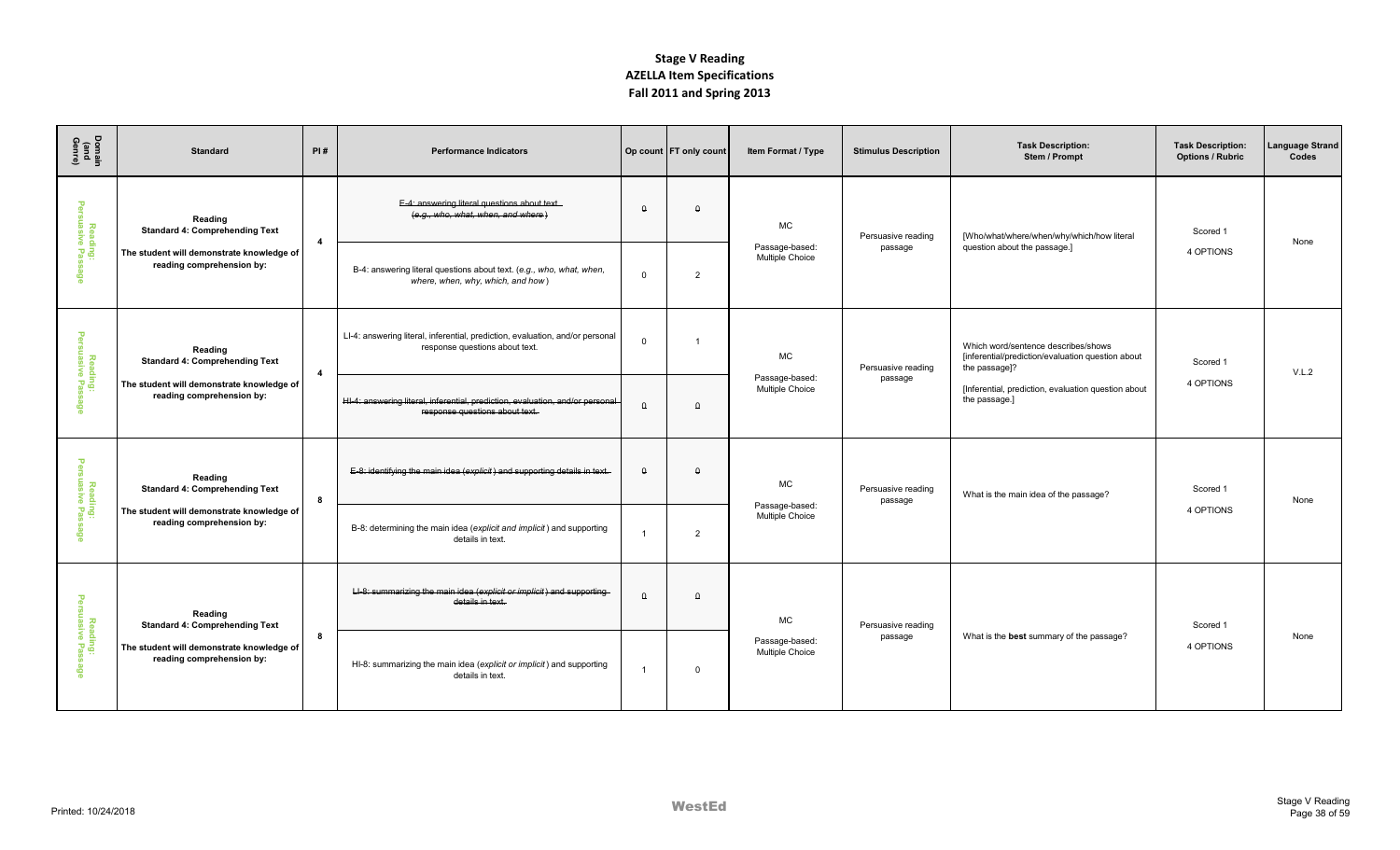| Domain<br>(and<br>Genre) | <b>Standard</b>                                                        | PI# | <b>Performance Indicators</b>                                                                                                             |          | Op count FT only count | Item Format / Type                | <b>Stimulus Description</b>   | <b>Task Description:</b><br>Stem / Prompt                                               | <b>Task Description:</b><br><b>Options / Rubric</b> | <b>Language Strand</b><br>Codes |
|--------------------------|------------------------------------------------------------------------|-----|-------------------------------------------------------------------------------------------------------------------------------------------|----------|------------------------|-----------------------------------|-------------------------------|-----------------------------------------------------------------------------------------|-----------------------------------------------------|---------------------------------|
|                          |                                                                        |     | PE-9: identifying signal words that indicate sequential/chronological order.<br>(e.g., first, next, finally)                              | Δ        | $\theta$               |                                   |                               |                                                                                         |                                                     |                                 |
|                          |                                                                        |     | E-9: locating sequential/chronological order signal words in text. (e.g.,-<br>first, next, finally, today, now)                           | $\Omega$ | $\Omega$               |                                   |                               |                                                                                         |                                                     |                                 |
|                          |                                                                        |     | B-9: locating sequential/chronological order signal words in text. (e.g.,-<br>first, next, finally, today, now)                           | $\Omega$ | $\theta$               |                                   |                               | Which word/words from the passage<br>indicates/indicate sequential/chronological order? |                                                     |                                 |
| ᅓ                        |                                                                        |     | LI-9: locating sequential/chronological order signal words in text. (e.g.,<br>first, next, finally, today, now, meanwhile, not long ago.) | $\Omega$ | $\Omega$               |                                   |                               |                                                                                         |                                                     |                                 |
|                          | Reading<br><b>Standard 4: Comprehending Text</b>                       | 9   | HI-9: locating sequential/chronological order signal words in text. (e.g.,<br>first, next, finally, today, now, meanwhile, not long ago.) | $\Omega$ | $\theta$               | <b>MC</b>                         | Persuasive reading<br>passage |                                                                                         | Scored 1                                            | V.L.1a                          |
| m                        | The student will demonstrate knowledge of<br>reading comprehension by: |     | PE-9: identifying signal words that indicate sequential/chronological order.<br>(e.g., first, next, finally).                             | Δ        | $\theta$               | Passage-based:<br>Multiple Choice |                               |                                                                                         | 4 OPTIONS                                           |                                 |
| Φ                        |                                                                        |     | E-9: locating sequential/chronological order signal words in text. (e.g.,<br>first, next, finally, today, now)                            | $\theta$ | $\theta$               |                                   |                               | Read the sentence from the passage.                                                     |                                                     |                                 |
|                          |                                                                        |     | B-9: locating sequential/chronological order signal words in text. (e.g.,<br>first, next, finally, today, now)                            | Δ        | $\Delta$               |                                   |                               | - [Quoted text from the passage]<br>Which word/words indicates/indicate                 |                                                     |                                 |
|                          |                                                                        |     | LI-9: locating sequential/chronological order signal words in text. (e.g.,<br>first, next, finally, today, now, meanwhile, not long ago)  | $\Omega$ | $\Omega$               |                                   |                               | sequential/chronological order?                                                         |                                                     |                                 |
|                          |                                                                        |     | HI-9: locating sequential/chronological order signal words in text. (e.g.,<br>first, next, finally, today, now, meanwhile, not long ago.) | Δ        | $\theta$               |                                   |                               |                                                                                         |                                                     |                                 |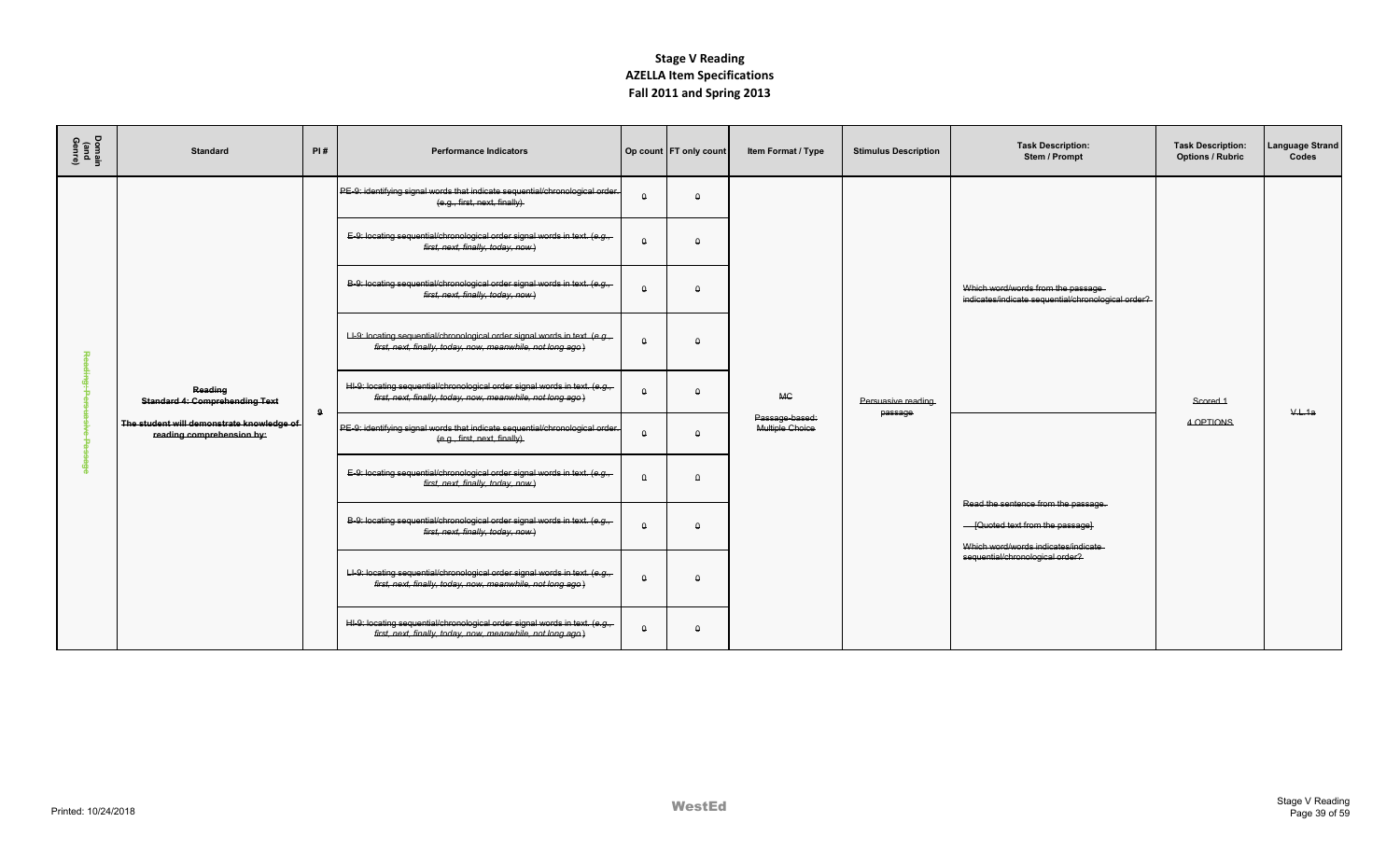| Domain<br>(and<br>Genre) | <b>Standard</b>                                                        | PI#             | <b>Performance Indicators</b>                                                                                                        |                | Op count   FT only count | Item Format / Type                       | <b>Stimulus Description</b>   | <b>Task Description:</b><br>Stem / Prompt                               | <b>Task Description:</b><br><b>Options / Rubric</b> | <b>Language Strand</b><br>Codes |
|--------------------------|------------------------------------------------------------------------|-----------------|--------------------------------------------------------------------------------------------------------------------------------------|----------------|--------------------------|------------------------------------------|-------------------------------|-------------------------------------------------------------------------|-----------------------------------------------------|---------------------------------|
|                          |                                                                        |                 | E-10: identifying signal words that indicate comparison/contrast. (e.g.,<br>similarly, on the other hand, however, yet, in spite of) | $\Omega$       | $\Omega$                 |                                          |                               |                                                                         |                                                     |                                 |
|                          |                                                                        |                 | B-10: locating signal words that indicate comparison/contrast. (e.g.<br>similarly, on the other hand, however, yet, in spite of)     | $\Omega$       | $\Omega$                 |                                          |                               | Which word/words from the passage                                       |                                                     |                                 |
| 刀                        |                                                                        |                 | LI-10: locating signal words that indicate comparison/contrast. (e.g.<br>similarly, on the other hand, however, yet, in spite of)    | $\theta$       | $\Omega$                 |                                          |                               | indicates/indicate a comparison/contrast?                               |                                                     |                                 |
| ௨<br>ю                   | Reading<br><b>Standard 4: Comprehending Text</b>                       | 10 <sup>1</sup> | HI-10: locating signal words that indicate comparison/contrast. (e.g.,<br>similarly, on the other hand, however, yet, in spite of)   | $\overline{2}$ | $\Omega$                 | <b>MC</b>                                | Persuasive reading<br>passage |                                                                         | Scored 1                                            | None                            |
|                          | The student will demonstrate knowledge of<br>reading comprehension by: |                 | E-10: identifying signal words that indicate comparison/contrast. (e.g.,<br>similarly, on the other hand, however, yet, in spite of) | $\Omega$       | $\Omega$                 | Passage-based:<br><b>Multiple Choice</b> |                               |                                                                         | 4 OPTIONS                                           |                                 |
| $\omega$                 |                                                                        |                 | B-10: locating signal words that indicate comparison/contrast. (e.g.<br>similarly, on the other hand, however, yet, in spite of)     | $\theta$       | $\Omega$                 |                                          |                               | Read the sentence from the passage.<br>- [Quoted text from the passage] |                                                     |                                 |
|                          |                                                                        |                 | LI-10: locating signal words that indicate comparison/contrast. (e.g.,<br>similarly, on the other hand, however, yet, in spite of)   | $\Omega$       | $\Omega$                 |                                          |                               | Which word/words indicates/indicate<br>comparison/contrast?             |                                                     |                                 |
|                          |                                                                        |                 | HI-10: locating signal words that indicate comparison/contrast. (e.g.,<br>similarly, on the other hand, however, yet, in spite of)   | $\Omega$       | $\Omega$                 |                                          |                               |                                                                         |                                                     |                                 |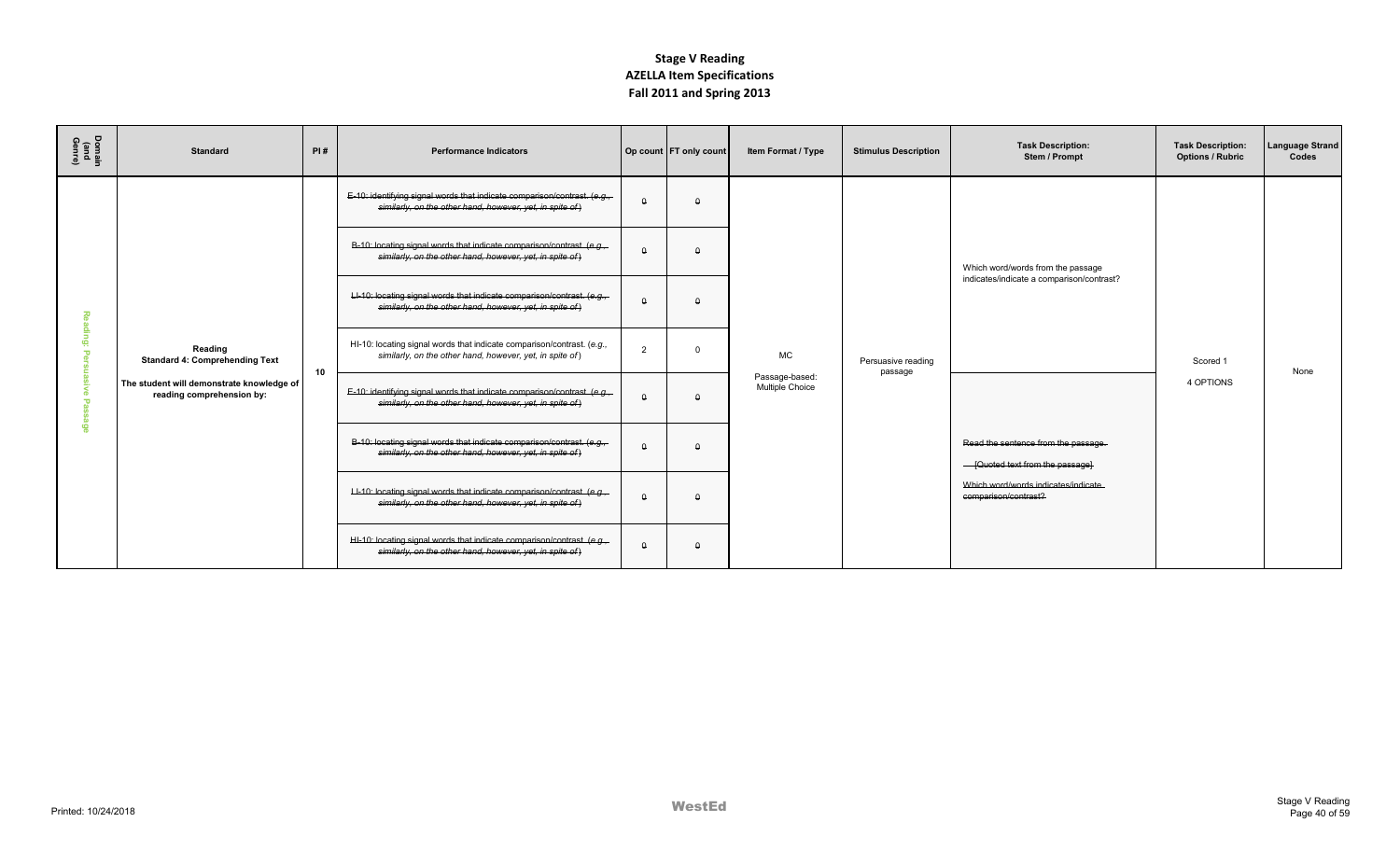| Domain<br>(and<br>Genre) | <b>Standard</b>                                                        | PI# | <b>Performance Indicators</b>                                                                                                       |          | Op count FT only count | Item Format / Type                | <b>Stimulus Description</b>   | <b>Task Description:</b><br>Stem / Prompt                               | <b>Task Description:</b><br><b>Options / Rubric</b> | Language Strand<br>Codes |
|--------------------------|------------------------------------------------------------------------|-----|-------------------------------------------------------------------------------------------------------------------------------------|----------|------------------------|-----------------------------------|-------------------------------|-------------------------------------------------------------------------|-----------------------------------------------------|--------------------------|
|                          |                                                                        |     | E-11: identifying signal words that indicate cause and effect. (e.g., as a<br>result of, consequently, so that, because of, since)  |          | $\Omega$               |                                   |                               |                                                                         |                                                     |                          |
|                          |                                                                        |     | B-11: locating signal words that indicate cause and effect. (e.g., as a<br>result of, consequently, so that, because of, since)     |          |                        |                                   |                               | Which word/words from the passage                                       |                                                     |                          |
|                          |                                                                        |     | LI-11: identifying signal words that indicate cause and effect. (e.g., as a<br>result of, consequently, so that, because of, since) | $\Omega$ | $\Omega$               |                                   |                               | indicates/indicate cause and effect?                                    |                                                     |                          |
|                          | Reading<br><b>Standard 4: Comprehending Text</b>                       | 11  | HI-11: identifying signal words that indicate cause and effect. (as a result<br>of, consequently, so that, because of, since)       | $\Omega$ |                        | <b>MC</b>                         | Persuasive reading<br>passage |                                                                         | Scored 1                                            | None                     |
|                          | The student will demonstrate knowledge of<br>reading comprehension by: |     | E-11: identifying signal words that indicate cause and effect. (e.g., as a<br>result of, consequently, so that, because of, since)  | $\Omega$ | $\Omega$               | Passage-based:<br>Multiple Choice |                               |                                                                         | 4 OPTIONS                                           |                          |
| $\mathbf{c}$             |                                                                        |     | B-11: locating signal words that indicate cause and effect. (e.g., as a<br>result of, consequently, so that, because of, since)     | $\Omega$ | $\Omega$               |                                   |                               | Read the sentence from the passage.<br>- [Quoted text from the passage] |                                                     |                          |
|                          |                                                                        |     | LI-11: identifying signal words that indicate cause and effect. (e.g., as a<br>result of, consequently, so that, because of, since) | $\Omega$ | $\Omega$               |                                   |                               | Which word/words indicates/indicate cause and<br>effect?                |                                                     |                          |
|                          |                                                                        |     | HI-11: identifying signal words that indicate cause and effect. (as a result<br>of, consequently, so that, because of, since)       | $\theta$ | $\Omega$               |                                   |                               |                                                                         |                                                     |                          |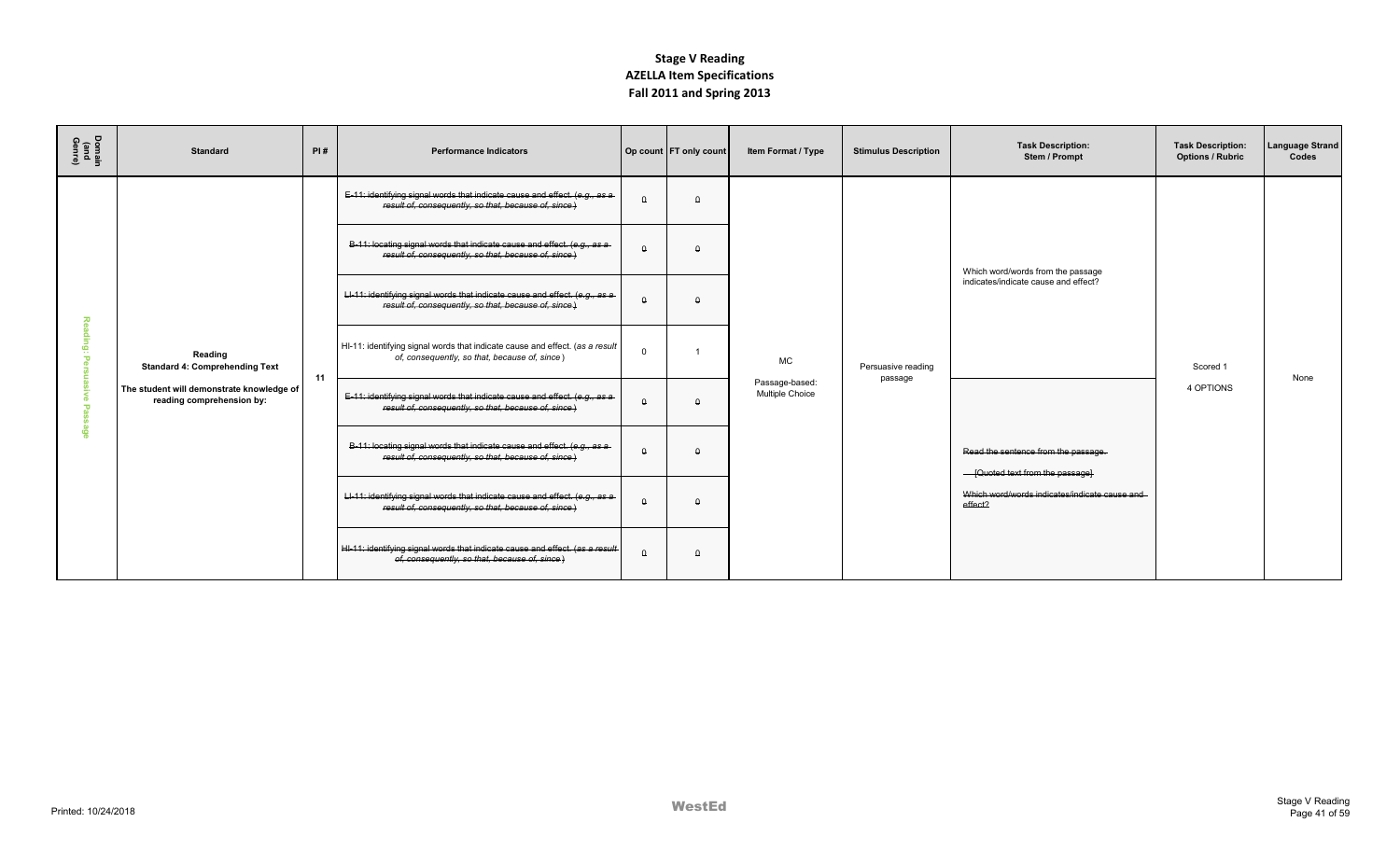| Domair<br>(and<br>Genre) | <b>Standard</b>                                                        | PI#                                                                                                                | <b>Performance Indicators</b>                                                                                                   |          | Op count FT only count | Item Format / Type                | <b>Stimulus Description</b> | <b>Task Description:</b><br>Stem / Prompt          | <b>Task Description:</b><br><b>Options / Rubric</b> | Language Strand<br>Codes |
|--------------------------|------------------------------------------------------------------------|--------------------------------------------------------------------------------------------------------------------|---------------------------------------------------------------------------------------------------------------------------------|----------|------------------------|-----------------------------------|-----------------------------|----------------------------------------------------|-----------------------------------------------------|--------------------------|
|                          |                                                                        |                                                                                                                    | E-12: identifying author's main purpose (i.e., to inform, to persuade, to<br>entertain).                                        | $\Omega$ | $\theta$               |                                   |                             |                                                    |                                                     |                          |
|                          |                                                                        |                                                                                                                    | B-12: identifying the author's point of view and/or main purpose (i.e., to<br>inform, to persuade, to entertain).               | $\theta$ | $\theta$               |                                   |                             | Why did the author write the passage?              |                                                     |                          |
|                          |                                                                        |                                                                                                                    | Ll-12: determining the author's point of view and/or main purpose (i.e., to<br>inform, to persuade, to entertain).              | $\theta$ | $\theta$               |                                   |                             |                                                    |                                                     |                          |
|                          |                                                                        |                                                                                                                    | HI-12: determining the author's point of view and/or stated or implied<br>purpose (i.e., to inform, to persuade, to entertain). |          | $\overline{1}$         |                                   |                             |                                                    |                                                     |                          |
|                          |                                                                        |                                                                                                                    | E-12: identifying author's main purpose (i.e., to inform, to persuade, to<br>entertain).                                        | $\Omega$ | $\theta$               |                                   |                             |                                                    |                                                     |                          |
| Reading:<br>÷<br>℗       | Reading<br><b>Standard 4: Comprehending Text</b>                       |                                                                                                                    | B-12: identifying the author's point of view and/or main purpose (i.e., to<br>inform, to persuade, to entertain).               | $\Omega$ | $\theta$               | <b>MC</b>                         | Persuasive reading          | What is the author's purpose for writing the       | Scored 1                                            |                          |
| asive Pas                | The student will demonstrate knowledge of<br>reading comprehension by: | 12                                                                                                                 | LI-12: determining the author's point of view and/or main purpose (i.e., to<br>inform, to persuade, to entertain).              | $\theta$ | $\theta$               | Passage-based:<br>Multiple Choice | passage                     | passage?                                           | 4 OPTIONS                                           | None                     |
| යි                       |                                                                        |                                                                                                                    | HI-12: determining the author's point of view and/or stated or implied<br>purpose (i.e., to inform, to persuade, to entertain). |          | $\Omega$               |                                   |                             |                                                    |                                                     |                          |
|                          |                                                                        |                                                                                                                    | E-12: identifying author's main purpose (i.e., to inform, to persuade, to<br>entertain).                                        | $\Omega$ | $\Omega$               |                                   |                             |                                                    |                                                     |                          |
|                          |                                                                        |                                                                                                                    | B-12: identifying the author's point of view and/or main purpose (i.e., to<br>inform, to persuade, to entertain).               | $\theta$ | $\theta$               |                                   |                             | What is the author's opinion/belief about [idea in |                                                     |                          |
|                          |                                                                        | LI-12: determining the author's point of view and/or main purpose (i.e., to<br>inform, to persuade, to entertain). | $\theta$                                                                                                                        | $\Omega$ |                        |                                   | the passage]?               |                                                    |                                                     |                          |
|                          |                                                                        |                                                                                                                    | HI-12: determining the author's point of view and/or stated or implied<br>purpose (i.e., to inform, to persuade, to entertain). |          | $\overline{0}$         |                                   |                             |                                                    |                                                     |                          |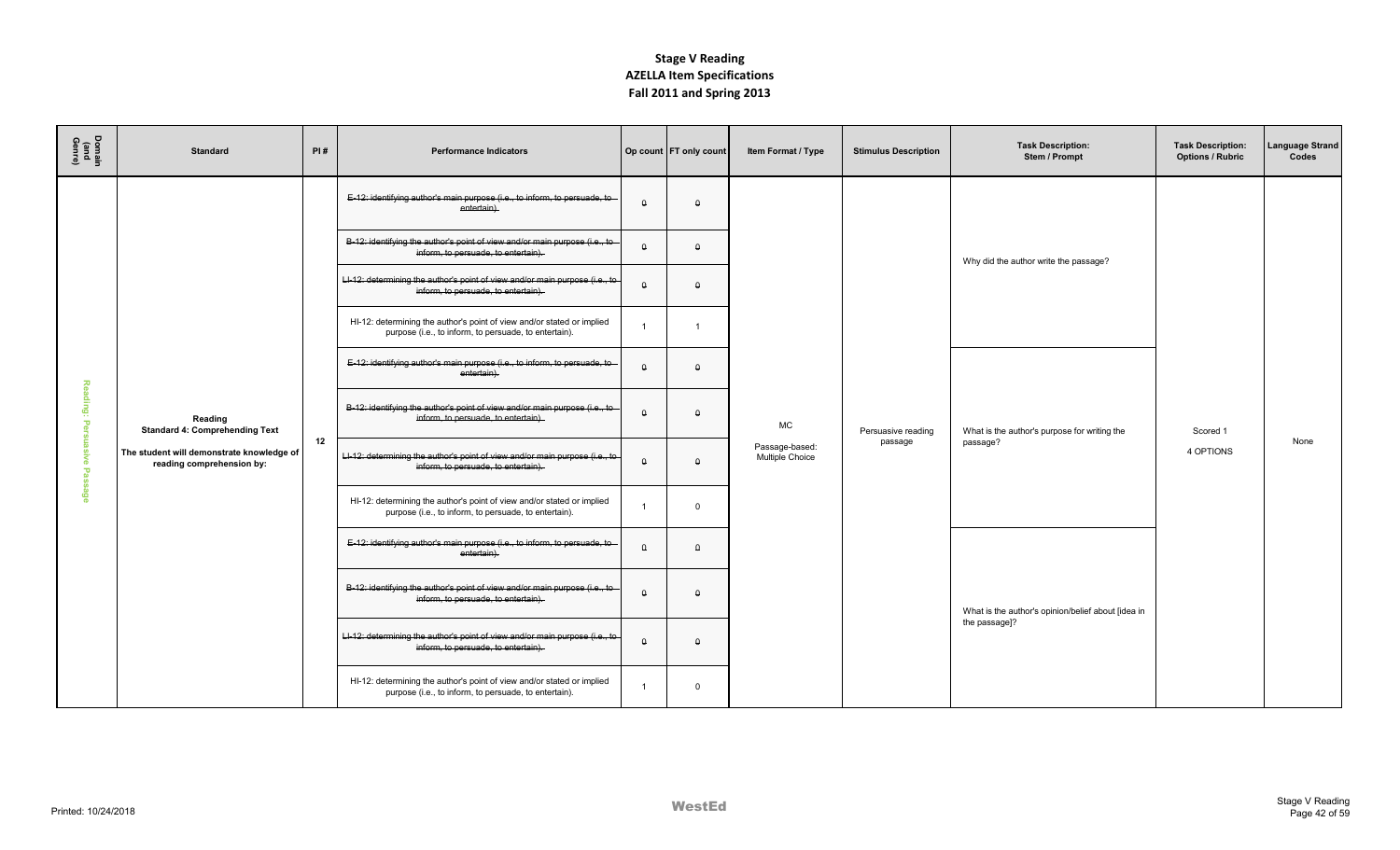| Domain<br>(and<br>Genre)                                   | <b>Standard</b>                                                                                                            | PI# | <b>Performance Indicators</b>                                                                                                                |                | Op count FT only count | Item Format / Type                  | <b>Stimulus Description</b>   | <b>Task Description:</b><br>Stem / Prompt                                                                                        | <b>Task Description:</b><br><b>Options / Rubric</b> | Language Strand<br>Codes |
|------------------------------------------------------------|----------------------------------------------------------------------------------------------------------------------------|-----|----------------------------------------------------------------------------------------------------------------------------------------------|----------------|------------------------|-------------------------------------|-------------------------------|----------------------------------------------------------------------------------------------------------------------------------|-----------------------------------------------------|--------------------------|
| $\overline{\mathbf{z}}$<br>ē<br>ю<br>asive<br>$\mathbf{u}$ | Reading<br><b>Standard 4: Comprehending Text</b><br>The student will demonstrate knowledge of<br>reading comprehension by: | 32  | B-32: identifying fact and opinion in persuasive text.                                                                                       | $\overline{1}$ | $\overline{1}$         | <b>MC</b><br><b>Multiple Choice</b> | Persuasive reading<br>passage | Which statement from the passage is a/an<br>fact/opinion?                                                                        | Scored 1<br>4 OPTIONS                               | None                     |
|                                                            |                                                                                                                            |     | B-33: identifying words used in persuasive text to affect the reader. (e.g.,<br>stereotypes, testimonial, exaggeration, loaded words, etc.)  | $\theta$       | $\theta$               |                                     |                               | Read the sentence from the passage.                                                                                              |                                                     |                          |
|                                                            |                                                                                                                            |     | LI-33: identifying words used in persuasive text to affect the reader. (e.g.,<br>stereotypes, testimonial, exaggeration, loaded words, etc.) | $\theta$       | $\theta$               |                                     |                               | [Sentence quoted from the passage]<br>Which word/words/sentence from the passage<br>does the author use to influence the reader? |                                                     |                          |
| ᅔ<br>eling:<br>ъ                                           | Reading<br><b>Standard 4: Comprehending Text</b>                                                                           |     | HI-33: identifying words used in persuasive text to affect the reader. (e.g.,<br>stereotypes, testimonial, exaggeration, loaded words, etc.) | $\overline{2}$ |                        |                                     |                               |                                                                                                                                  |                                                     |                          |
| $\mathbf{\overline{v}}$                                    | The student will demonstrate knowledge of<br>reading comprehension by:                                                     | 33  | B-33: identifying words used in persuasive text to affect the reader. (e.g.,<br>stereotypes, testimonial, exaggeration, loaded words, etc.)  | $\theta$       | $\theta$               | MC<br>Multiple Choice               | Persuasive reading<br>passage |                                                                                                                                  | Scored 1<br>4 OPTIONS                               | None                     |
|                                                            |                                                                                                                            |     | LI-33: identifying words used in persuasive text to affect the reader. (e.g.,<br>stereotypes, testimonial, exaggeration, loaded words, etc.) | $\Omega$       |                        |                                     |                               | Which word/words/sentence does the author use<br>to persuade/influence the reader?                                               |                                                     |                          |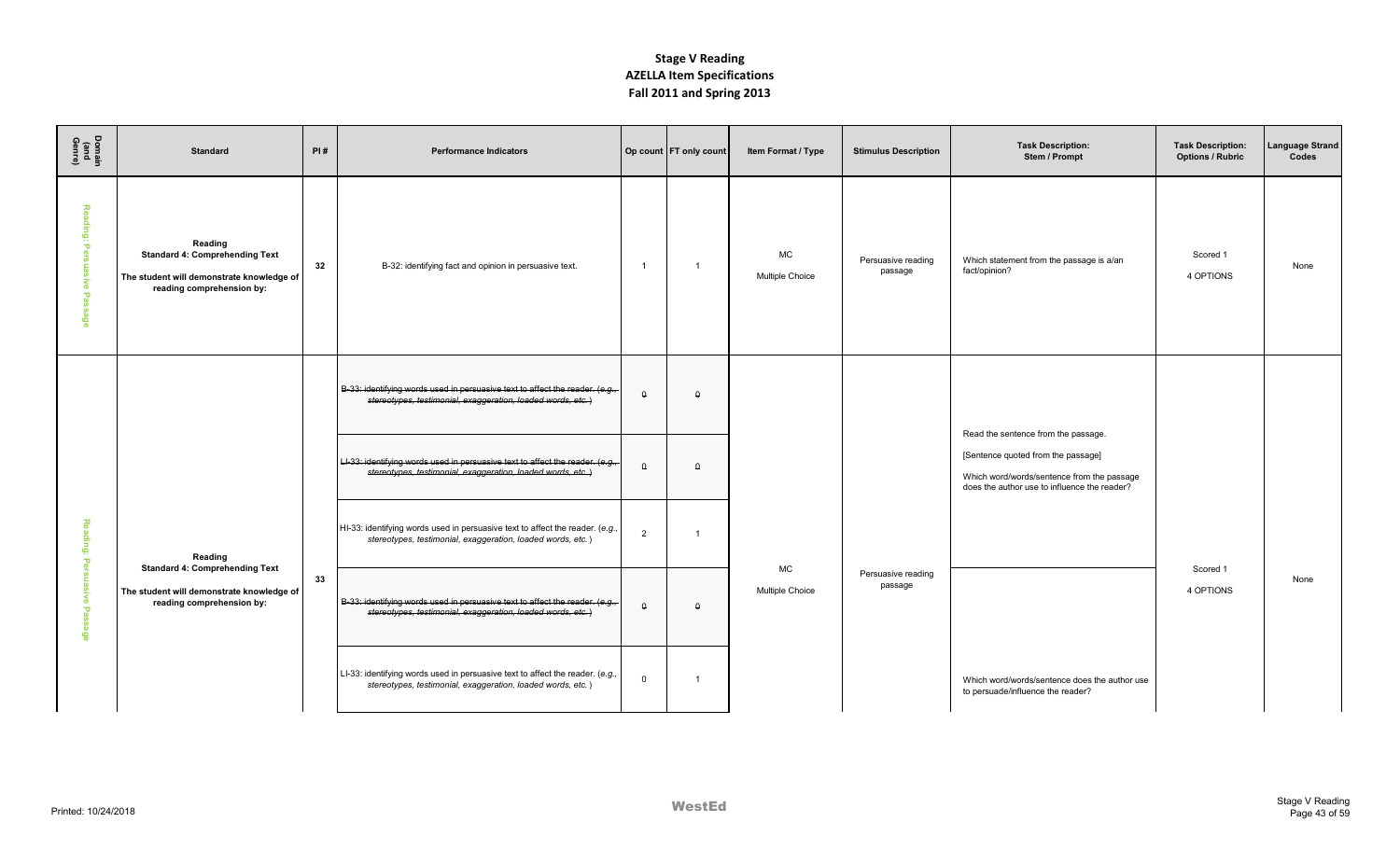| ទូ÷ ខ<br>로 플<br>이 프랑 | <b>Standard</b> | PI# | <b>Performance Indicators</b>                                                                                                                        | Op count FT only count | Item Format / Type | <b>Stimulus Description</b> | <b>Task Description:</b><br>Stem / Prompt | <b>Task Description:</b><br><b>Options / Rubric</b> | <b>Language Strand</b><br>Codes |
|----------------------|-----------------|-----|------------------------------------------------------------------------------------------------------------------------------------------------------|------------------------|--------------------|-----------------------------|-------------------------------------------|-----------------------------------------------------|---------------------------------|
|                      |                 |     | $ $ HI-33: identifying words used in persuasive text to affect the reader. (e.g., $ $<br>stereotypes, testimonial, exaggeration, loaded words, etc.) |                        |                    |                             |                                           |                                                     |                                 |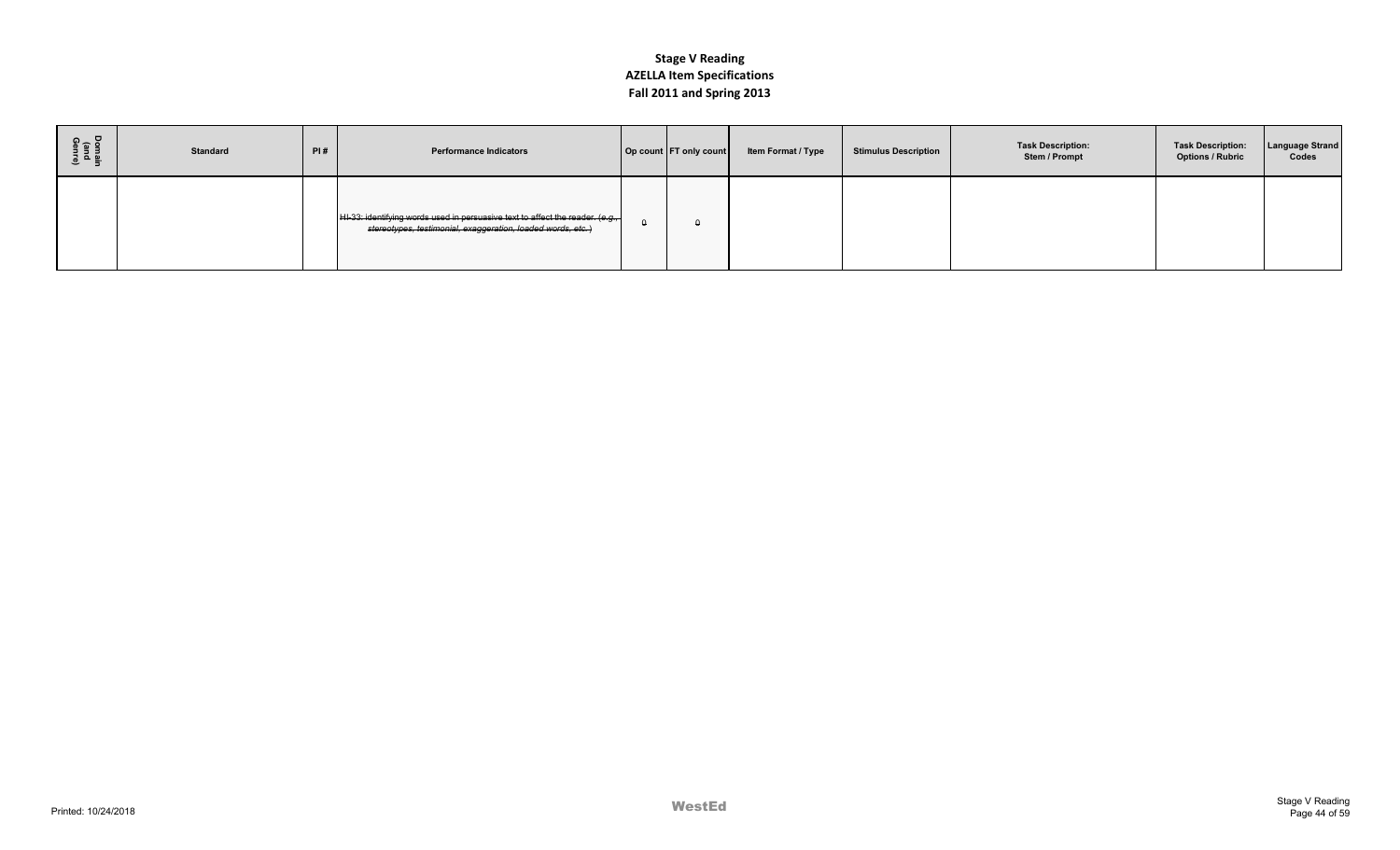| Domain<br>(and<br>Genre) | <b>Standard</b>                                                                                                                                        | PI# | <b>Performance Indicators</b>                                                                                                                                                         |          | Op count   FT only count | Item Format / Type                                                            | <b>Stimulus Description</b>                           | <b>Task Description:</b><br>Stem / Prompt                                                                                                                                                                                                                                                                                   | <b>Task Description:</b><br><b>Options / Rubric</b> | Language Strand<br>Codes |
|--------------------------|--------------------------------------------------------------------------------------------------------------------------------------------------------|-----|---------------------------------------------------------------------------------------------------------------------------------------------------------------------------------------|----------|--------------------------|-------------------------------------------------------------------------------|-------------------------------------------------------|-----------------------------------------------------------------------------------------------------------------------------------------------------------------------------------------------------------------------------------------------------------------------------------------------------------------------------|-----------------------------------------------------|--------------------------|
|                          | Listening<br>Standard 1: Comprehension of Oral<br><b>Communications</b><br>The student will demonstrate<br>understanding of oral communications<br>by: | -3  | E-3: responding to fiction and nonfiction read-<br>alouds by identifying main ideas/concepts and<br>details in complete sentences.<br>B-3: responding to fiction and nonfiction read- | $\theta$ | $\theta$                 | <b>MC</b><br>Orally Administered/<br>Passage-based:<br><b>Multiple Choice</b> | Oral<br>(30-40 word fiction or<br>nonfiction passage) | Look at number XX.<br>Listen to the<br>[passage/instructions/announcement].<br>[30-40 word fiction/nonfiction passage]<br>Now listen to the<br>[passage/instructions/announcement]<br>again to answer the question.<br>[main idea/concept/detail question (read<br>to students)]<br>[30-40 word fiction/nonfiction passage] | Scored 1<br>4 OPTIONS<br>phrases or sentences       | V.L.1a                   |
|                          |                                                                                                                                                        |     | alouds by identifying main ideas/concepts and<br>supporting details in complete sentences.                                                                                            | 3        | 5                        |                                                                               |                                                       | [main idea/concept/detail question (read<br>to students)]<br>Listen to the answer choices.<br>The answer choices are [answer choices<br>read to students].<br>Mark your answer.                                                                                                                                             |                                                     |                          |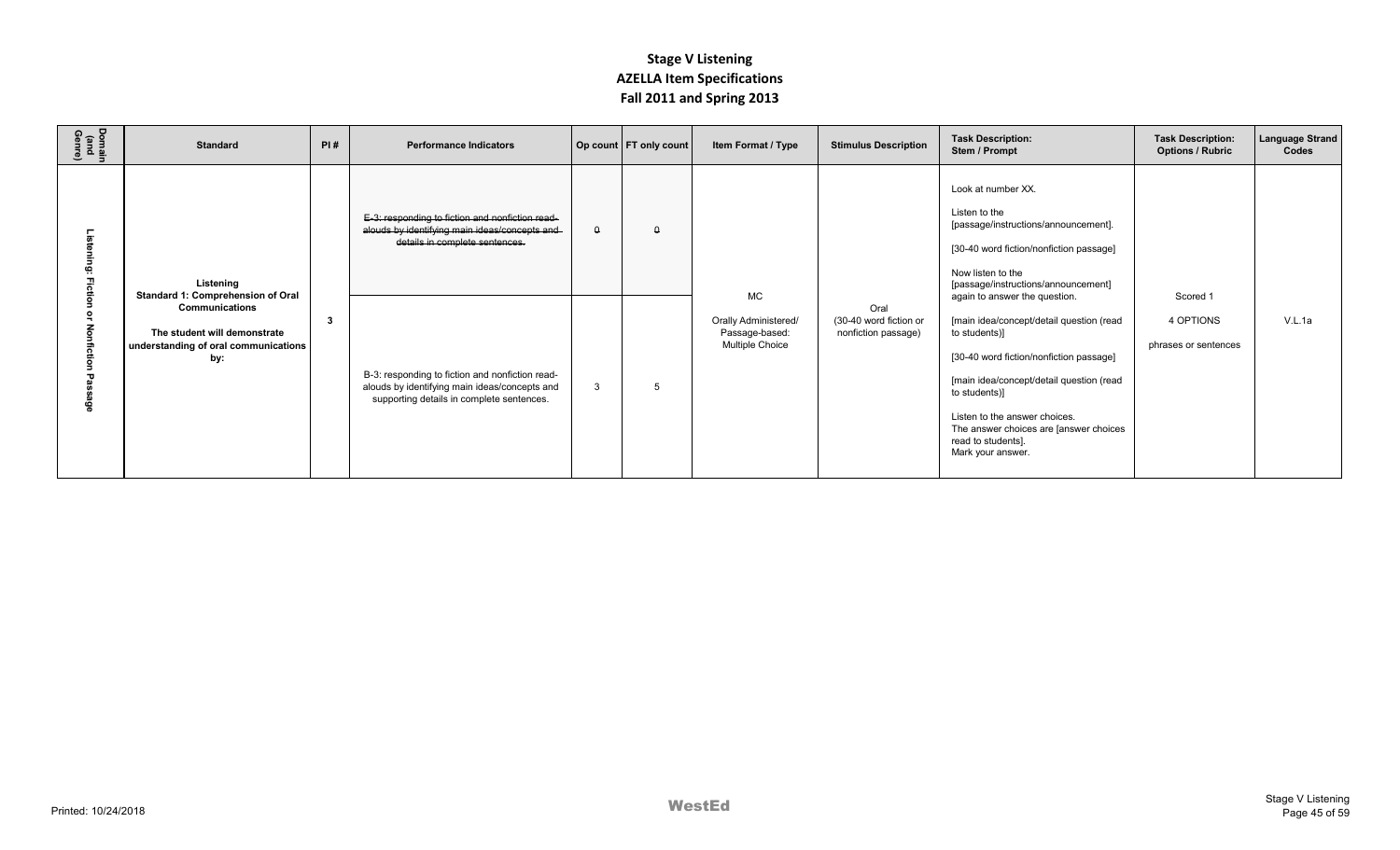| Domain<br>(and<br>Genre)        | <b>Standard</b>                                                                                                                                        | PI#          | <b>Performance Indicators</b>                                                                                                                 |             | Op count   FT only count | Item Format / Type                                                                   | <b>Stimulus Description</b>                           | <b>Task Description:</b><br>Stem / Prompt                                                                                                                                                                                                                                                                                                                                                                                                                                                                                                                               | <b>Task Description:</b><br><b>Options / Rubric</b> | <b>Language Strand</b><br>Codes |
|---------------------------------|--------------------------------------------------------------------------------------------------------------------------------------------------------|--------------|-----------------------------------------------------------------------------------------------------------------------------------------------|-------------|--------------------------|--------------------------------------------------------------------------------------|-------------------------------------------------------|-------------------------------------------------------------------------------------------------------------------------------------------------------------------------------------------------------------------------------------------------------------------------------------------------------------------------------------------------------------------------------------------------------------------------------------------------------------------------------------------------------------------------------------------------------------------------|-----------------------------------------------------|---------------------------------|
| Listening: Fiction<br>Nonfictic | Listening<br>Standard 1: Comprehension of Oral<br><b>Communications</b><br>The student will demonstrate<br>understanding of oral communications<br>by: | $\mathbf{3}$ | E-3: responding to fiction and nonfiction read-<br>alouds by identifying main ideas/concepts and<br>details in complete sentences.            | $\theta$    | $\theta$                 | <b>MC</b><br><b>Orally Administered/</b><br>Passage-based:<br><b>Multiple Choice</b> | Oral<br>(50-70 word fiction or<br>nonfiction passage) | Look at numbers XX and XX.<br>Listen to the<br>[passage/instructions/announcement].<br>[50-70 word fiction/nonfiction<br>passage/instructions/announcement]<br>Now listen to the<br>[passage/instructions/announcement]<br>again to answer the questions.<br>[two questions about main idea/concept/<br>detail (read to students)]<br>[50-70 word fiction/nonfiction<br>passage/instructions/announcement]<br>Listen to the question and the answer<br>choices.<br>Question number XX: [first question (read<br>to students)]<br>The answer choices are [answer choices | Scored 1<br>4 OPTIONS<br>phrases or sentences       | V.L.1a                          |
| ទំនិ                            |                                                                                                                                                        |              | B-3: responding to fiction and nonfiction read-<br>alouds by identifying main ideas/concepts and<br>supporting details in complete sentences. | $\mathbf 0$ | 5                        |                                                                                      |                                                       | (read to students)]<br>Mark your answer.<br>Listen to the question and the answer<br>choices.<br>Question number XX: [second question<br>(read to students)]<br>The answer choices are [answer choices<br>(read to students)]<br>Mark your answer.                                                                                                                                                                                                                                                                                                                      |                                                     |                                 |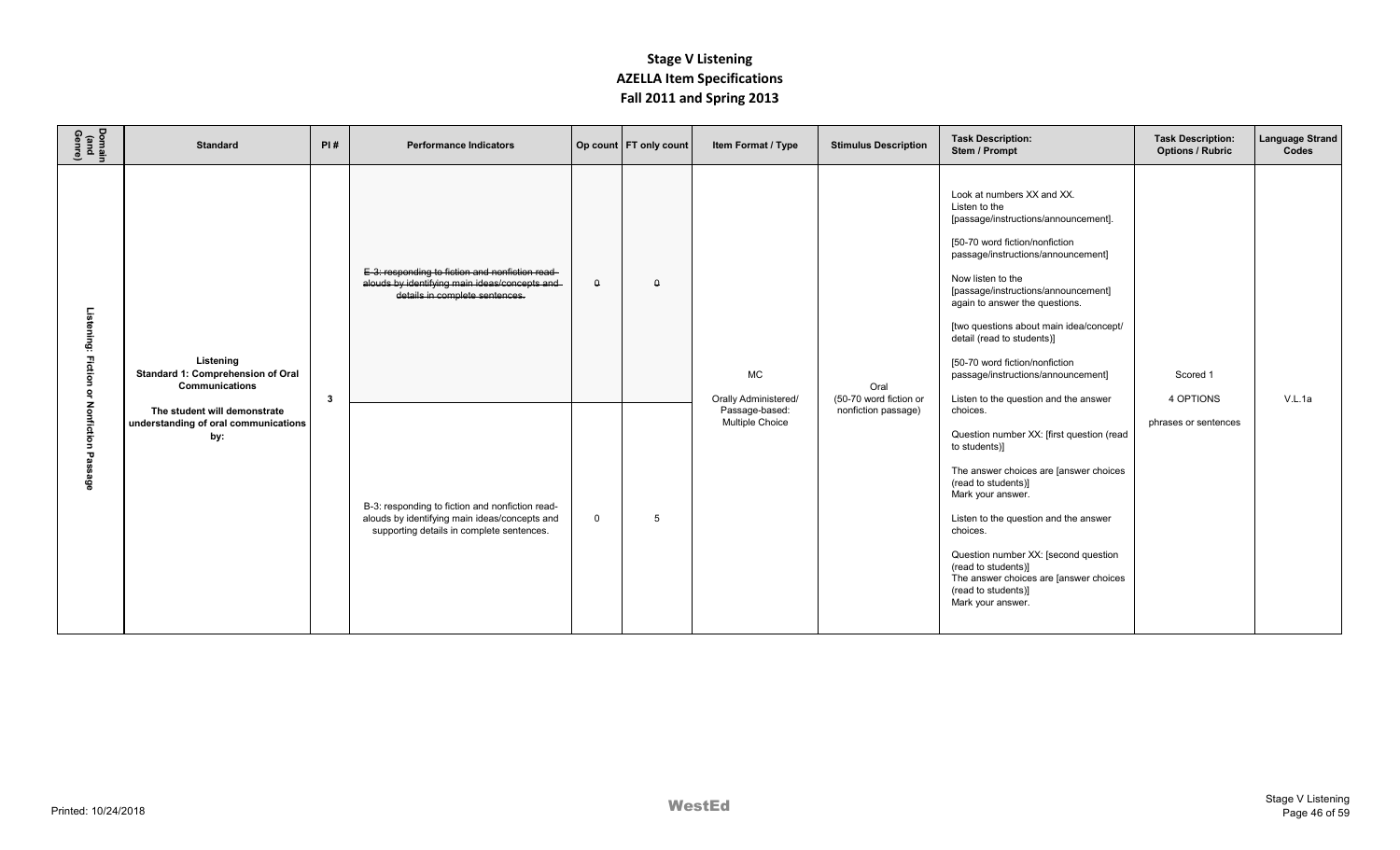| Domain<br>(and<br>Genre)                                                              | <b>Standard</b>                                                                                                                                 | PI#          | <b>Performance Indicators</b>                                                                                                     |                   | Op count   FT only count      | Item Format / Type                                                            | <b>Stimulus Description</b>                                             | <b>Task Description:</b><br>Stem / Prompt                                                                                                                                                                                                                                                                                                                                                                                                                                                                                                                                                                                                                                                                                                                                                                                                                                                       | <b>Task Description:</b><br><b>Options / Rubric</b> | <b>Language Strand</b><br>Codes |
|---------------------------------------------------------------------------------------|-------------------------------------------------------------------------------------------------------------------------------------------------|--------------|-----------------------------------------------------------------------------------------------------------------------------------|-------------------|-------------------------------|-------------------------------------------------------------------------------|-------------------------------------------------------------------------|-------------------------------------------------------------------------------------------------------------------------------------------------------------------------------------------------------------------------------------------------------------------------------------------------------------------------------------------------------------------------------------------------------------------------------------------------------------------------------------------------------------------------------------------------------------------------------------------------------------------------------------------------------------------------------------------------------------------------------------------------------------------------------------------------------------------------------------------------------------------------------------------------|-----------------------------------------------------|---------------------------------|
| Listening: Fiction<br>$\tilde{\mathbf{z}}$<br><b>Nonfiction</b><br>Pas<br><b>Sage</b> | Listening<br>Standard 1: Comprehension of Oral<br>Communications<br>The student will demonstrate<br>understanding of oral communications<br>by: | $\mathbf{3}$ | LI-3: summarizing main ideas/concepts and<br>supporting details from fiction and nonfiction<br>read-alouds in complete sentences. | $\mathbf{3}$<br>5 | $\overline{2}$<br>$\mathbf 0$ | <b>MC</b><br>Orally Administered/<br>Passage-based:<br><b>Multiple Choice</b> | Oral<br>passage)<br>(50-70 word sentence<br>fiction/nonfiction passage) | Look at number XX.<br>Listen to the<br>[passage/instructions/announcement].<br>[50-70 word fiction/nonfiction passage]<br>Now listen to the<br>[passage/instructions/announcement]<br>again to answer the question.<br>[main idea/concept/detail question (read<br>to students)]<br>[50-70 word fiction/nonfiction passage]<br>[main idea/concept/detail question (read<br>to students)]<br>Listen to the answer choices.<br>The answer choices are [answer choices<br>read to students].<br>Mark your answer.<br>[Note: This question is the second of two<br>questions, the first of which is an HI-3<br>inference/conclusion question.]<br>Listen to the question and the answer<br>choices.<br>Question number XX: [second (of two)<br>question about main idea/concept/detail<br>(read to students)]<br>The answer choices are [answer choices<br>(read to students)]<br>Mark your answer. | Scored 1<br>4 OPTIONS<br>phrases or sentences       | None                            |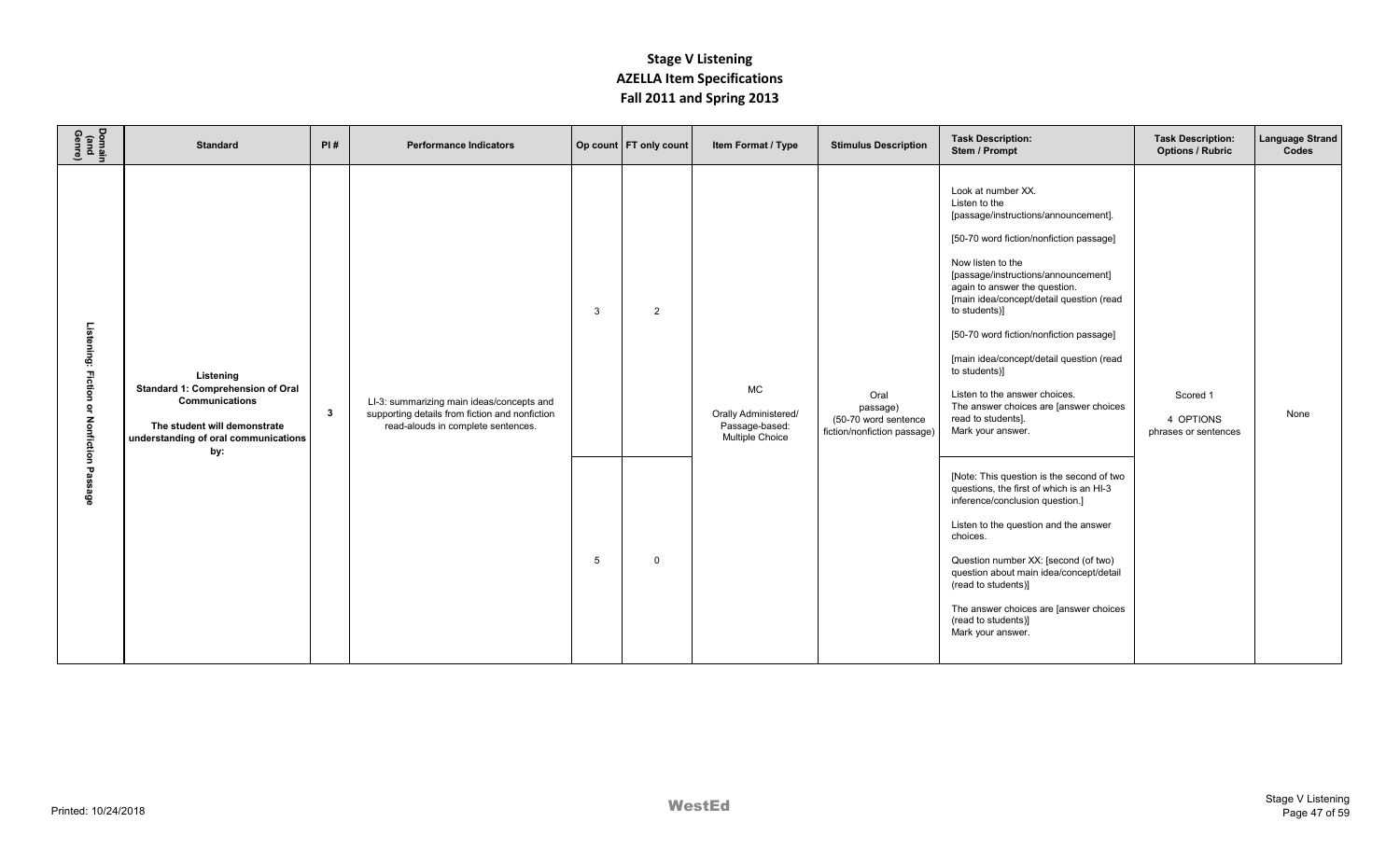| Domain<br>(and<br>Genre) | <b>Standard</b>                                                                                                                                        | PI# | <b>Performance Indicators</b>                                                                                                        |          | Op count   FT only count | Item Format / Type                                                            | <b>Stimulus Description</b>                                 | <b>Task Description:</b><br>Stem / Prompt                                                                                                                                                                                                                                                                                                                                                                                                                                                                                                                                                                  | <b>Task Description:</b><br><b>Options / Rubric</b> | <b>Language Strand</b><br>Codes |
|--------------------------|--------------------------------------------------------------------------------------------------------------------------------------------------------|-----|--------------------------------------------------------------------------------------------------------------------------------------|----------|--------------------------|-------------------------------------------------------------------------------|-------------------------------------------------------------|------------------------------------------------------------------------------------------------------------------------------------------------------------------------------------------------------------------------------------------------------------------------------------------------------------------------------------------------------------------------------------------------------------------------------------------------------------------------------------------------------------------------------------------------------------------------------------------------------------|-----------------------------------------------------|---------------------------------|
|                          | Listening<br>Standard 1: Comprehension of Oral<br><b>Communications</b><br>The student will demonstrate<br>understanding of oral communications<br>by: | -3  | HI-3: making inferences and drawing conclusions<br>using evidence from fiction and nonfiction read-<br>alouds in complete sentences. | $\Omega$ |                          | <b>MC</b><br>Orally Administered/<br>Passage-based:<br><b>Multiple Choice</b> | Oral<br>(50-70 word sentence<br>fiction/nonfiction passage) | Look at number XX.<br>Listen to the<br>[passage/instructions/announcement].<br>[50-70 word fiction/nonfiction<br>passage/instructions/announcement]<br>Now listen to the<br>[passage/instructions/announcement]<br>again to answer the question.<br>[question about inferences made/drawing<br>conclusions (read to students)]<br>[50-70 word fiction/nonfiction<br>passage/instructions/announcement]<br>[question about inferences made/drawing<br>conclusions (read to students)]<br>Listen to the answer choices.<br>The answer choices are [answer choices<br>read to students].<br>Mark your answer. | Scored 1<br>4 OPTIONS<br>complete sentences         | None                            |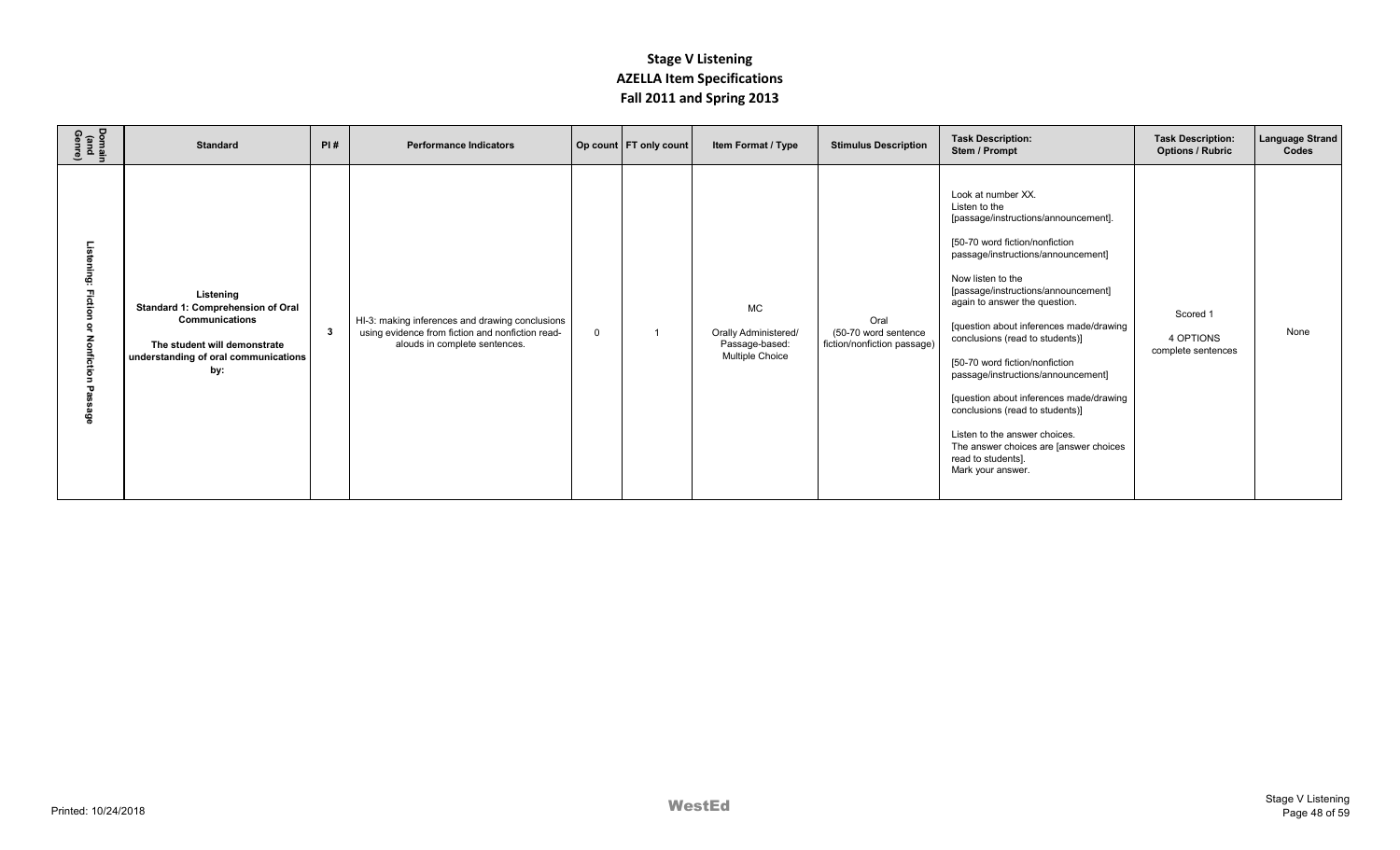| Domain<br>(and<br>Genre)                            | <b>Standard</b>                                                                                                                                 | PI#          | <b>Performance Indicators</b>                                                                                                        |   | Op count   FT only count | Item Format / Type                                                     | <b>Stimulus Description</b>                                 | <b>Task Description:</b><br>Stem / Prompt                                                                                                                                                                                                                                                                                                                                                                                                                                                                                                                                                                                                                                                                                                                                                                     | <b>Task Description:</b><br><b>Options / Rubric</b> | <b>Language Strand</b><br>Codes |
|-----------------------------------------------------|-------------------------------------------------------------------------------------------------------------------------------------------------|--------------|--------------------------------------------------------------------------------------------------------------------------------------|---|--------------------------|------------------------------------------------------------------------|-------------------------------------------------------------|---------------------------------------------------------------------------------------------------------------------------------------------------------------------------------------------------------------------------------------------------------------------------------------------------------------------------------------------------------------------------------------------------------------------------------------------------------------------------------------------------------------------------------------------------------------------------------------------------------------------------------------------------------------------------------------------------------------------------------------------------------------------------------------------------------------|-----------------------------------------------------|---------------------------------|
| Listening: Fiction<br>্<br><b>Nonfiction</b><br>ëge | Listening<br>Standard 1: Comprehension of Oral<br>Communications<br>The student will demonstrate<br>understanding of oral communications<br>by: | $\mathbf{3}$ | HI-3: making inferences and drawing conclusions<br>using evidence from fiction and nonfiction read-<br>alouds in complete sentences. | 5 | 3                        | MC<br>Orally Administered/<br>Passage-based:<br><b>Multiple Choice</b> | Oral<br>(50-70 word sentence<br>fiction/nonfiction passage) | [Note: This question is the first of two<br>questions, the second of which is an LI-3<br>main idea question.]<br>Look at numbers XX and XX.<br>Listen to the<br>[passage/instructions/announcement].<br>[50-70 word fiction/nonfiction<br>passage/instructions/announcement]<br>Now listen to the<br>[passage/instructions/announcement]<br>again to answer the questions.<br>[first (of two) question about inferences<br>made/drawing conclusions, and second<br>(of two) question about main idea (read to<br>students)]<br>[50-70 word fiction/nonfiction<br>passage/instructions/announcement]<br>Question number XX: [first (of two)<br>question about inferences made/drawing<br>conclusions (read to students)]<br>The answer choices are [answer choices<br>(read to students)]<br>Mark your answer. | Scored 1<br>4 OPTIONS<br>complete sentences         | None                            |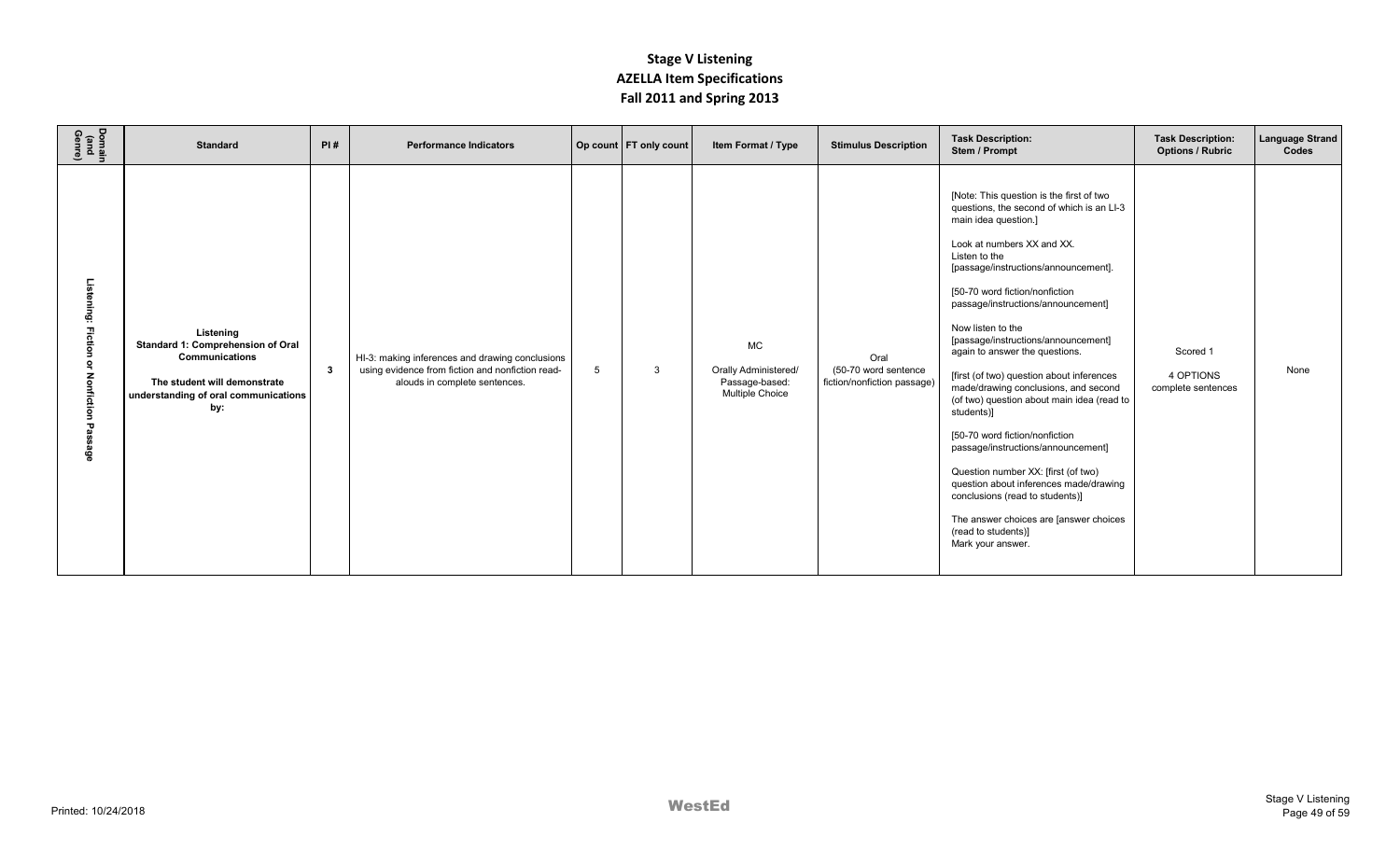| Domain<br>(and<br>Genre) | <b>Standard</b>                                                                                                                                        | PI# | <b>Performance Indicators</b>                                                 |          | Op count   FT only count | Item Format / Type                                                            | <b>Stimulus Description</b>                                 | <b>Task Description:</b><br>Stem / Prompt                                                                                                                                                                              | <b>Task Description:</b><br><b>Options / Rubric</b> | <b>Language Strand</b><br>Codes |
|--------------------------|--------------------------------------------------------------------------------------------------------------------------------------------------------|-----|-------------------------------------------------------------------------------|----------|--------------------------|-------------------------------------------------------------------------------|-------------------------------------------------------------|------------------------------------------------------------------------------------------------------------------------------------------------------------------------------------------------------------------------|-----------------------------------------------------|---------------------------------|
|                          | Listening<br>Standard 1: Comprehension of Oral<br><b>Communications</b><br>The student will demonstrate<br>understanding of oral communications<br>by: |     | B-4: sequencing events from<br>read-alouds, presentations and conversations.  | $\theta$ | $\Omega$                 | <b>MC</b><br>Orally Administered/<br>Passage-based:<br><b>Multiple Choice</b> | Oral<br>(50-70 word sentence<br>fiction/nonfiction passage) | Look at number XX.<br>Listen to the<br>[passage/instructions/announcement].<br>[50-70 word fiction/nonfiction<br>passage/instructions/announcement]                                                                    | Scored 1<br>4 OPTIONS<br>phrases or sentences       |                                 |
|                          |                                                                                                                                                        | -4  | LI-4: sequencing events from<br>read-alouds, presentations and conversations. |          |                          |                                                                               |                                                             | Now listen to the<br>[passage/instructions/announcement]<br>again to answer the question:<br>[question about sequence of events (read<br>to students)]<br>[50-70 word fiction/nonfiction                               |                                                     | None                            |
|                          |                                                                                                                                                        |     | HI-4: sequencing events from<br>read-alouds, presentations and conversations. | 3        | $\Omega$                 |                                                                               |                                                             | passage/instructions/announcement]<br>[question about sequence of events (read<br>to students)]<br>Listen to the answer choices.<br>The answer choices are [answer choices<br>(read to students)]<br>Mark your answer. |                                                     |                                 |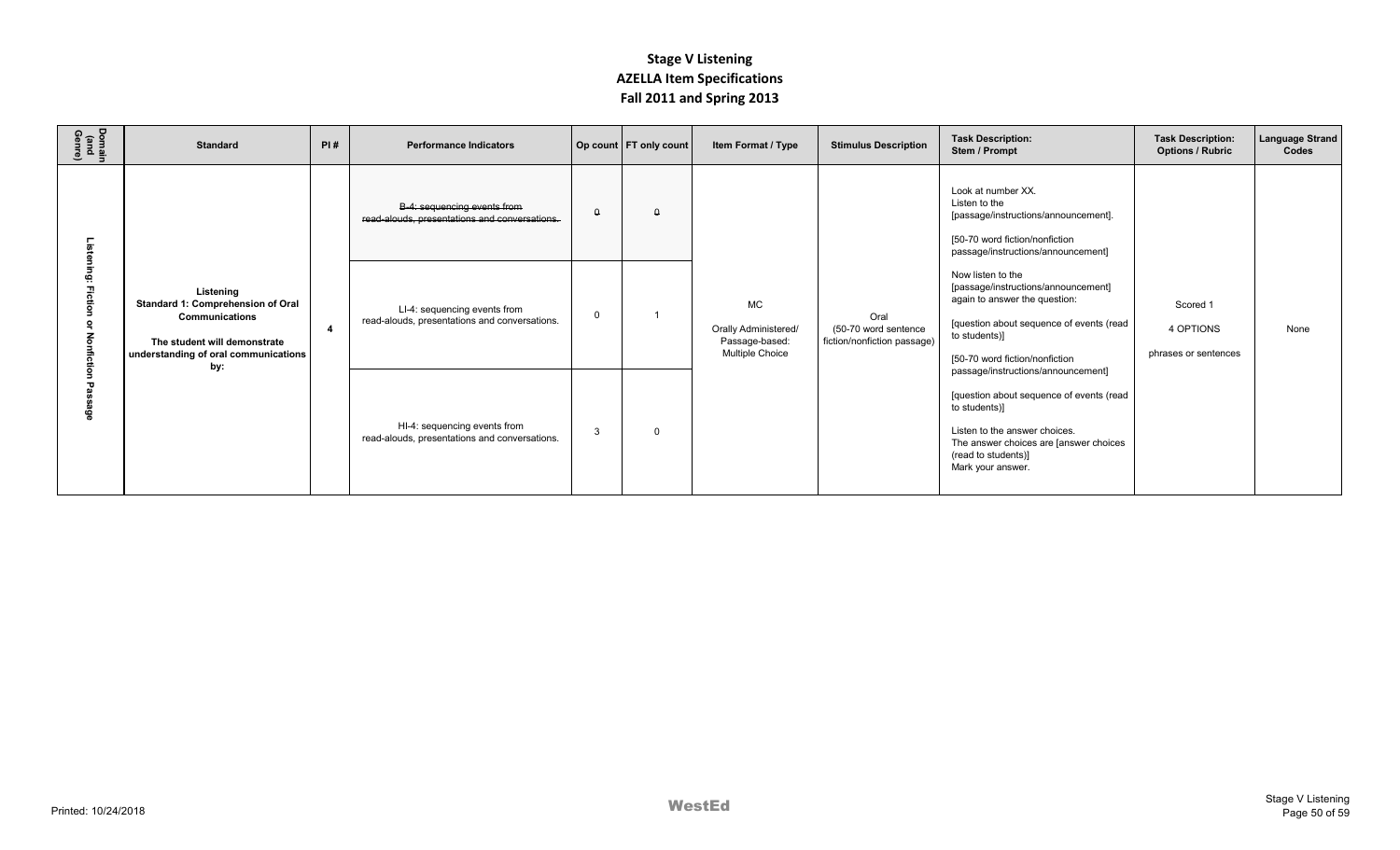| Domain<br>(and<br>Genre)                 | <b>Standard</b>                                                                                                                                 | PI#            | <b>Performance Indicators</b>                                                 |                | Op count   FT only count | Item Format / Type                                                     | <b>Stimulus Description</b>                                 | <b>Task Description:</b><br>Stem / Prompt                                                                                                                                                                                                                                                    | <b>Task Description:</b><br><b>Options / Rubric</b> | Language Strand<br>Codes |
|------------------------------------------|-------------------------------------------------------------------------------------------------------------------------------------------------|----------------|-------------------------------------------------------------------------------|----------------|--------------------------|------------------------------------------------------------------------|-------------------------------------------------------------|----------------------------------------------------------------------------------------------------------------------------------------------------------------------------------------------------------------------------------------------------------------------------------------------|-----------------------------------------------------|--------------------------|
|                                          |                                                                                                                                                 |                | B-4: sequencing events from<br>read-alouds, presentations and conversations.  | $\mathbf 0$    | $\overline{2}$           |                                                                        |                                                             | Look at numbers XX and XX.<br>Listen to the<br>[passage/instructions/announcement].<br>[50-70 word fiction/nonfiction<br>passage/instructions/announcement]<br>Now listen to the<br>[passage/instructions/announcement]<br>again to answer the questions:                                    |                                                     |                          |
| Listening: Fiction or Nonfiction Passage | Listening<br>Standard 1: Comprehension of Oral<br>Communications<br>The student will demonstrate<br>understanding of oral communications<br>by: | $\overline{4}$ | LI-4: sequencing events from<br>read-alouds, presentations and conversations. | $\mathbf 0$    |                          | MC<br><b>Orally Administered/</b><br>Passage-based:<br>Multiple Choice | Oral<br>(50-70 word sentence<br>fiction/nonfiction passage) | [two questions about sequence of events<br>(read to students)]<br>[50-70 word fiction/nonfiction<br>passage/instructions/announcement]<br>Listen to the question and the answer<br>choices.<br>Question number XX: [first question (read<br>to students)]                                    | Scored 1<br>4 OPTIONS<br>phrases or sentences       | None                     |
|                                          |                                                                                                                                                 |                | HI-4: sequencing events from<br>read-alouds, presentations and conversations. | $\overline{2}$ | $\Omega$                 |                                                                        |                                                             | The answer choices are [answer choices<br>(read to students)]<br>Mark your answer.<br>Listen to the question and the answer<br>choices.<br>Question number XX. [second question<br>(read to students)]<br>The answer choices are [answer choices<br>(read to students)]<br>Mark your answer. |                                                     |                          |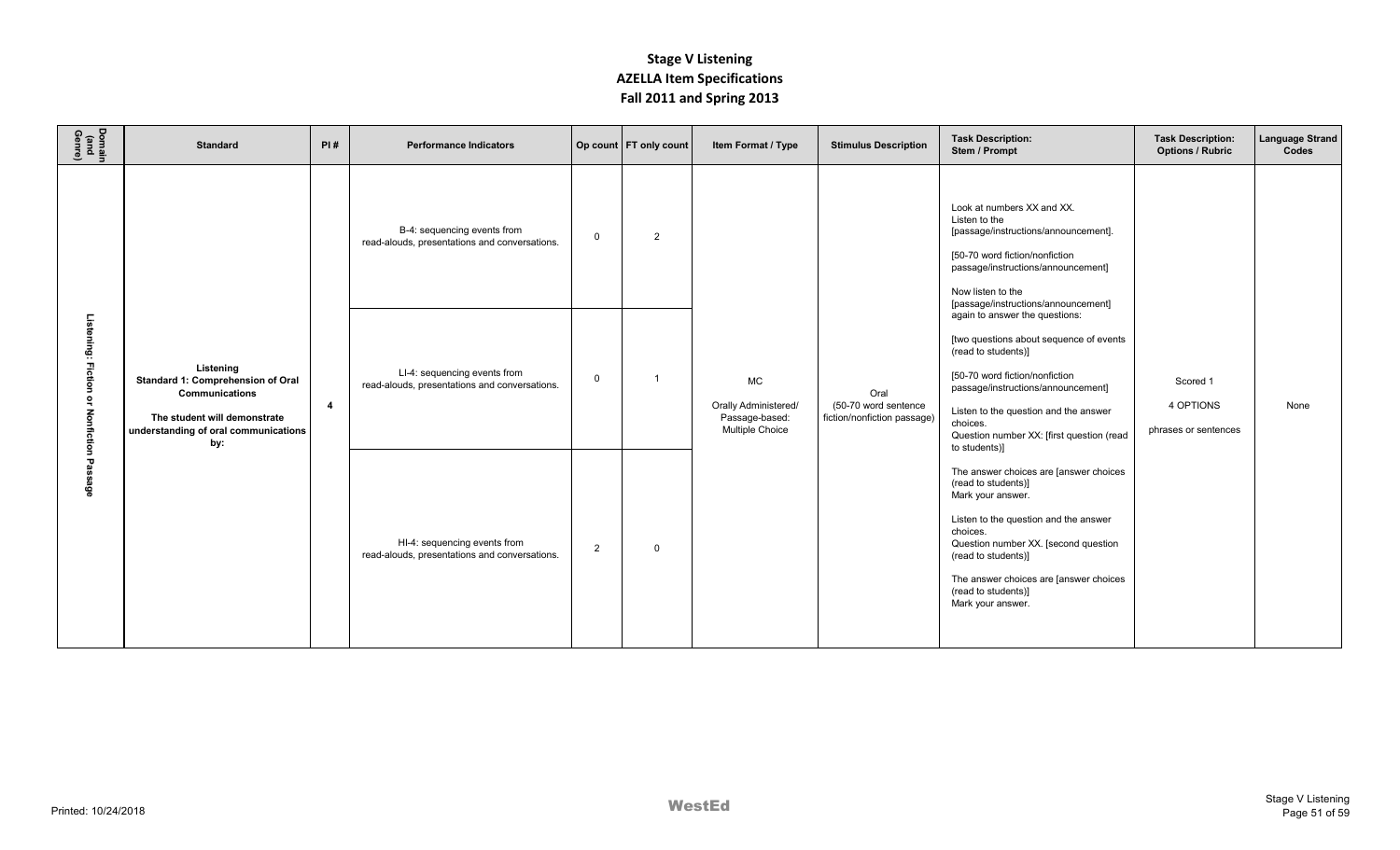| Domain<br>(and<br>Genre) | <b>Standard</b>                                                                                                                                        | PI# | <b>Performance Indicators</b>                                                                                     |                | Op count   FT only count                                                                                                                                                                                                                          | Item Format / Type                                                     | <b>Stimulus Description</b>                                                                                                          | <b>Task Description:</b><br>Stem / Prompt                                                                                                                                                                         | <b>Task Description:</b><br><b>Options / Rubric</b> | <b>Language Strand</b><br>Codes |
|--------------------------|--------------------------------------------------------------------------------------------------------------------------------------------------------|-----|-------------------------------------------------------------------------------------------------------------------|----------------|---------------------------------------------------------------------------------------------------------------------------------------------------------------------------------------------------------------------------------------------------|------------------------------------------------------------------------|--------------------------------------------------------------------------------------------------------------------------------------|-------------------------------------------------------------------------------------------------------------------------------------------------------------------------------------------------------------------|-----------------------------------------------------|---------------------------------|
| Listening:               | Listening<br>Standard 1: Comprehension of Oral<br><b>Communications</b><br>The student will demonstrate<br>understanding of oral communications<br>by: |     | E-8: following multiple step directions/ instructions-<br>which include prepositional phrases.                    | $\Omega$       | $\Omega$                                                                                                                                                                                                                                          | <b>MC</b><br>Orally Administered/<br>Passage-based:<br>Multiple Choice |                                                                                                                                      | Look at number XX.<br>Listen to the<br>[passage/instructions/announcement].                                                                                                                                       |                                                     |                                 |
|                          |                                                                                                                                                        |     | B-8: following multiple step directions, instructions,<br>and procedures which include prepositional<br>phrases.  | $\theta$       | [50-70 word fiction/nonfiction multiple step<br>passage/instructions/announcement]<br>$\Omega$<br>Now listen to the<br>Oral<br>[passage/instructions/announcement]<br>(50-70 word<br>again to answer the question.<br>fiction/nonfiction multiple |                                                                        | step passage/<br>instructions/<br>announcement for an<br>academic<br>assignment/procedure/<br>process with prepositional<br>phrases) |                                                                                                                                                                                                                   |                                                     |                                 |
|                          |                                                                                                                                                        | 8   | LI-8: following multiple step directions, instructions,<br>and procedures which include prepositional<br>phrases. | $\theta$       | $\theta$                                                                                                                                                                                                                                          |                                                                        |                                                                                                                                      | [question about multiple step<br>directions/instructions/procedures (read to<br>students)]<br>[50-70 word fiction/nonfiction<br>passage/instructions/announcement]                                                | Scored 1<br>4 OPTIONS                               | None                            |
| ន្តិ                     |                                                                                                                                                        |     | HI-8: following multiple step directions, instructions,<br>and procedures which include prepositional<br>phrases. | $\overline{4}$ |                                                                                                                                                                                                                                                   |                                                                        |                                                                                                                                      | [question about multiple step<br>directions/instructions/procedures (read to<br>students)]<br>Listen to the answer choices.<br>The answer choices are [answer choices<br>(read to students)]<br>Mark your answer. |                                                     |                                 |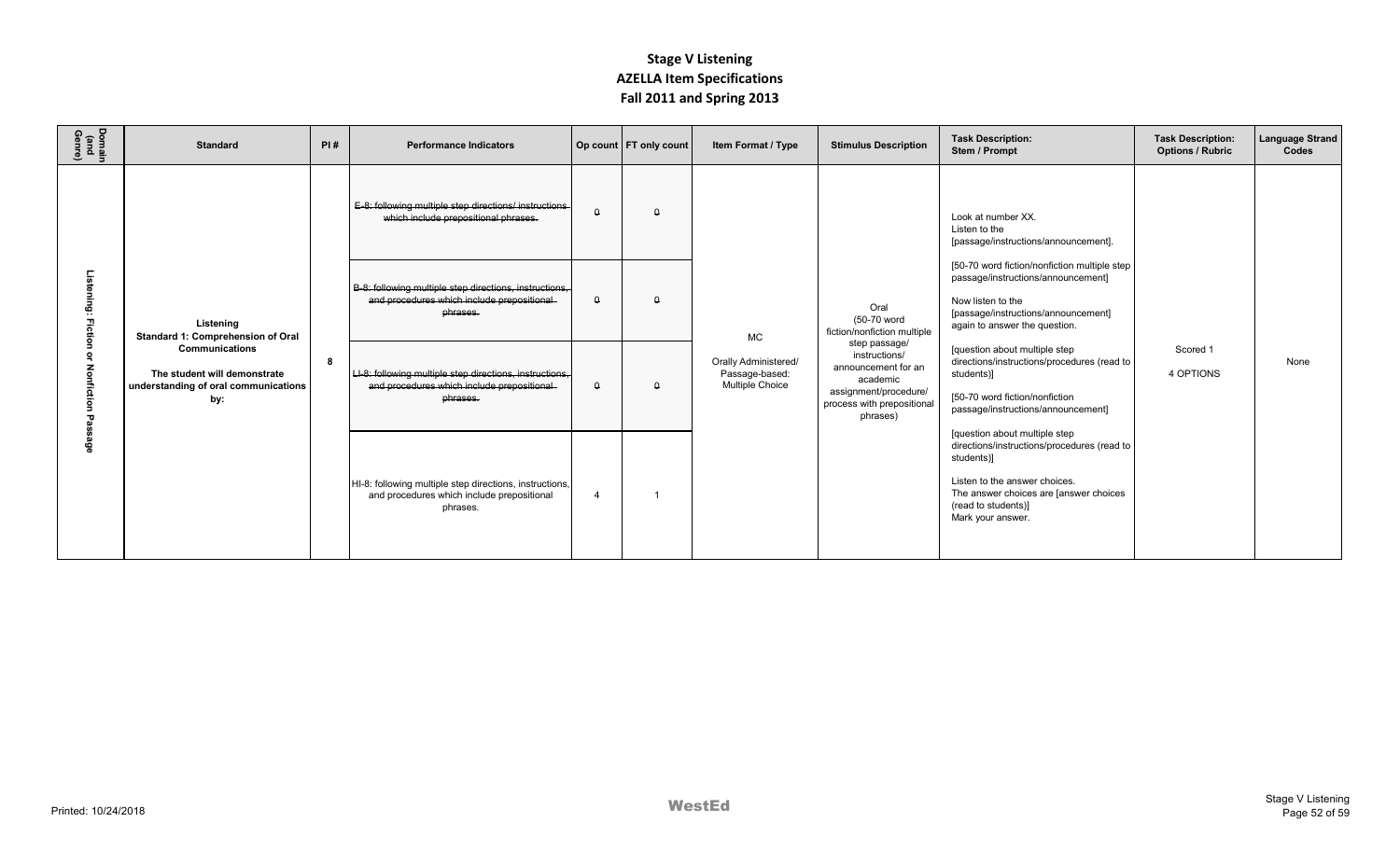| Domain<br>(and Genre) | <b>Standard</b>                                                                                           | PI#                     | <b>Performance Indicators</b>                                                                                                                                                         |                | Op count   FT only count | Item Format / Type                                | <b>Stimulus Description</b> | <b>Task Description:</b><br>Stem / Prompt                                                                                                                                     | <b>Task Description:</b><br><b>Options / Rubric</b> | <b>Language Strand</b><br>Codes |
|-----------------------|-----------------------------------------------------------------------------------------------------------|-------------------------|---------------------------------------------------------------------------------------------------------------------------------------------------------------------------------------|----------------|--------------------------|---------------------------------------------------|-----------------------------|-------------------------------------------------------------------------------------------------------------------------------------------------------------------------------|-----------------------------------------------------|---------------------------------|
| Speaking              | Speaking<br><b>Standard 2: Delivery of Oral Communications</b><br>The student will communicate orally by: | $\overline{1}$          | H-1: producing sentences with accurate<br>pronunciation, intonation and stress.                                                                                                       | 20             | 10                       | RP <sub>6</sub>                                   | n/a                         | [sentence for the student to repeat]                                                                                                                                          | Scored 0-6                                          | V.L.1b                          |
|                       |                                                                                                           |                         | B-4: participating in social conversations with familiar<br>and unfamiliar people; sharing personal information,<br>experiences, opinions, and abilities using complete<br>sentences. | $\theta$       | $\theta$                 |                                                   |                             |                                                                                                                                                                               |                                                     |                                 |
|                       |                                                                                                           |                         | LI-4: participating in formal and informal socio-<br>functional communication tasks using complete-<br>sentences with instructional support.                                          | $\theta$       | $\Omega$                 |                                                   |                             | Next, please answer in complete sentences.<br>What [something students would like to do/have in the<br>future <sub>1?</sub><br>Why would you like to [do/have in the future]? |                                                     |                                 |
| Speaking              | Speaking<br><b>Standard 2: Delivery of Oral Communications</b>                                            | $\overline{\mathbf{4}}$ | HI-4: participating in formal and informal socio-<br>functional communication tasks using complete<br>sentences.                                                                      | $\overline{1}$ | -1                       | SA4 OE<br>Orally Administered/<br>Spoken Response | Oral                        |                                                                                                                                                                               | Scored 0-4                                          | V.L.1b<br>V.L.2                 |
|                       | The student will communicate orally by:                                                                   |                         | B-4: participating in social conversations with familiar<br>and unfamiliar people; sharing personal information,<br>experiences, opinions, and abilities using complete<br>sentences. | $\theta$       | $\theta$                 |                                                   |                             |                                                                                                                                                                               |                                                     |                                 |
|                       |                                                                                                           |                         | LI-4: participating in formal and informal socio-<br>functional communication tasks using complete-<br>sentences with instructional support.                                          | $\theta$       | $\Omega$                 |                                                   |                             | Next, please answer in complete sentences.<br>What is your favorite [object/thing/place]?<br>Why is it your favorite [object/thing/place]?                                    |                                                     |                                 |
|                       |                                                                                                           |                         | HI-4: participating in formal and informal socio-<br>functional communication tasks using complete<br>sentences.                                                                      | $\overline{1}$ | 3                        |                                                   |                             |                                                                                                                                                                               |                                                     |                                 |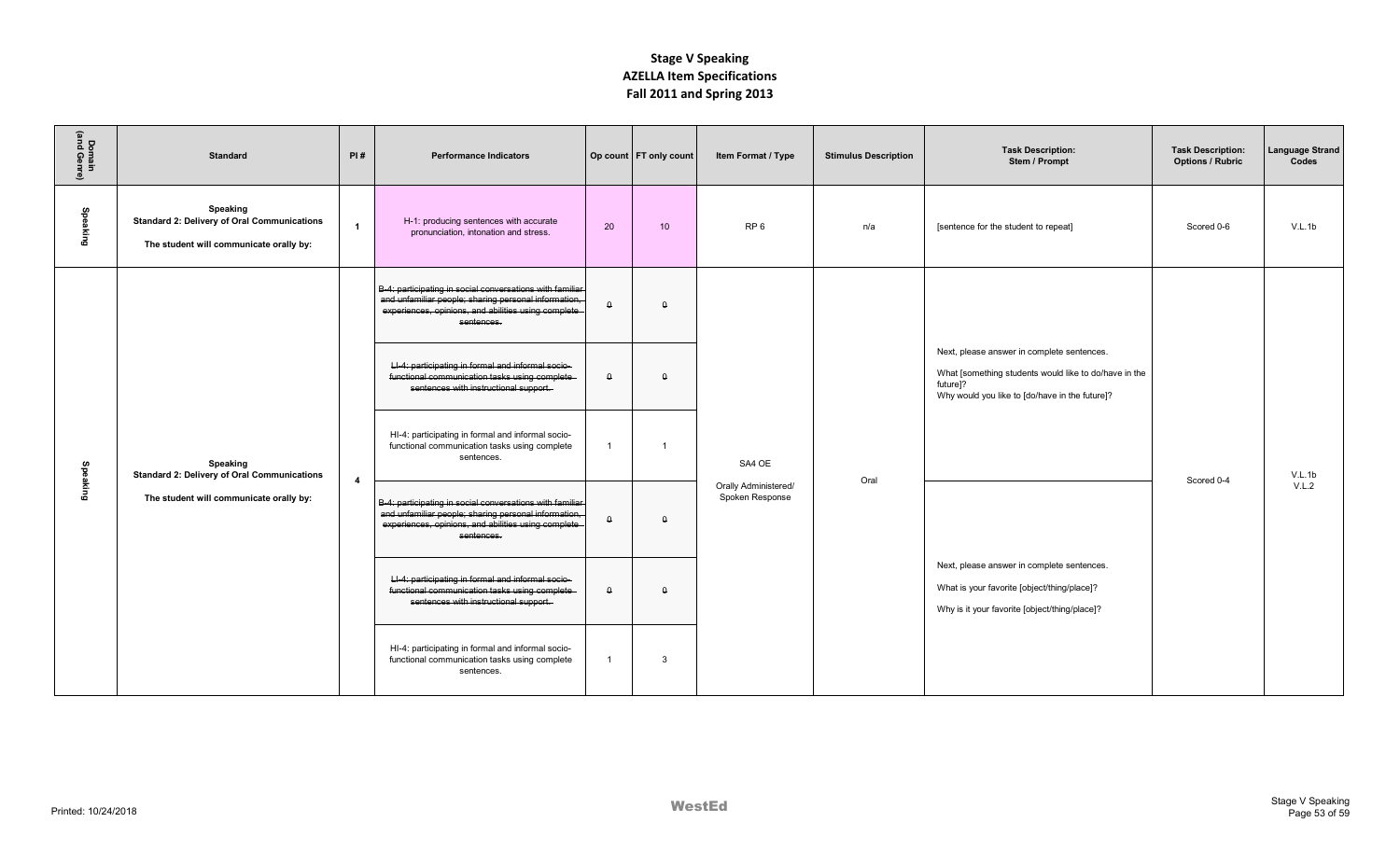| Domain<br>(and Genre) | <b>Standard</b>                                                                                           | PI# | <b>Performance Indicators</b>                                                                                                                                                                                                                                                                                                                                                                                                                                                                                                                                                                                                                                                                                                                                                                  |                                                                          | Op count   FT only count                                                   | Item Format / Type                                | <b>Stimulus Description</b>                                                                                                                                                                              | <b>Task Description:</b><br>Stem / Prompt                                                                                                                                                                                                                                                                                                                                                         | <b>Task Description:</b><br><b>Options / Rubric</b> | Language Strand<br>Codes |
|-----------------------|-----------------------------------------------------------------------------------------------------------|-----|------------------------------------------------------------------------------------------------------------------------------------------------------------------------------------------------------------------------------------------------------------------------------------------------------------------------------------------------------------------------------------------------------------------------------------------------------------------------------------------------------------------------------------------------------------------------------------------------------------------------------------------------------------------------------------------------------------------------------------------------------------------------------------------------|--------------------------------------------------------------------------|----------------------------------------------------------------------------|---------------------------------------------------|----------------------------------------------------------------------------------------------------------------------------------------------------------------------------------------------------------|---------------------------------------------------------------------------------------------------------------------------------------------------------------------------------------------------------------------------------------------------------------------------------------------------------------------------------------------------------------------------------------------------|-----------------------------------------------------|--------------------------|
| Speaking              | Speaking<br><b>Standard 2: Delivery of Oral Communications</b><br>The student will communicate orally by: | 5   | PE-5: responding to academic questions in complete<br>sentences.                                                                                                                                                                                                                                                                                                                                                                                                                                                                                                                                                                                                                                                                                                                               | $\Omega$                                                                 | $\overline{2}$                                                             | SA4 OE<br>Orally Administered/<br>Spoken Response | <b>GRAPHIC</b><br>Graphic of animal/object/<br>person/event                                                                                                                                              | Look at number XX.<br>Look at the picture.<br>Please answer in complete sentences. What is<br>happening in the picture?<br>Tell one more thing about the picture.                                                                                                                                                                                                                                 | Scored 0-4                                          | V.L.1b                   |
| Speaking              | Speaking<br><b>Standard 2: Delivery of Oral Communications</b><br>The student will communicate orally by: | 5   | E-5: asking and responding to academic questions in<br>complete sentences.<br>B-5: asking and responding to academic questions in<br>complete sentences. (e.g., making comparisons,<br>describing events, etc.)<br>LI-5: asking and responding to academic questions in<br>complete sentences. (e.g., making comparisons,<br>describing events, agreeing/disagreeing with others,<br>$etc.$ )<br>E-5: asking and responding to academic questions in<br>complete sentences.<br>B-5: asking and responding to academic questions in<br>complete sentences. (e.g., making comparisons,<br>describing events, etc.)<br>LI-5: asking and responding to academic questions in<br>complete sentences. (e.g., making comparisons,<br>describing events, agreeing/disagreeing with others,<br>$etc.$ ) | $\mathbf{0}$<br>$\theta$<br>$\Omega$<br>$\Omega$<br>$\theta$<br>$\Omega$ | $\overline{1}$<br>$\theta$<br>$\overline{2}$<br>$\Omega$<br>$\Omega$<br>-1 | SA4 OE<br>Orally Administered/<br>Spoken Response | <b>GRAPHIC</b><br>Two graphics of content<br>area animals/objects/<br>persons/events with<br>similarities and differences<br>or academic charts and<br>graphs that show<br>similarities and differences. | Look at number XX.<br>Look at the pictures.<br>Please answer in complete sentences. What is one<br>way the [things/events in the pictures] are different?<br>What is one way the [things/events in the pictures] are<br>similar?<br>Look at number XX.<br>Look at the pictures.<br>Please answer in complete sentences. What is<br>happening in picture one?<br>What is happening in picture two? | Scored 0-4                                          | V.L.1b<br>V.L.2          |
|                       |                                                                                                           |     | E-5: asking and responding to academic questions in<br>complete sentences.<br>B-5: asking and responding to academic questions in<br>complete sentences. (e.g., making comparisons,<br>describing events, etc.)                                                                                                                                                                                                                                                                                                                                                                                                                                                                                                                                                                                | $\theta$<br>$\Omega$                                                     | $\Omega$<br>$\Omega$                                                       |                                                   |                                                                                                                                                                                                          | Look at number XX.<br>Follow along as I read the statement.<br>[Content area statement that students can<br>agree/disagree with or express a probability]                                                                                                                                                                                                                                         |                                                     |                          |
|                       |                                                                                                           |     | LI-5: asking and responding to academic questions in<br>complete sentences. (e.g., making comparisons,<br>describing events, agreeing/disagreeing with others,<br>etc.                                                                                                                                                                                                                                                                                                                                                                                                                                                                                                                                                                                                                         | $\Omega$                                                                 | $\Omega$                                                                   |                                                   | None                                                                                                                                                                                                     | Please answer in complete sentences.<br>Do you agree or disagree with this statement?                                                                                                                                                                                                                                                                                                             |                                                     |                          |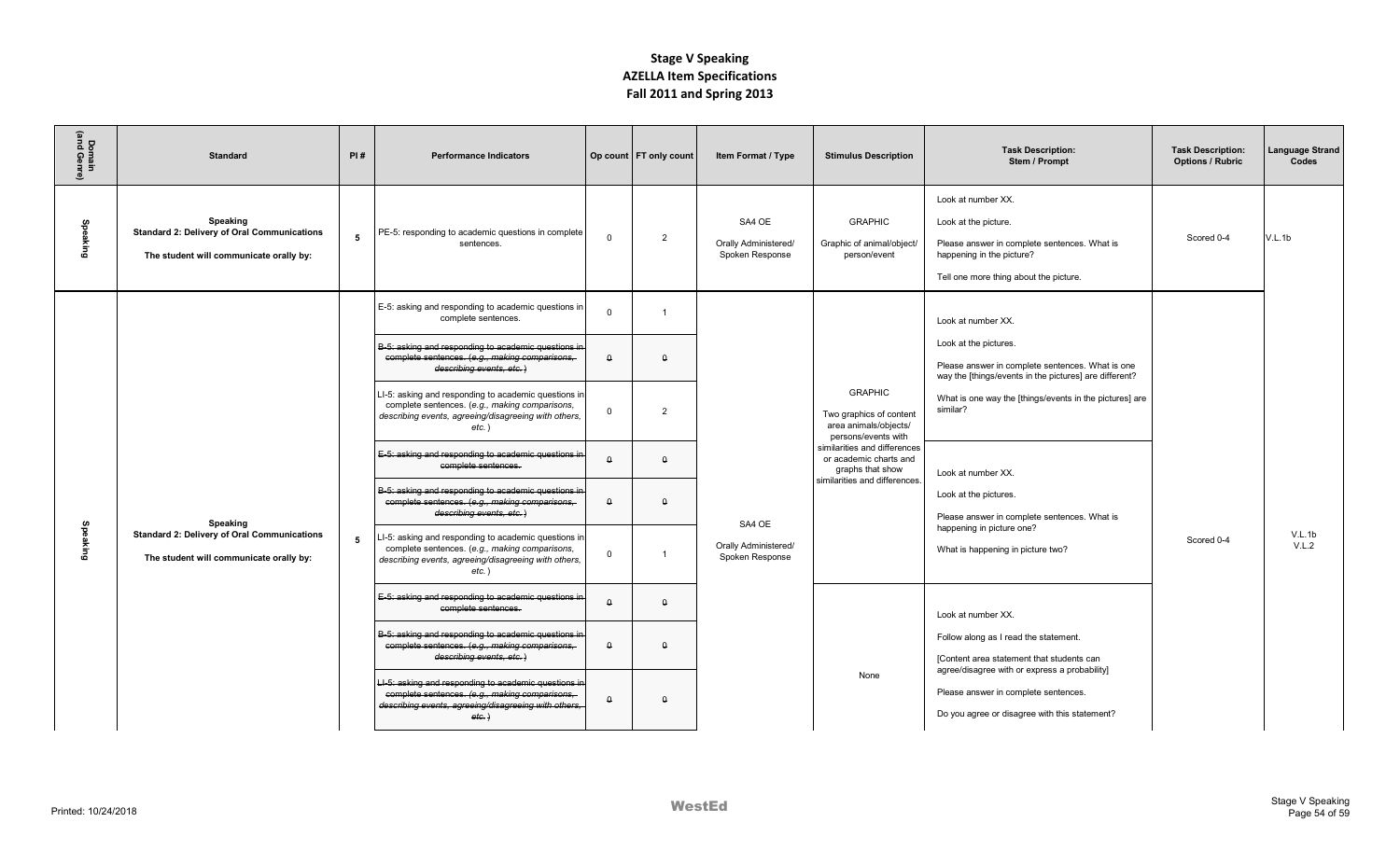| 1 P<br>ດ∃<br><u>⊕ no</u> | <b>Standard</b> | PI# | <b>Performance Indicators</b>                                                                                                                                                      | Op count   FT only count | <b>Item Format / Type</b> | <b>Stimulus Description</b> | <b>Task Description:</b><br>Stem / Prompt                                                                                             | <b>Task Description:</b><br><b>Options / Rubric</b> | <b>Language Strand</b><br>Codes |
|--------------------------|-----------------|-----|------------------------------------------------------------------------------------------------------------------------------------------------------------------------------------|--------------------------|---------------------------|-----------------------------|---------------------------------------------------------------------------------------------------------------------------------------|-----------------------------------------------------|---------------------------------|
|                          |                 |     | HI-5: asking and responding to academic questions<br>(i.e., agreeing/disagreeing with others, expressing<br>probabilities, hypothetical questions, etc.) in complete<br>sentences. |                          |                           |                             | Explain why you agree or disagree that<br>[content area statement that students can<br>agree/disagree with or express a probability]. |                                                     |                                 |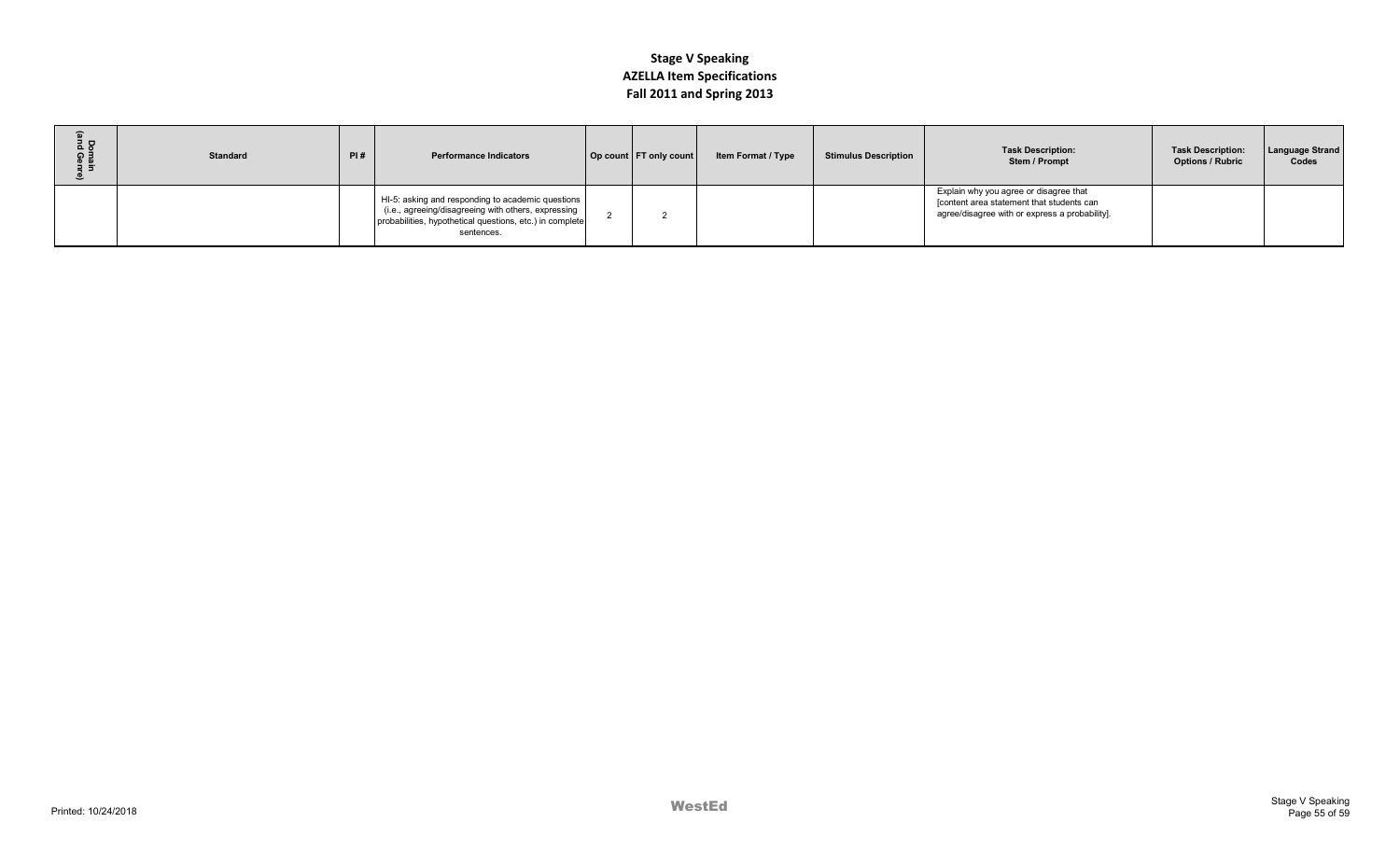| Domain<br>(and Genre) | <b>Standard</b>                                                                                           | PI# | <b>Performance Indicators</b>                                                                                                                                              |                         | Op count   FT only count | Item Format / Type                                | <b>Stimulus Description</b>                                                                                                                       | <b>Task Description:</b><br>Stem / Prompt                                                                                                                                                                                                                                                                                                                                                                                                                                                                                                                                                                                                                                                                                                       | <b>Task Description:</b><br><b>Options / Rubric</b> | Language Strand<br>Codes |
|-----------------------|-----------------------------------------------------------------------------------------------------------|-----|----------------------------------------------------------------------------------------------------------------------------------------------------------------------------|-------------------------|--------------------------|---------------------------------------------------|---------------------------------------------------------------------------------------------------------------------------------------------------|-------------------------------------------------------------------------------------------------------------------------------------------------------------------------------------------------------------------------------------------------------------------------------------------------------------------------------------------------------------------------------------------------------------------------------------------------------------------------------------------------------------------------------------------------------------------------------------------------------------------------------------------------------------------------------------------------------------------------------------------------|-----------------------------------------------------|--------------------------|
| Spea<br>king<br>G     | Speaking<br><b>Standard 2: Delivery of Oral Communications</b><br>The student will communicate orally by: | 5   | LI-5: asking and responding to academic questions in<br>complete sentences. (e.g., making comparisons,<br>describing events, agreeing/disagreeing with others,<br>$etc.$ ) | $\mathbf 0$<br>$\Omega$ |                          | SA4 OE<br>Orally Administered/<br>Spoken Response | <b>GRAPHIC</b><br>Content area graphic[s]<br>about which students could<br>express<br>probabilities/information/<br>similarities and differences] | Look at number XX.<br>Look at the [content-area graphics about which<br>students could express<br>probabilities/information/similarities and differences].<br>Please answer in complete sentences.<br>How are the [graphic] in the pictures different?<br>How are the [graphic] in the pictures similar?<br>Look at number XX.<br>Look at the [content-area graphic about which students<br>could express probabilities/information/similarities and<br>differences].<br>Please answer in complete sentences.<br>Compare the information in the [graphic]. What is one<br>thing that you learn from comparing the information in<br>the [graphic]?<br>What is one more thing that you learn from comparing<br>the information in the [graphic]? | Scored 0-4                                          | V.L.1b<br>V.L.2          |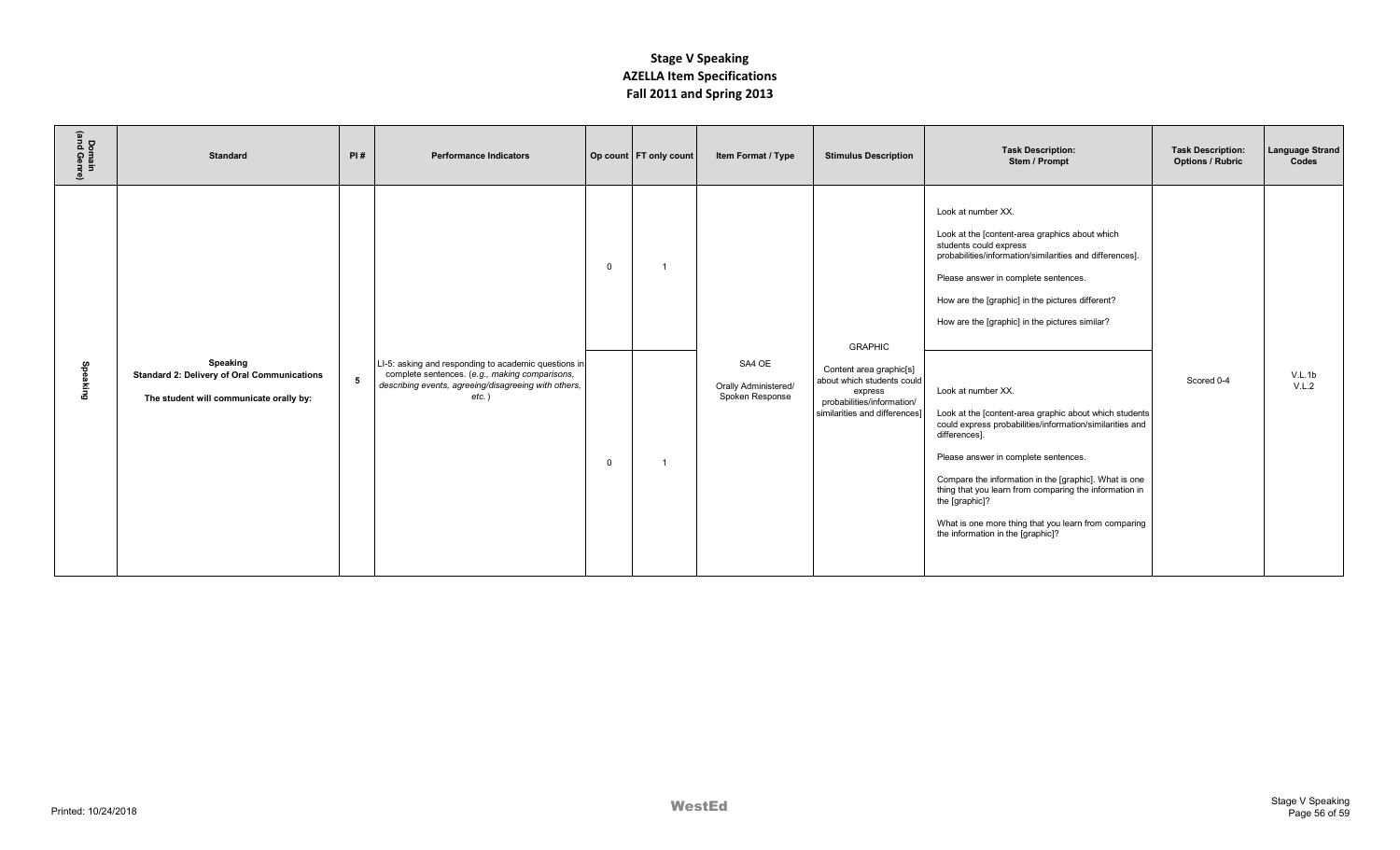| Domain<br>(and Genre) | <b>Standard</b>                                                                                           | PI# | <b>Performance Indicators</b>                                                                                                                                                      |                | Op count   FT only count | Item Format / Type                                | <b>Stimulus Description</b>                                                                                                                       | <b>Task Description:</b><br>Stem / Prompt                                                                                                                                                                                                                                                                                                                          | <b>Task Description:</b><br><b>Options / Rubric</b> | <b>Language Strand</b><br>Codes |
|-----------------------|-----------------------------------------------------------------------------------------------------------|-----|------------------------------------------------------------------------------------------------------------------------------------------------------------------------------------|----------------|--------------------------|---------------------------------------------------|---------------------------------------------------------------------------------------------------------------------------------------------------|--------------------------------------------------------------------------------------------------------------------------------------------------------------------------------------------------------------------------------------------------------------------------------------------------------------------------------------------------------------------|-----------------------------------------------------|---------------------------------|
|                       |                                                                                                           |     |                                                                                                                                                                                    | $\overline{1}$ | $\mathbf 0$              |                                                   |                                                                                                                                                   | Look at number XX.<br>Look at the [content-area graphic about which students<br>could express probabilities/information/similarities and<br>differences].<br>Ask me one question about this [graphic].<br>Ask me another question about this [graphic].                                                                                                            |                                                     |                                 |
| Speaking              | Speaking<br><b>Standard 2: Delivery of Oral Communications</b><br>The student will communicate orally by: | 5   | HI-5: asking and responding to academic questions<br>(i.e., agreeing/disagreeing with others, expressing<br>probabilities, hypothetical questions, etc.) in complete<br>sentences. | 2              | $\mathbf 0$              | SA4 OE<br>Orally Administered/<br>Spoken Response | <b>GRAPHIC</b><br>Content area graphic[s]<br>about which students could<br>express<br>probabilities/information/<br>similarities and differences] | Look at number XX.<br>Look at the [content-area graphics about which<br>students could express<br>probabilities/information/similarities and differences].<br>Please answer in complete sentences.<br>How are the [graphic] in the pictures different?<br>How are the [graphic] in the pictures similar?                                                           | Scored 0-4                                          | V.L.1b<br>V.L.2                 |
|                       |                                                                                                           |     |                                                                                                                                                                                    | $\overline{2}$ | $\mathbf 0$              |                                                   |                                                                                                                                                   | Look at number XX.<br>Look at the [content-area graphic about which students<br>could express probabilities/information/similarities and<br>differences].<br>Please answer in complete sentences.<br>What is one thing that you learn from the information in<br>the [graphic]?<br>Tell me one more thing that you learn from the<br>information in the [graphic]. |                                                     |                                 |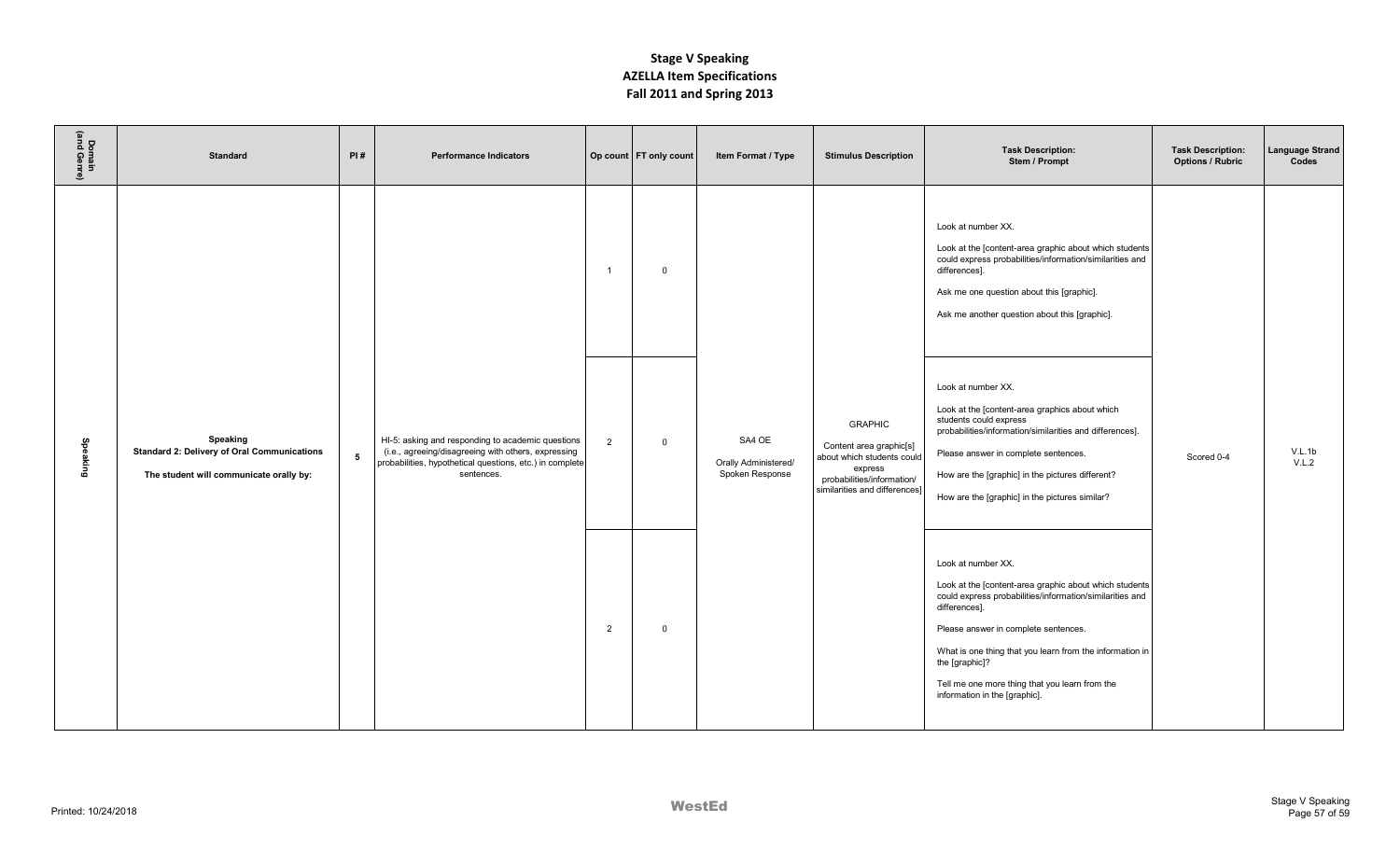| Domain<br>(and Genre) | <b>Standard</b>                                                                                           | PI# | <b>Performance Indicators</b>                                                                                                       |                         | Op count FT only count | Item Format / Type                                | <b>Stimulus Description</b> | <b>Task Description:</b><br>Stem / Prompt                                                                                                                                                                                                           | <b>Task Description:</b><br><b>Options / Rubric</b> | Language Strand<br>Codes  |
|-----------------------|-----------------------------------------------------------------------------------------------------------|-----|-------------------------------------------------------------------------------------------------------------------------------------|-------------------------|------------------------|---------------------------------------------------|-----------------------------|-----------------------------------------------------------------------------------------------------------------------------------------------------------------------------------------------------------------------------------------------------|-----------------------------------------------------|---------------------------|
|                       |                                                                                                           |     | E-6: sharing a personal experience/story using-<br>complete sentences.                                                              | $\Omega$                | $\theta$               |                                                   |                             |                                                                                                                                                                                                                                                     |                                                     |                           |
|                       | Speaking<br><b>Standard 2: Delivery of Oral Communications</b>                                            | 6   | B-6: sharing a personal experience/story supported<br>by details and examples in complete sentences.                                | $\theta$                | $\Omega$               | SA4 OE                                            | Oral                        | Please answer in two or more complete sentences.<br>Tell about [a personal experience/interest/story].<br>Include [who/what in the personal<br>experience/interest/story] and why [detail about the<br>personal experience/interest/story].         |                                                     | V.L.1b                    |
| Speaking              | The student will communicate orally by:                                                                   |     | LI-6: sharing a personal experience/story with-<br>descriptive language supported by details and<br>examples in complete sentences. | $\theta$                | $\theta$               | Orally Administered/<br>Spoken Response           |                             |                                                                                                                                                                                                                                                     | Scored 0-4                                          | V.L.2                     |
|                       |                                                                                                           |     | HI-6: sharing a personal experience/story with<br>descriptive language supported by details and<br>examples in complete sentences.  | $\overline{1}$          | 2                      |                                                   |                             |                                                                                                                                                                                                                                                     |                                                     |                           |
|                       |                                                                                                           |     | B-10: providing multiple step directions/ instructions<br>using sentences and phrases.                                              | $\theta$                | $\theta$               |                                                   |                             | Look at number XX.<br>Look at the map of the [place/city/area].<br>Please answer in two or more complete sentences.<br>Use the path marked on the map to tell how to get<br>from the [one location on map] to the [another location<br>on the map]. |                                                     |                           |
|                       |                                                                                                           |     | LI-10: providing multiple step directions/ instructions<br>with specific details.                                                   | $\theta$                | $\theta$               |                                                   | <b>GRAPHIC</b>              |                                                                                                                                                                                                                                                     |                                                     |                           |
|                       |                                                                                                           |     | HI-10: providing multiple step directions/ instructions<br>with specific details.                                                   | $\overline{2}$          |                        |                                                   |                             |                                                                                                                                                                                                                                                     | Scored 0-4                                          |                           |
| Speaking              | Speaking<br><b>Standard 2: Delivery of Oral Communications</b><br>The student will communicate orally by: | 10  | B-10: providing multiple step directions/ instructions<br>using sentences and phrases.                                              | $\theta$                | $\theta$               | SA4 OE<br>Orally Administered/<br>Spoken Response | Graphic of map              |                                                                                                                                                                                                                                                     |                                                     | V.L.1a<br>V.L.1b<br>V.L.2 |
|                       |                                                                                                           |     | LI-10: providing multiple step directions/ instructions<br>with specific details.                                                   | $\pmb{\mathsf{\Omega}}$ | $\Omega$               |                                                   |                             | Please answer in two or more complete sentences.                                                                                                                                                                                                    |                                                     |                           |
|                       |                                                                                                           |     | HI-10: providing multiple step directions/ instructions<br>with specific details.                                                   | $\mathbf 0$             | 2                      |                                                   |                             | Give me clear instructions on how to [do something<br>students would be familiar with]. Include at least four<br>steps.                                                                                                                             |                                                     |                           |